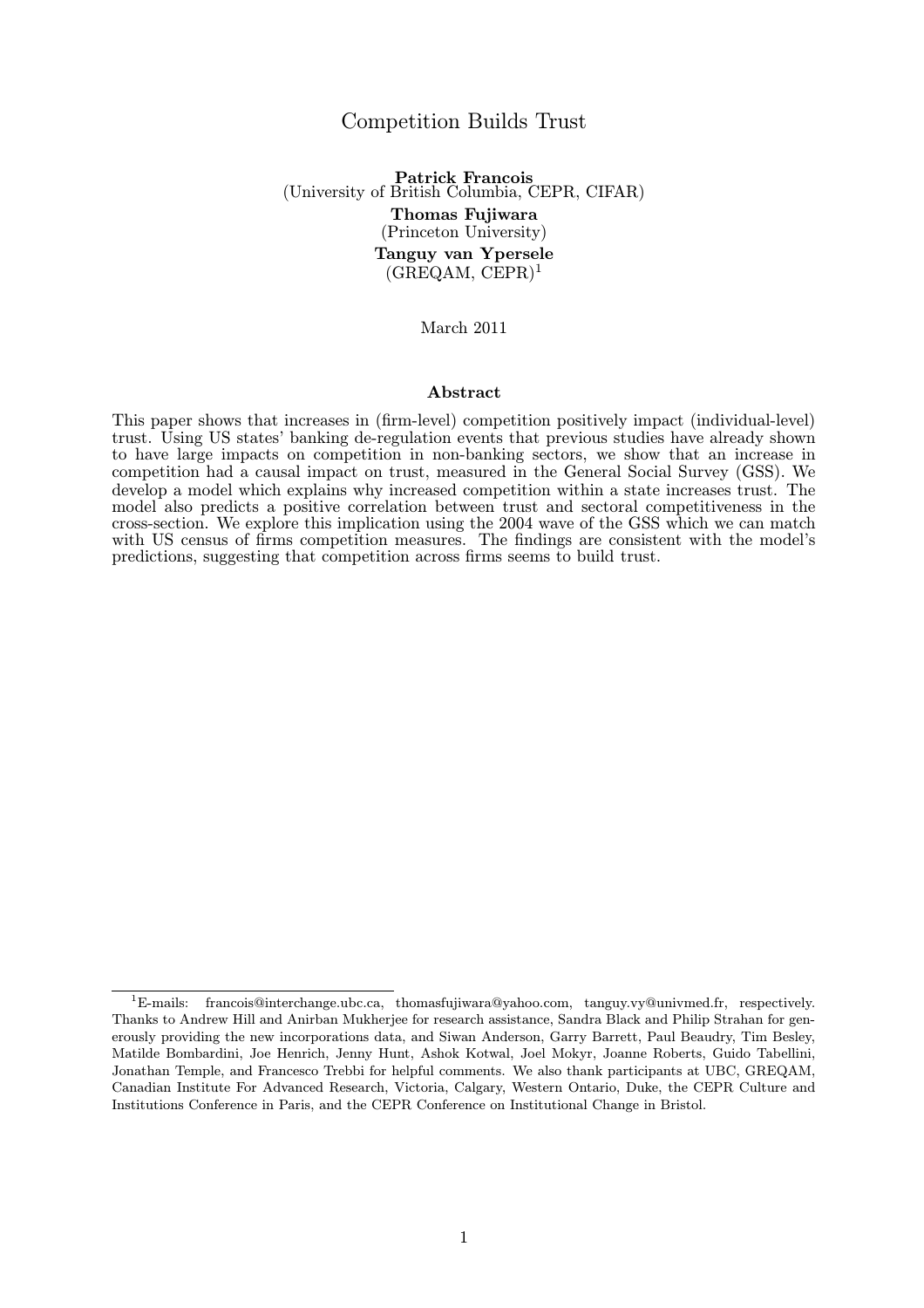# 1 Introduction

Recent empirical evidence, gleaned from a number of different sources, across many countries, and using different methods, is making a plausible case that culture affects economic outcomes.<sup>2</sup> Measures of culture are usually derived from responses to survey questions (for example the canonical "trust" question that we will discuss below). Many of these studies attempt to unearth the effects of culture on outcomes by exploiting its inter-generational persistence. For example, trusting parents are more likely to have trusting children, and these children are also more likely to inculcate trust into their children, and so on. As we briefly survey in the next section, this persistence has been important in helping researchers conclude that culture affects economic outcomes and is not just a reflection of them.

A tempting, but flawed, conclusion to draw from such inter-generational persistence is that the cultural factors that are important for economic outcomes are beyond the reach of policy. Trust is determined by the distant past, the distant past cannot be changed, so policy is irrelevant. But, as has long been argued, perhaps the distant past is not all that matters. Drawing on examples from European countries of his time, Montesquieu (1749) famously argued that markets themselves are key in providing the cultural underpinnings, like trust, that make societies work. Early in the 20th century, the sociologist, Georg Simmel (1908), provided an important caveat. He argued that it's not markets per se that lead to good culture, but market competition. Uncompetitive markets would not build it, but competitors battling for market share would.

Despite this fabled tradition, there have been no attempts using individual data to formally determine whether market competition actually builds trust, and by what mechanism it might do so. This is our task here. We proceed in three steps. Firstly, we exploit an episode of well-defined changes in competition to see what effects these had on trust. Following the approach of Levine et al. (2009), we instrument an increase in competition by using state level deregulation of the banking industry that occurred over a period of about 25 years starting in the mid 70s in the United States. Black and Strahan (2002) documented that the timing of this deregulation differs across US states and that it is linked to a significant increase in new incorporations and thus firm level competition. We use multiple waves of the US General Social Survey (GSS) to identify a causal relationship between trust, as measured by answers to the canonical generalized trust question, and these changes in competition. We find that increases in state level competition precipitated by bankings reforms are strongly related to increases in state trust levels as measured in the US General Social Survey (GSS).

<sup>&</sup>lt;sup>2</sup>A brief survey of this literature follows in the next section.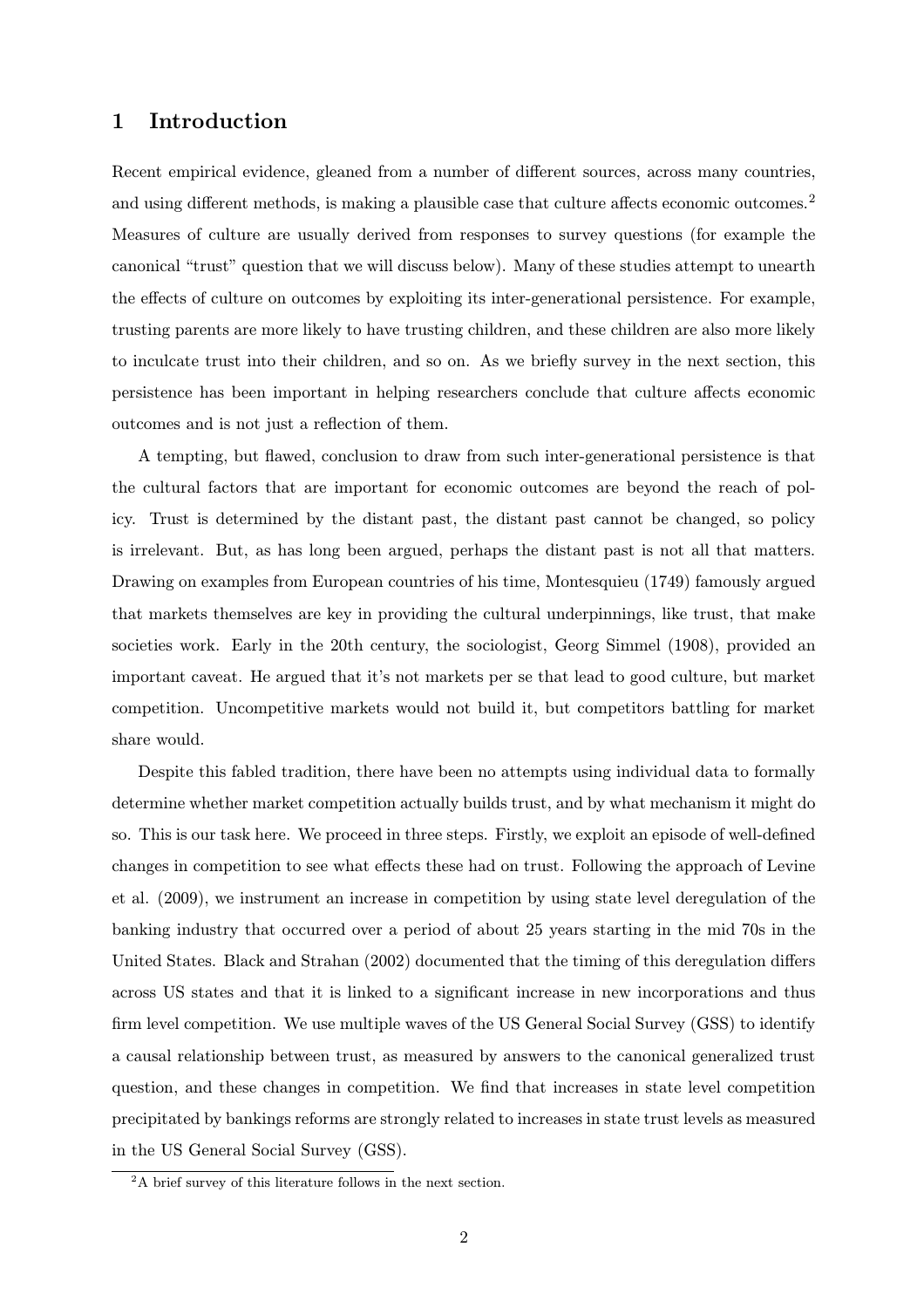We then develop a cultural evolutionary model to explain why enhanced competition might increase trustworthiness levels, and hence reported trust. Trustworthiness, in our model, is precipitated by the disciplining effect that competition has on free-riding within the workplace. Groups with more free-riders tend to under-perform and where firms are engaged in more intense competition, the collective punishment for under-performance is greater – underperforming firms are more likely to be forced to shut-down. Consequently inter-firm competition punishes free-riding, and this punishment is greater the stronger is competition across firms. The model explains why an exogenous increase in competition, as seen in the US states' data, will decrease free-riding, increase trustworthiness and hence increase trust. By modeling variation in competition levels across sectors, we also generate a set of cross-sectoral empirical implications that we can take to the data: Firms in higher competition sectors should have lower levels of free-riding and consequently higher levels of trust amongst workers.<sup>3</sup>

The third part of the paper shows that US data is strongly consistent with these crosssectional predictions as well. We use the 2004 wave of the GSS as it included an extremely detailed workplace module that asked about many dimensions of work. Using this wave allows us to match trust levels to sectoral competition measures from the US Census of firms in order to test the model's predictions. Specifically we check whether workers employed in more competitive sectors have higher levels of trust. The immense detail of this wave of the GSS allows us to control for a large number of workplace characteristics – as well as including the many other individual level controls in the GSS. We introduce a full set of individual controls – including all of the previous factors that have predicted trust such as education, income, ethnicity, race, marital status, age, city size. We also include extensive workplace controls – workplace size, unionization rates, intensity of supervision, and measures of workplace relations. The predictions of the model are strongly supported: the more competitive the sector of work, the higher individual trust levels, and there is no evidence that this is due to selection of high trust individuals into more competitive sectors, or numerous other possible channels that we are able to rule out using the extensive workplace controls.

To our knowledge, our paper presents the first micro-level evidence of a causal relationship between competition and trust. The effects are also large. In variance normalized terms, they are slightly smaller than the effects of one of the most well-established trust determinants, schooling. Given the recent evidence concerning the magnitude and importance of trust for development outcomes that we will survey in the next section, an immediate implication of our findings is

<sup>&</sup>lt;sup>3</sup>As we describe in the next section, evidence of such a group competition effect working in precisely such a way has already been seen in laboratory experiments, and the theory we develop is related to previous models that have looked at the disciplining effect of team competition on free-riding.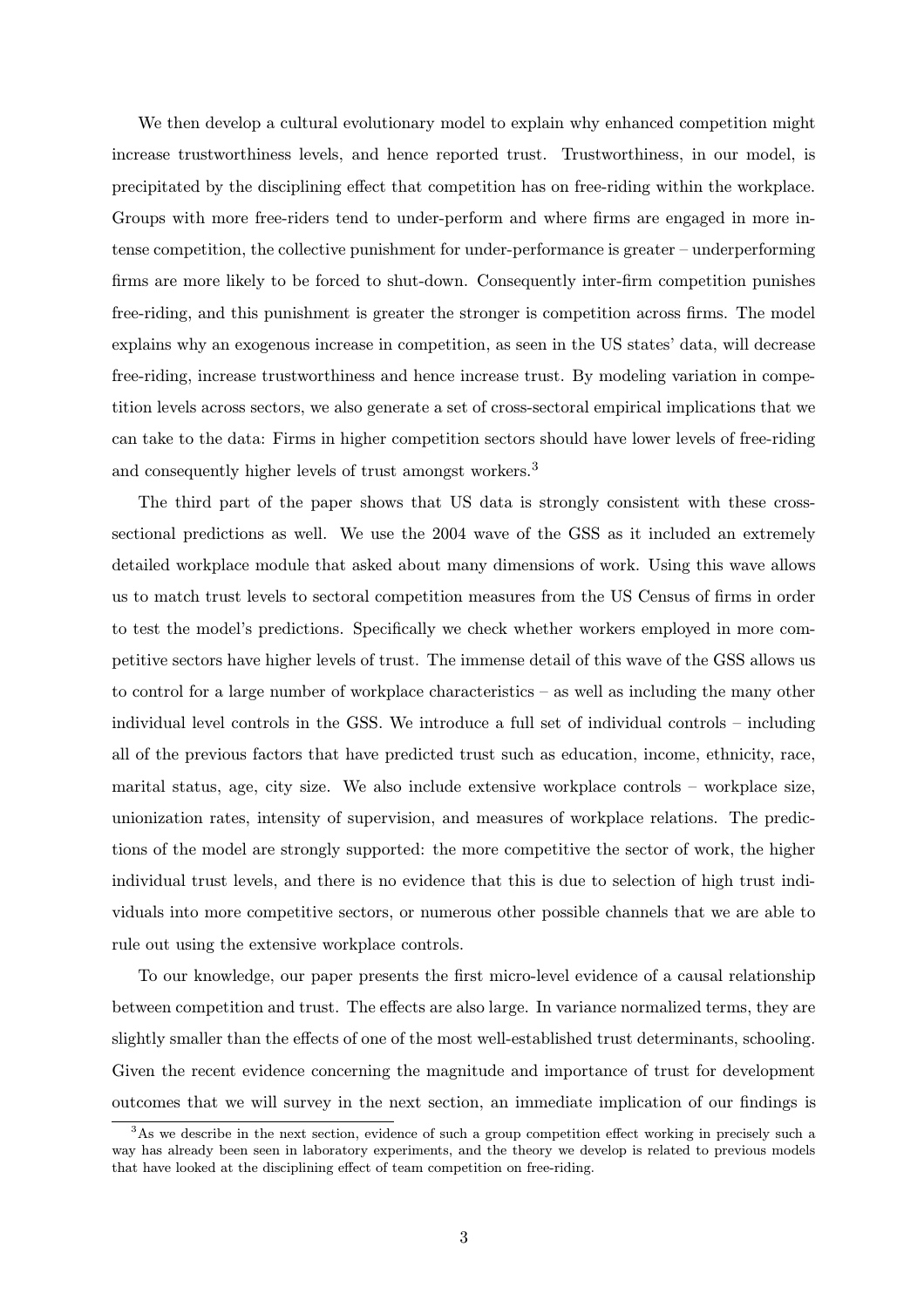a renewed emphasis on the importance of strong competition regulation. We discuss further implications in the conclusion.

The paper proceeds as follows. Section 2 locates the paper with respect to numerous literatures to which it is related. Section 3 explores the exogenous variation in competition caused by banking de-regulation to estimate its impact on trust. Section 4 develops a model to explain the positive relationship between trust and competition. Section 5 establishes the relationship between trust and competitiveness using the 2004 wave of the GSS and census of firms data on sectoral competition. Section 6 concludes, discusses the results obtained here in reference to the current literature, and suggests future directions of research.

# 2 Previous Literature

Arrow (1972) was amongst the first modern economists to emphasize the importance of trust in overcoming everyday transaction costs and facilitating trade. He further argued a link to development: low trust tended to both characterize underdeveloped economies and significantly contribute to their state of underdevelopment. Other social scientists have also long emphasized the key role played by trust, some well-known examples are: Banfield (1958), Coleman (1988), Putnam (1993, 2000), Williamson (1993), and Fukuyama (1995). A recent and growing body of empirical work studies the evidence regarding that link. Typically, this work explores the relationship between aggregate (country or region wide survey) responses to the World Values Survey generalized "Trust" question and economic outcome variables such as GDP per capita. The question: "In general, would you say that individuals can be trusted, or that you can't be too careful in dealing with people", has been asked in the World Values Survey for nearly thirty years, and in country surveys (e.g., the US General Social Survey and the German Socio-Economic Panel Study) and continent level surveys (Latinobarometer, Asiabarometer, Eurobarometer, Afrobarometer). At the micro level, answers have been shown to predict behavior in games where financial rewards are at stake, and other types of pro-social behavior; most well known is the "Trust" game described in Berg et al. (1995). Glaeser et. al. (2000) showed the answers to this question correlated with trustworthiness (receiver behavior in this game), using a sample of Harvard undergraduates. On the other hand, Fehr et. al. (2003) showed that it correlated with trusting (sender) behavior in the "Trust" game, using the German Socio-Economic Panel. Sapienza et al. (2008) also find evidence to suggest that answers to the trust question pick up trusting behavior in a sample of Chicago MBA students, and argue that the survey questions are generally better at eliciting trust. Uslaner (2005) also shows trusting to be correlated with charitable contributions, and volunteering. Bacharach et al. (2007) provide an extensive review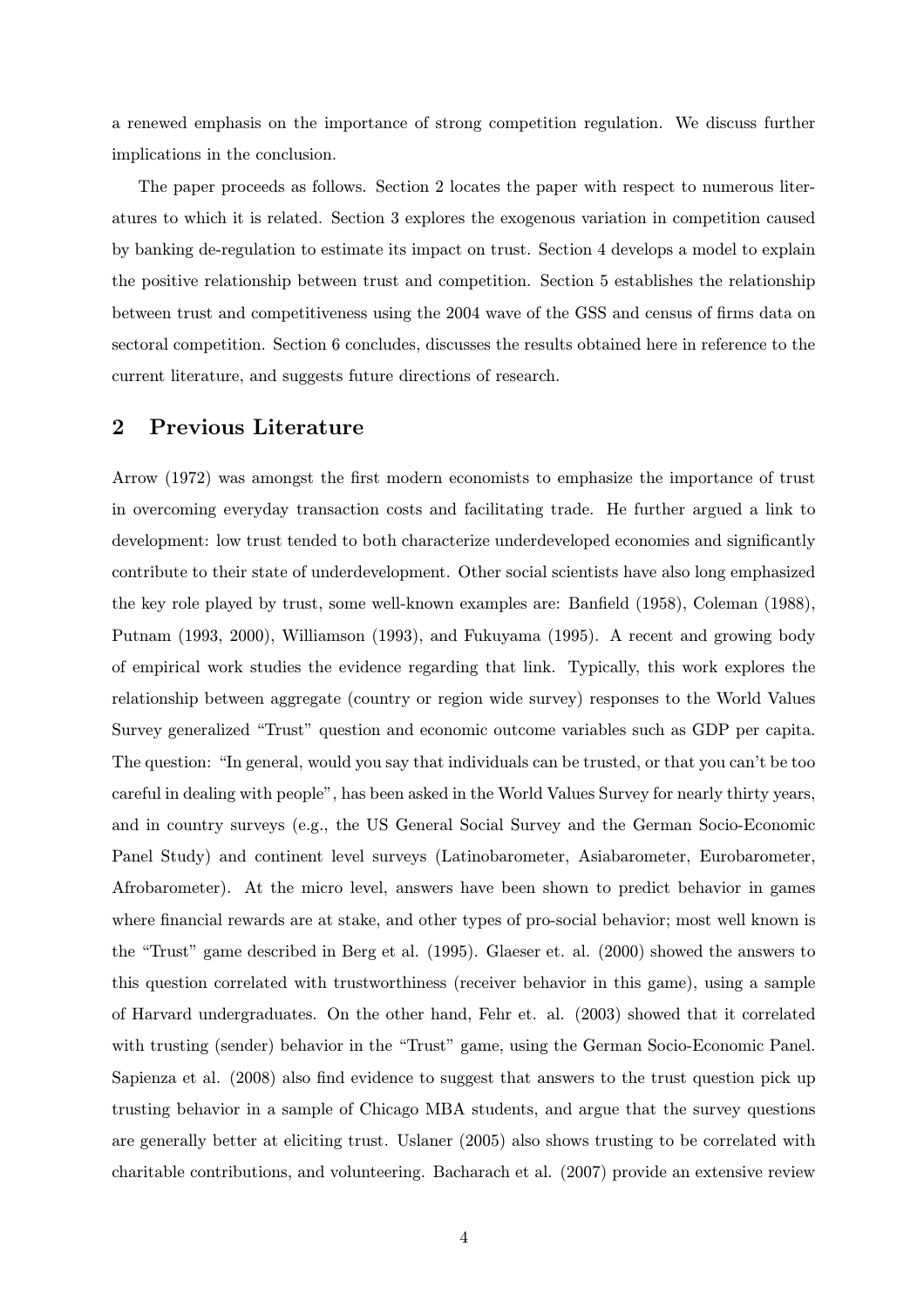of experiments on the Trust game, and interpretations of the findings therein. Fehr (2009) argues that the experimental evidence also suggests a behavioral (and biologically determined basis) for trusting behavior independently of risk aversion or perceived trustworthiness of others.

A recent literature in development economics has singled out trust as a key component of the broader notion of social capital in explaining underdevelopment; both Platteau (2000) and Basu (2006) discuss the societal benefits that arise when a generalized trust is extended between previously unacquainted indviduals. This notion underpins the formal theories developed by Zak and Knack (2000), Francois and Zabojnik (2005) and Tabellini (2008a). Uslaner (1999) also emphasizes the importance of generalized trust, i.e., trust in the unknown other rather than acquaintences. He argues that such trust derives largely from parents, and is not affected by daily experience. Our empirical results question this conclusion.

To explore causal effects of trust on economic outcomes, economists have utilized varying sets of (usually historical) instruments to isolate the effects of predetermined components of trust on outcome variables (most commonly GDP per capita). Most studies in this vein report evidence of significant, and usually large effects of trust, which they argue suggest a causal link from trust to economic development. Some attempts at identifying trust's effects are: Knack and Keefer (1997) who use a sample of countries and instrument for trust using ethnic fractionalization, Tabellini (2007) includes generalized trust as one of his sub-components in explaining economic outcome differences across regions of Europe, he also includes it directly, and instruments for it using historical literacy rates and historical political institutions. Guiso et al. (2006) instrument trust using the average levels in country of origin for children of parents who immigrated to the US. La Porta et. al (1998) instrument for trust using hierarchical religions. Algan and Cahuc (2010) explore within country variation by using country fixed effects. They do this by constructing a long time series on trust for countries by using information about ancestors' origins in the GSS. They also find a strong and large causal role of trust on country level outcomes, which persists with the addition of other time varying controls.<sup>4</sup> Guiso et. al (2009) is another recent and compelling study using historical variables to show that culture, although in this case the measure is not survey based trust but measures of civic engagement, has an important determining effect on economic outcomes.

We are examining a contrasting side of the trust phenomenon to that which has been the focus of much recent work. While not denying the importance of the past, it is also clear that trust is not entirely determined by the past. For example, education has long been known

<sup>4</sup>The idea of inheriting attitudes has been applied more broadly than trust. For example, Fernandez (2007) used attitudes towards working women in source countries to predict attitudes of US immigrants to such work.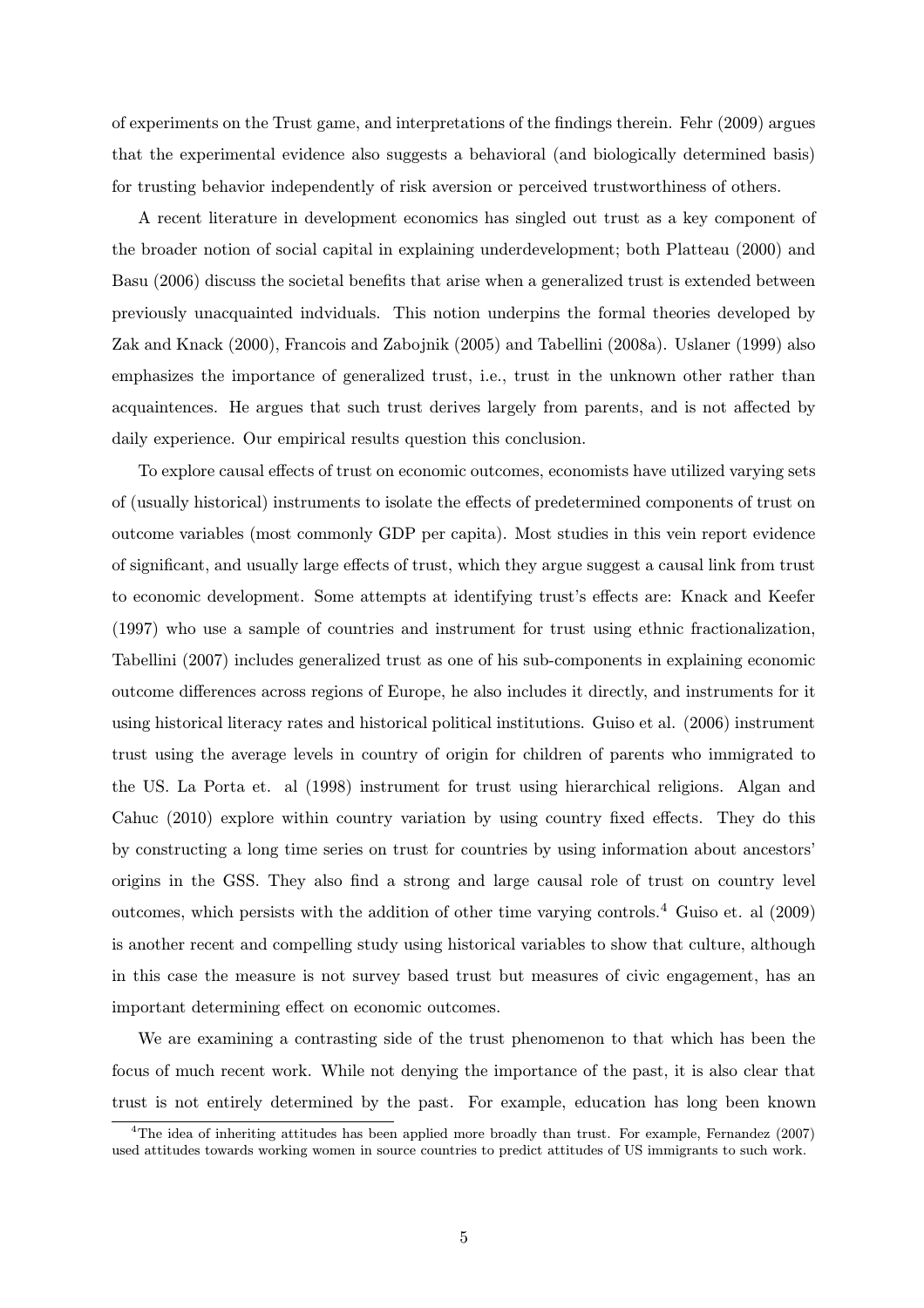to correlate with reported trust levels.<sup>5</sup> We view our inquiry as thus complementary to these studies. Whereas they have been trying to rule out higher frequency influences on attitudes in order to uncover their persistent components (which we do not contest on the basis of strong evidence for such effects), we are interested in a relatively immediate impact of an economic factor on these same attitudes.

Previous models of cultural evolution, which primarily hinge on parent-to-child values transmission such as Bisin and Verdier (2001) or Tabellini (2008a) do not seem like the natural place to start to examine the effect of changes in higher frequency economic variables like competition.<sup>6</sup> That is, unless selection is playing a big role, for example where individuals with differing characteristics acquired through the family select into different occupations or sectors based on these characteristics. These are features explored in the models of Corneo and Jeanne (2007) and Doepke and Zilibotti (2008). The latter assume that parents effectively choose the occupation of their off-spring by selecting a discount rate for them, whereas the former explore the effects of parents' inculcating different values on these occupational choices. Both develop models that are focused on societal trajectories over the very long run, and since our data will suggest that selection is not a big factor for our findings, we do not use models like those here.

The role of market settings and competition on subject behavior has been analyzed in laboratory contexts. The results are mixed. Bowles (1998) summarizes the earlier experimental literature which generally found the closer the experimental setting approximated the competitive ideal, the less other-regarding behavior ensued. However, Huck et al. (2007) studied the effects of increased competition amongst sellers with an ability to build reputations for experience goods. Increased competition, which lead to the possibility of punishing sellers by shopping elsewhere, increased trust in sellers. But in a similar environment, Brandts et al. (2006) found increased competition had little positive effect.<sup>7</sup>

The only paper we are aware of that has explored the much more directly related group competition effect in the laboratory is Nalbantian and Schotter (1997). There, they found that individual voluntary contributions to group output could be increased by creating group level rewards (shared equally among members) that depended on the group's performance relative to an outside group. This inter-group competition leading to increased intra-group voluntary effort

<sup>&</sup>lt;sup>5</sup>For example, Tabellini (2008b) is concerned with the problem that trust levels may be determined by the quality of governance indicators and vice versa. One empirical strategy he exploits there is to explore exogenous source of variation in values (deriving from language) and exogenous sources in governance (deriving from legal origins) in order to net out causal effects running from trust to governance.

 $^{6}$ See Bisin and Verdier (2006) for many more applications of cross-generational characteristic acquisition models.

<sup>7</sup>The work in laboratory settings on this issue does not seem to have reached a clear conclusion yet. In a recent study, Bolton, Loebbecke and Oxenfels (2008) argue that in internet markets competition may improve trust levels by improving information flows.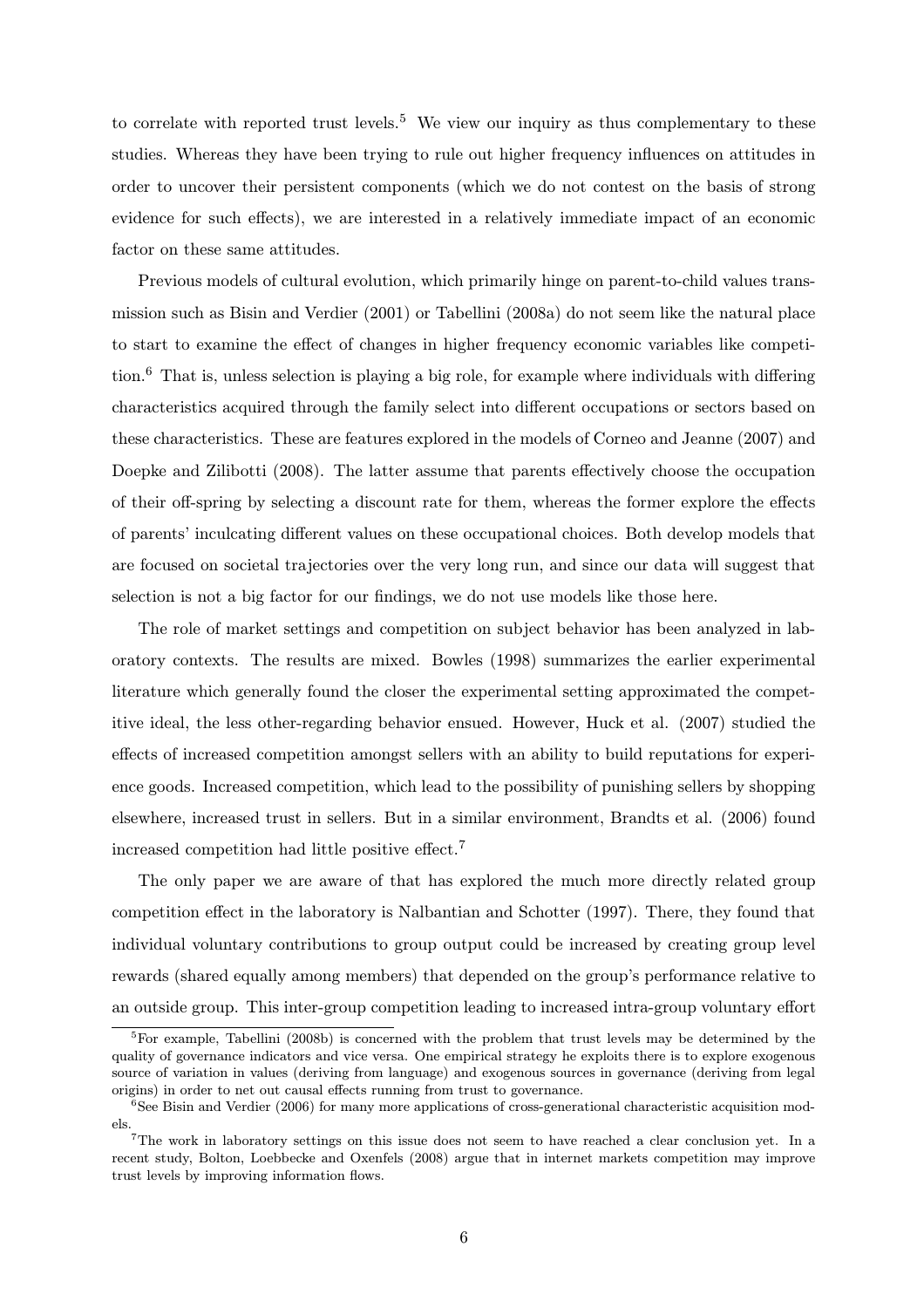is key to the mechanism we will develop in our theory. The potential for gain arises because of a type of X-inefficiency as in Leibenstein (1987), which allows the possibility of free-riding within firms. Previous theoretical work: Scharfstein (1988), Vega-Redondo (1993) and Sjostrom and Weitzmann (1996) have explored the way in which increased competition between groups of individuals can increase efficiency within groups.<sup>8</sup> The model also bears some relation to Schmidt (1997) who is also concerned with the effects of competition on discretionary effort. Schmidt's richer model identifies numerous countervailing effects of competition which may actually lower individual effort, as well as one working to raise it as in our model. Our focus is instead on teambased production: the core of our model is the threat of free-riding endemic to such production and the way that it is attenuated via increases in competition.<sup>9</sup>

A number of studies have explored trust determinants at larger scales. Laporta et al. (1997) use the World Values Survey (WVS) trust question (which is similar to the one in the GSS) to compare trust across countries and its correlation with legal, civic and bureaucratic features of countries. They find positive correlations between bureaucratic quality, tax compliance, judicial performance, civic participation, large organizations and trust levels. Aghion et. al. (2009a,b) explore the role that regulation of labor market competition may have in engendering trust, in a cross-section of countries. Bidner and Francois (2010) develop a model predicting higher trust levels in larger countries, conditional upon institutional performance. They find considerable support for this using the WVS. Nunn and Wantchekon (2009) use Afrobarometer surveys to explore the effects of the slave trade on trust within African regions today. They find it to be large and deleterious. Fischer (2007), once again using the WVS, interacts country level competition (proxied by investment price/goods price ratio) and market integration (proxied via income categories). She finds that market integration seems to have a larger positive impact on trust in competitive environments. In primitive societies, market integration has been reported to positively affect pro-social behavior in a series of experiments conducted by Henrich et. al.  $(2001).$ 

A recent paper by Butler et. al. (2010) argues for a causal effect of trust on individual economic returns. Trusting behavior has a non-monotonic effect on individual income, first increasing but falling for individuals whose trust is too high. These authors argue that the externality generating benefits of trust make their individual level finding consistent with the generally monotonic country level results.

<sup>8</sup>As Sjostrom and Weitzman (1997) note, this is also related to biologists' work on group selection. Henrich (2004) has also adapted biological approaches on group based selection to explaining pro-social behavior.

<sup>&</sup>lt;sup>9</sup>We readily acknowledge, as is evidenced by Schmidt (1997), that a number of differing effects arise in richer models which could lead to competition lowering free-riding. Our modeling aim is not generality, but instead clarifying a single mechanism and generating empirical predictions that we can then take to data from it.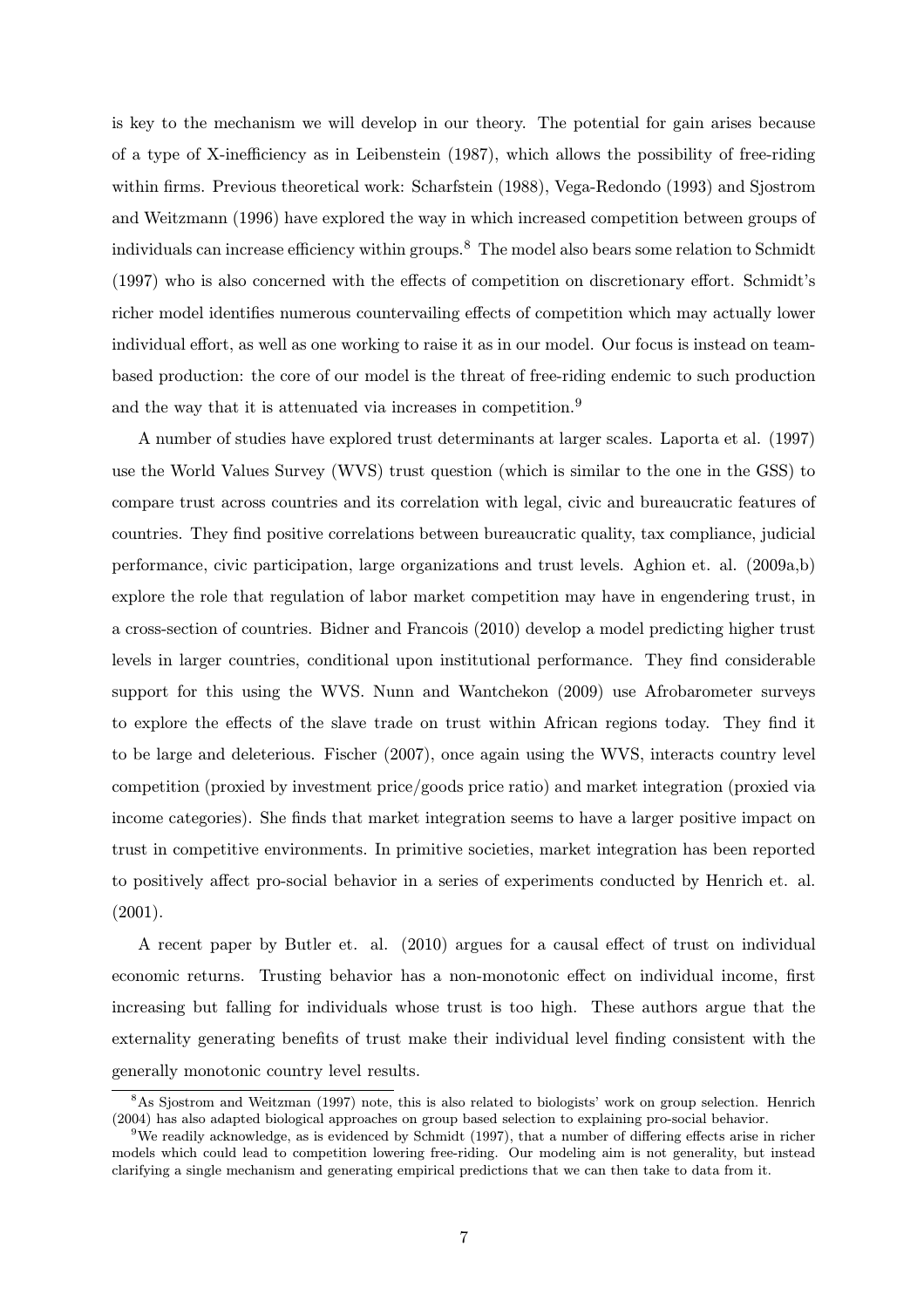Finally Glaeser et. al. (2000) and Alesina and La Ferrara (2002) have examined many of the determinants of trust using different waves of the General Social Survey. Their analyses inform the baseline regression controls that we use throughout the analysis of individual level variation. Glaeser et al. (2000) was important in being the first to demonstrate that responses to the trust survey correlate with actual trusting play in experimental situations where financial rewards are at stake.<sup>10</sup> Alesina and La Ferrara  $(2002)$  extended the analysis of trust to investigation of neighbourhood effects. They documented such effects on trust arising from equality and heterogeneity and showed that it can be an important contributor to mistrust.

# 3 Banking Deregulation, Competition, and Trust

## 3.1 Background and Data

## 3.1.1 Bank Branching Deregulation

This subsection provides a brief overview on bank deregulation in the US, the reader is directed to Krozsner and Strahan (1999) for a more detailed discussion. Since the McFadden Act of 1927 ruled that national banks had to follow state-level bank branching restrictions, state governments have imposed significant restrictions on branching within their borders. Commercial banks were only allowed to open branches within a small geographic area within the state. Hence, some banks could only operate in one county, or within 100 miles from its head office, or even were only allowed to have a single branch (a regulation known as unit branching). In most cases, these bank branching restrictions were such that a bank would be a monopolist in these narrow confines.

Starting in the 1970s, several technological innovations such as automatic teller machines (ATMs), phone and mail banking, and more sophisticated credit-scoring systems radically reduced the cost of using banking services from a distant branch. These changes lead states to lift branching restrictions and permitting banks to operate multiple branches, either by opening new ones or by merging with other banks, in any part of the state.

Of particular interest for our research design is the fact that different states undertook branching deregulation at different times (Appendix D presents the dates). Krozsner and Strahan (1999) and Black and Strahan (2002) argue that the differences in the timing of these reforms across states were mainly driven by the state-level structure of banking, and by federal actions, but not associated with changes in the states' overall economic situation. More importantly, Black and Strahan (2002), Kerr and Nanda (2009), Levine et al. (2009) and our own evidence

 $10$ Though, somewhat surprisingly, they found that being trusting was correlated with playing trust games in a trustworthy matter. It was not the case that reporting oneself as trustworthy correlated with trustworthiness of play in the game. We discuss this, and similar papers, further in Section 4.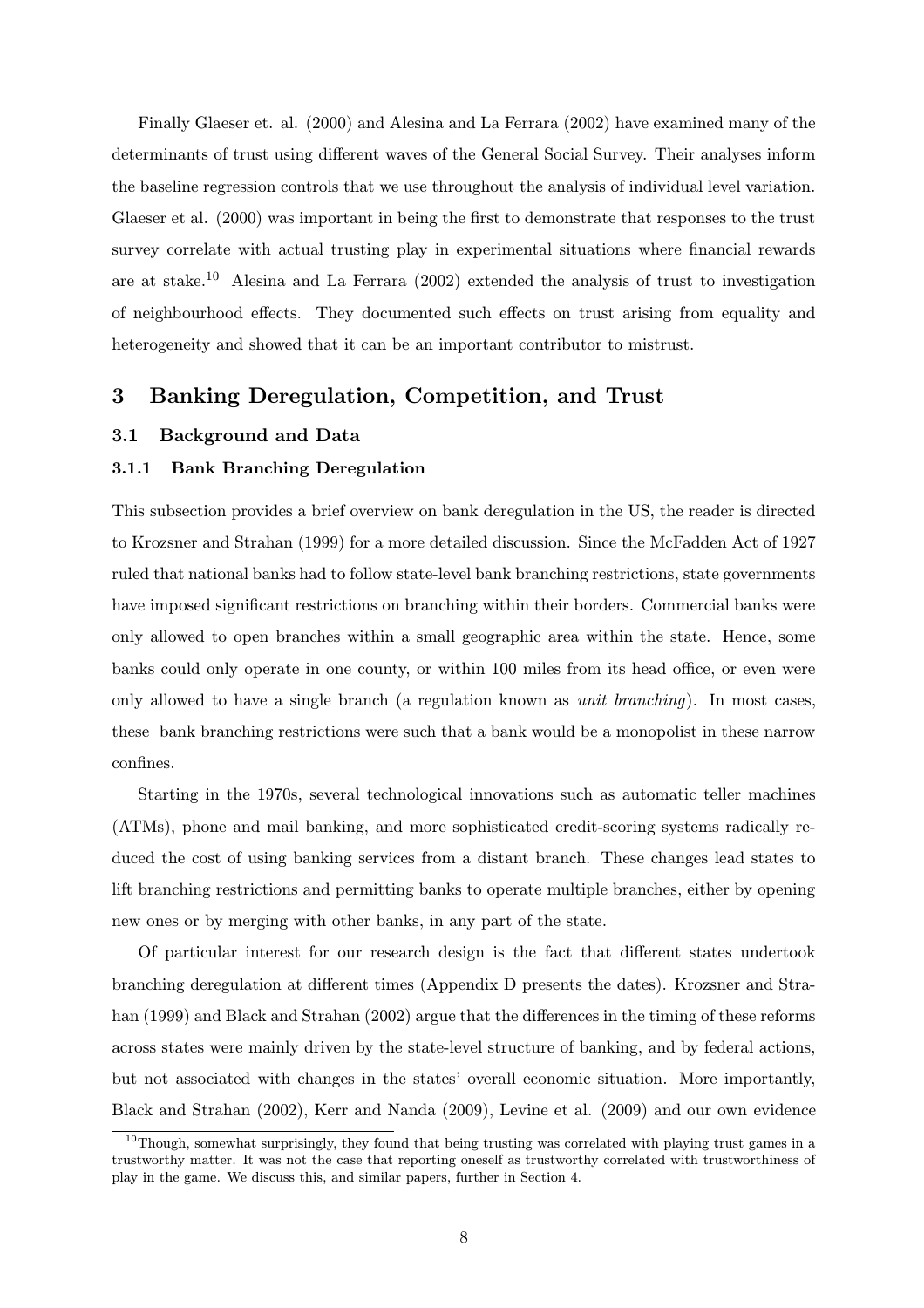below, show that deregulation can be seen as positive exogenous shocks to the competitiveness of a state's non-financial sector.

Specifically, the timing of the reforms is not correlated with previous trends in the creation of new firms, but generated a large increase in the number of (non-financial) firms being started after they were implemented. This is explained by the fact that the deregulation of branching restrictions resulted in a more competitive (by breaking local monopolies) and efficient (by allowing mergers to occur) banking sector and more availability of credit, which in turn facilitated the creation of new firms and raised the contestability of local markets.

During the roughly similar period where the branching restrictions described above were lifted, states also ended restriction in the operation of out-of-state commercial banks within their border (note that most states did not enact these two reforms simultaneously). The literature on these deregulations commonly refer to the latter as interstate branching deregulation, and to the one discussed before as intrastate branching deregulation. Since previous research (e.g., Kerr and Nanda, 2009) has found that mainly intrastate had effects on firm entry, this paper focus only on the effect of these reforms, in a manner similar to Jayaratne and Strahan (1996) and Beck et al. (2010). We experimented with specifications including both types of reforms, and found that only the intrastate deregulations had statistically significant effects on firm entry and trust.

#### 3.1.2 Data Description

The main data source for this section are the several waves of the US General Social Survey, which was first implemented in 1972, and at least every other year since then. The survey is asked of one adult per household and the sampling reflects regional population densities. The dependent variable of interest is the response to the following question: "Generally speaking, would you say that people can be trusted or that you can't be too careful in dealing with people?", which was discussed in more detail in Section 2. In the period analyzed in this section, the three possible answers were "Can Trust", "Cannot Trust" and "Depends". We code this into a binary variable taking value 1 if the respondent reported "Can Trust" and zero otherwise. Given that a very small fraction (3.9%) of the sample reported "Depends", different treatments of this answer (coding it as one, zero, or excluding it from the sample) do not affect the results in any significant way. The GSS also includes several economic and demographic variables on the respondents, such as income, employment, age, education, marital status, and race which we use as controls.

Not all states are surveyed at every year of the GSS, and we use an unbalanced panel of 43 states for the period 1973-1996 (Appendix D presents the list of states included in the sample). The starting date (1973) of the sample is defined by the availability of information on state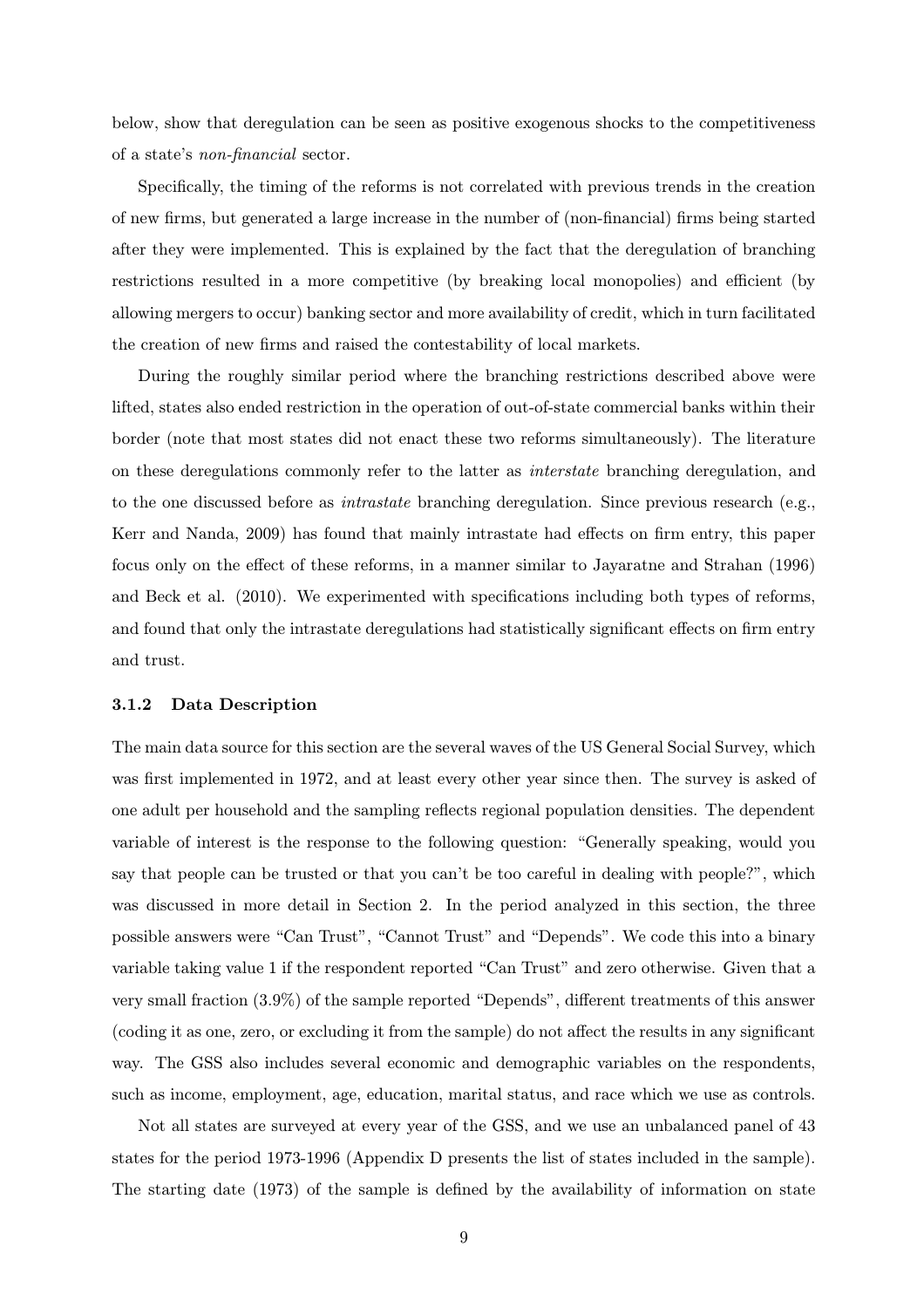of interview, and the final point (1996) is defined both by the availability of our measure of competition and by the fact that in the mid-1990s federal legislation (the Riegle-Neal Act) eliminated interstate banking restrictions nationwide.<sup>11</sup> The sample includes 19,741 individual survey answers from the GSS.

As a proxy for state-level competition, we use the number of new incorporations per capita measured by the Dun and Bradstreet Corporation from official state records. This is the same variable used by Black and Strahan (2002), which discuss it in more detail, and and Levine et al. (2009). The average state in our sample has about 234 new incorporations per 100,000 people in a year (standard deviation of 115). The dates of both bank branching deregulation are taken from Kroszner and Strahan (1999) and were cross-checked with other studies of these reforms' effects.

#### 3.2 Results

## 3.2.1 Graphical Analysis

We begin by presenting the results in a graphical analysis, tracing out the year-by-year relationship between the timing of the reforms, our measure of competition and trust levels. We do this by estimating the following equation:

$$
trust_{ist} = \alpha + \sum_{j=-15}^{20} \beta_j D_{st,j} + \delta_s + \delta_t + \theta_s t + \varepsilon_{ist}
$$
\n<sup>(1)</sup>

where  $trust_{ist}$  is a dummy variable indicating if person i living in state s at year t responded "Can Trust" to the trust question. The  $D_{st,i}$  variables indexes a set of variables that indicate the number of years until deregulation is enacted. The numbers are relative to the effect on the date of the reforms' enactment ("year zero"), which are normalized to zero. For example,  $D_{st,-5}$ takes value one if state  $s$  at year  $t$  is going to enact deregulation in exactly five years or is zero otherwise, while  $D_{st,3}$  is an indicator that takes value one if and only if deregulation happened exactly three years ago.

Hence, the model estimates the effect of being 15, 14, 13, ..., 1 years before a particular reform, as well as 1, 2, ..., 20 years after it in a completely flexible manner. We control for state and year fixed effects ( $\delta_s$  and  $\delta_t$ ) and state-specific linear trends ( $\theta_s t$ ), ruling out state differences that are fixed or vary linearly through time, as well as common nationwide factors that may evolve nonlinearly, such as the business cycle. The estimation also includes a dummy indicating if *interstate* bank deregulation took place and a variable measuring how many years since it occurred (note that  $D_{st,j}$  measures the timing of *intrastate* deregulation).

 $11$ All years in which the GSS asked the trust question in the 1973-1994 period are included in the sample: 1973, 1975, 1976, 1978, 1980, 1983, 1984, 1986-1991 (every year in the interval), 1993, and 1994.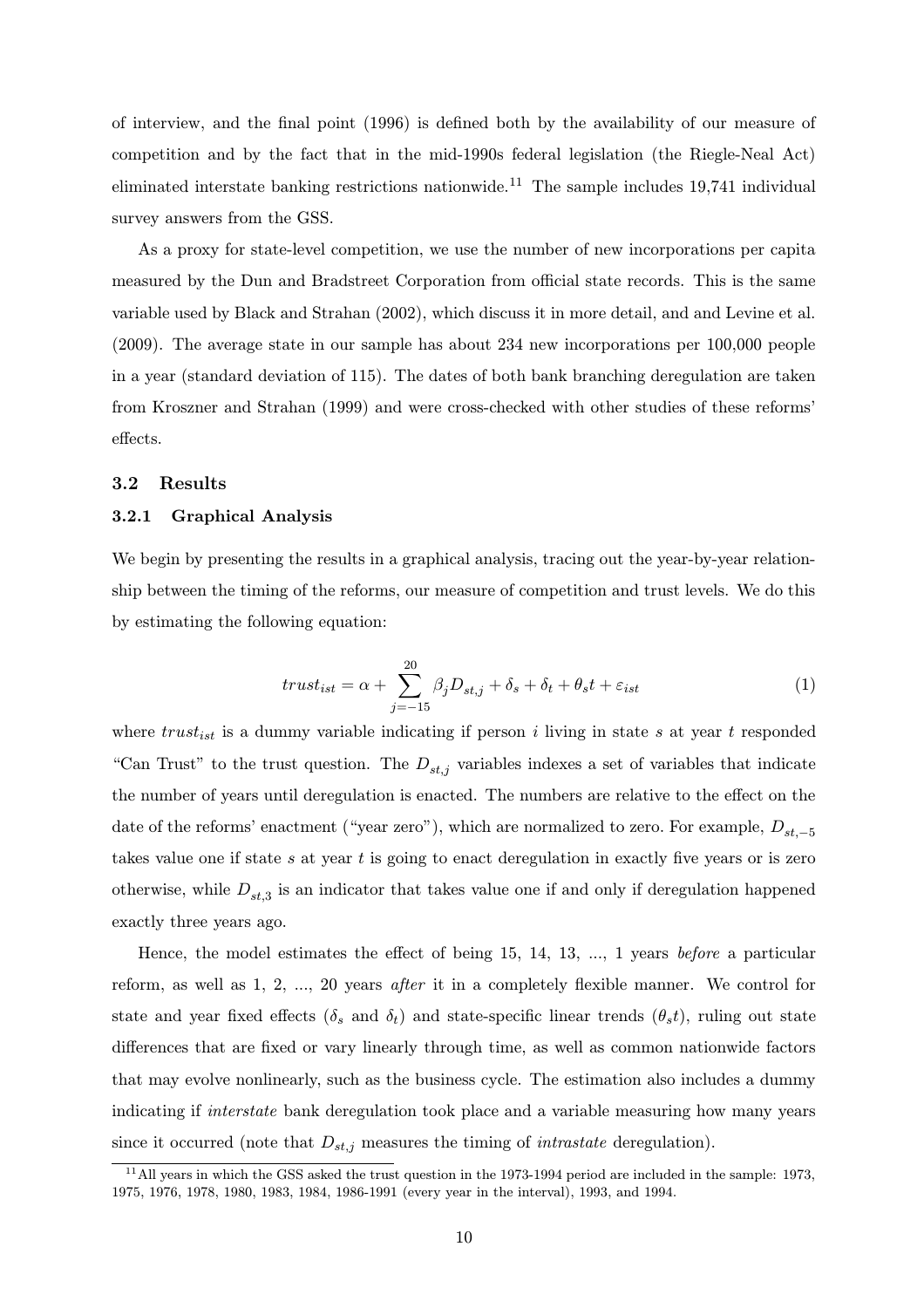Figure 1 plots the estimates of  $\beta_j$ , hence tracing out the relationship between timing of reforms and trust levels (conditional on the controls). It also plots the result of performing the same exercise but substituting the dependent variable for our proxy of state-level competition: new incorporations per capita.

Both exercises produce a very similar, and striking, pattern. The first feature to notice is that the relationship between the timing of reform with trust and firm entry is flat in the periods before a reform occurs. This is direct evidence that the timing of the reforms is not correlated with previous trends in trust or competition and reinforces the notion that they can be considered exogenous events in the analysis of competition and trust. However, virtually immediately after each of the reforms take place, both competition and trust start trending up almost linearly. The relationship seems to stabilize at a higher level after about 10-15 years, but the estimated effects are noisier at this point, making it difficult to draw conclusions on this.

This coincidence in the timing of reforms and a trend break in the evolution of competition and trust make the case that deregulation had a causal impact on competition and trust. Moreover, the similarity in the pattern observed in both our competition and trust variables indicates that it is likely that they are determined by a unique process (which we aim to model in Section 4).

This nonparametric exercise in which no particular shape is imposed on the relationship between the timing of deregulation and our outcome variables is also valuable in guiding the parametric estimations reported in the next subsection.

#### 3.2.2 Regression Results

We first explore the temporal and spatial variation in the timing of banking deregulation by estimating the following equation using the GSS waves for 1973-1996:

$$
trust_{ist} = \alpha + \beta post_{st} + \gamma years_{st} + \lambda years_{st}^{2} + \pi X_{ist} + \delta_{s} + \delta_{t} + \theta_{s}t + \varepsilon_{ist}
$$
\n(2)

where again  $trust_{ist}$  is a dummy variable indicating if person i in state s at year t trusts.  $post_{st}$ is a dummy variable taking value one if at year  $t$  state  $s$  has already enacted a banking reform and zero otherwise. The variables  $years_{st}$  measures, at year t, the number of years since state s has enacted its reform. For example, if a state enacted its reform in 1982, this variable equals one when  $t = 1983$ , two when  $t = 1984$  and so on (while it value is zero for all years before, and including, 1982).

The estimation also controls for a vector of individual level controls  $(X_{ist})$  that are known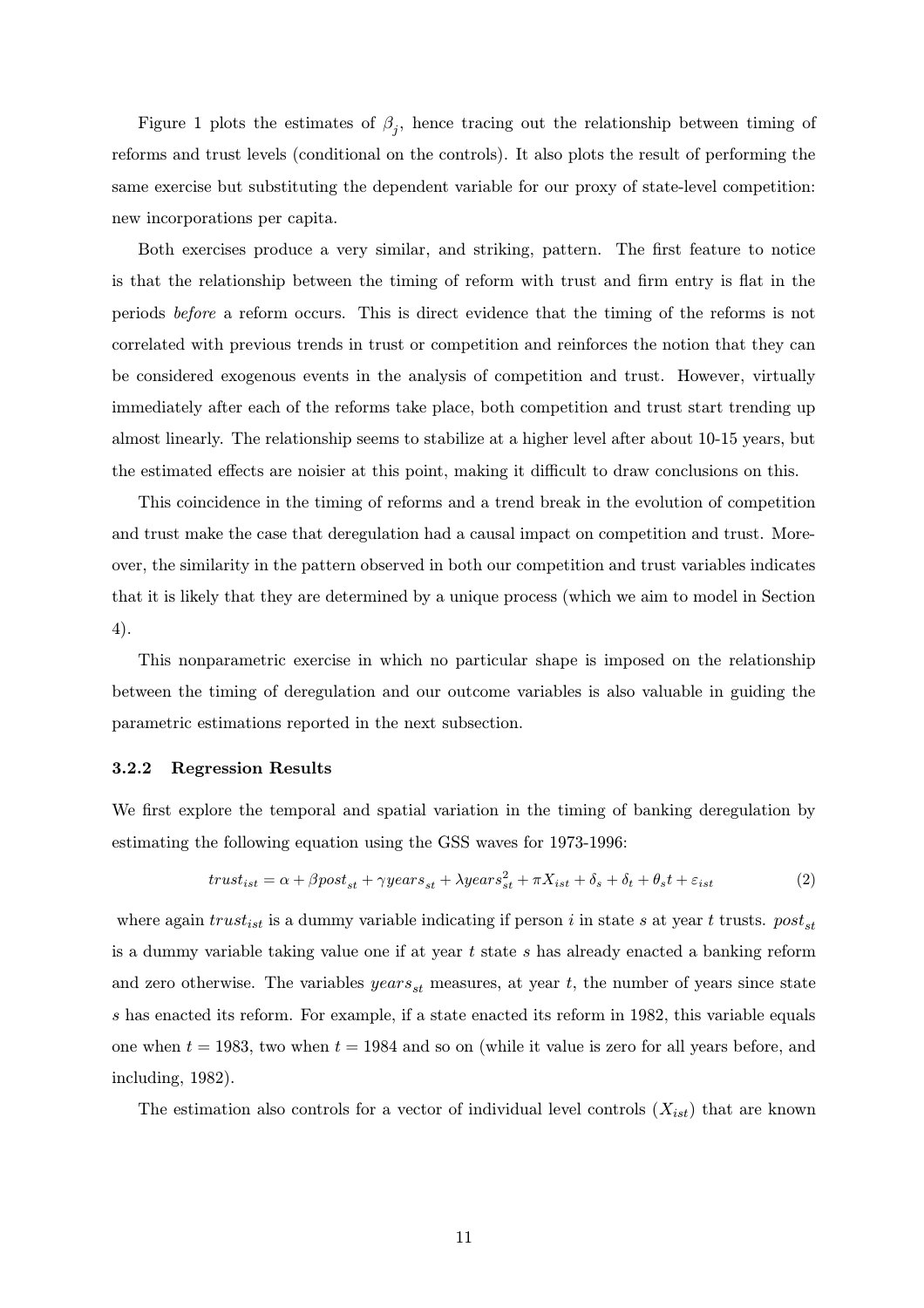to be correlated with trust<sup>12</sup> as well as state and year fixed effects ( $\delta_s$  and  $\delta_t$ ) and state-specific linear trends  $(\theta_s t)$ . Hence, the specification rules out state differences that are fixed or vary linearly through time as well as nationwide factors that may evolve nonlinearly, such as the business cycle.

This econometric framework requires only the timing of the reforms to be exogenous in order to estimate its causal effects, since the model captures trend breaks that coincide exactly with the timing of their enactment. Notice that we include the number of years after the reform was carried out (and its square) in addition to the dummy indicating the post-reform periods. This choice was guided by the fact that Figures 1 suggests that both firm entry and trust grow over time after the reforms take place. This pattern for firm entry is also found in previous studies (Kerr and Nanda, 2009; and Levine et al., 2009). This specification, however, nests the "difference-in-differences" case (where only post-reform dummies are included).

Given that the variables measuring competition and deregulation vary only at the state-year level, our estimates are mathematically the same as regressing average trust in a state-year on these variables (after the individual controls in  $X_{ist}$  are partialled out). We cluster the standard errors at the state level, allowing for correlation of unknown form across individuals within the same state (even at different years). Previous research has shown that, for similar data structure as the one used here, clustering standard errors appropriately addresses the issues that arise when one regresses individual variables (trust) on group (state) level variables (competition, deregulation) and the serial correlation likely present in the trust and competition variables.<sup>13</sup>

Table 1 presents the results of the estimation of equation (2) using both new incorporations per capita and trust levels as the dependent variable. Columns (1) and (2) show the results for our measure of competition. Column (1) allows the effect of the reform to vary nonlinearly over time by fitting a quadratic polynomial. Given the small size (and statistical insignificance) of the coefficients on the post-reform dummy and the squared time since reform, column (2) estimates the same model using only the "years since" variable. Both specifications indicate that a state that implements would have 8 more firms (per 100,000 inhabitants) being incorporated every year following the reform. This effect is statistically significant at the 1% level in both cases.

Our estimates are of similar size to the ones obtained in previous studies, even though the use

 $12$ These variables are a quadratic polynomial of age, indicators for completed high school and college education, population size of city/town of respondent, and a full set of dummies for race (black, white, other), gender, marital status (married, widowed, divorced, separated, never married) and religion (protestant, catholic, jewish, other/none). These variables are included only to increase the precision of the estimates and do not affect their magnitude in a significant way. We based the choice of covariates on what previous studies - Glaeser et al. (2000), Alesina and La Ferrara (2002) and Helliwell and Putnam (2007) - found to be correlated with trust.

 $13$ The simulations in Bertrand et al. (2004) and Hansen (2007) show that clustering standard errors at the state level lead to almost negligible size distortions in panels with similar cross-sectional and time-series dimensions as the one used here.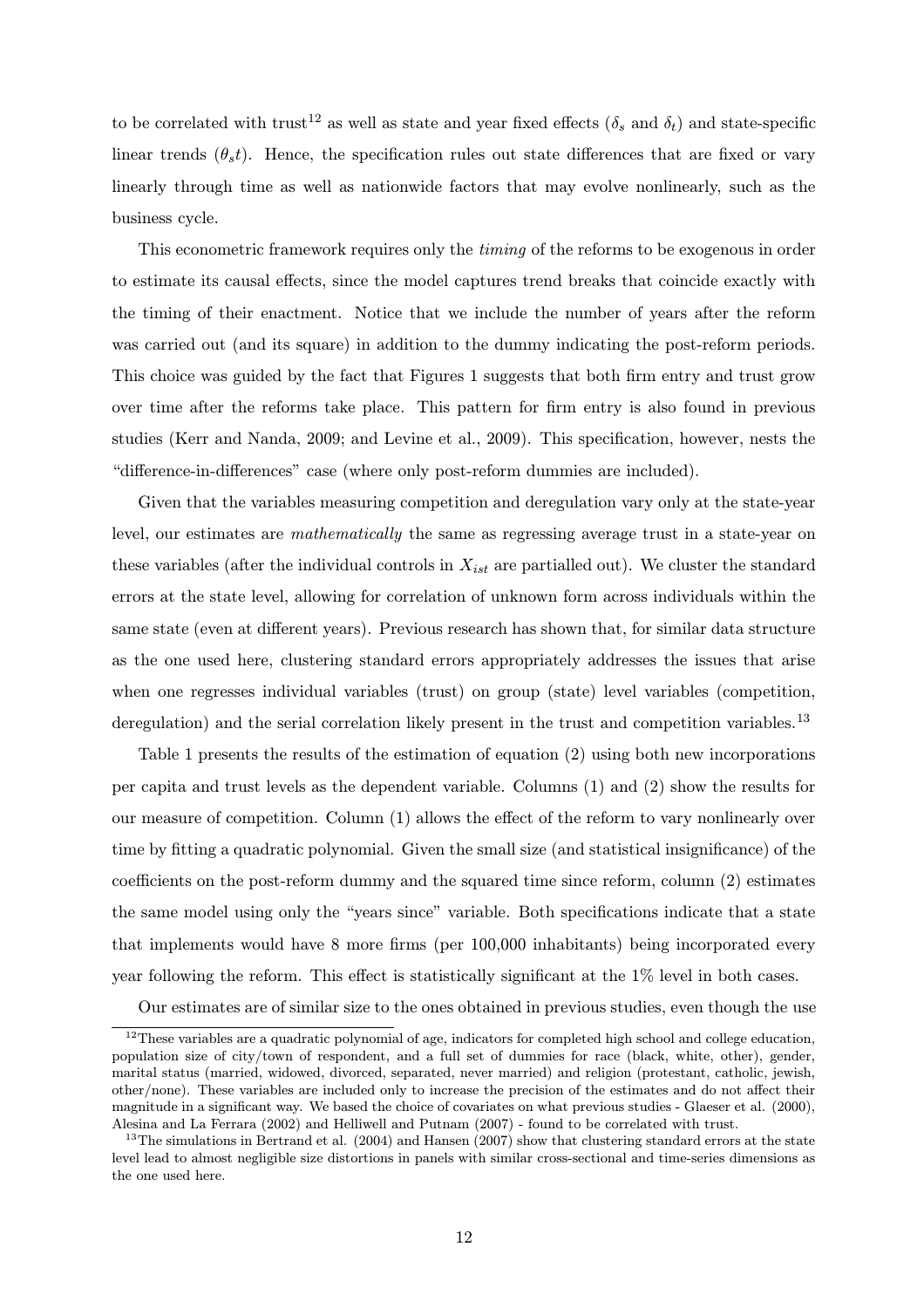of the GSS leads to a slightly different sample of states and years and we include state-specific time trends, which are not present in some of the previous literature.

Columns (3) to (8) report the estimated effects of the reforms on trust levels. In consonance with the graphical analysis presented in the previous section, the estimates indicate that banking deregulation had an economically large and statistically significant impact on trust levels. The estimates imply that a state that lifted branching restrictions would experience about 1.0 - 1.2 percentage point increase in the share of its population reporting that they "Can Trust" every year after the reform. The estimated effect is of similar size across specifications (and it is always significant at the 5% level). Comparison between columns  $(3)$  and  $(4)$  indicate that, similarly to the firm entry case, a linear function of time since the reform captures its effect on trust. column (5) demonstrates that introducing the set of individual controls that are correlated with trust does not change our results, while columns (6) to (8) show that the estimates are robust to the inclusion of controls for statewide increases in average income and its inequality (these results are further discussed in the following subsection).

The fact that we find that the effect of deregulation on trust is better captured by a linear trend deserves some consideration. The empirical observation that deregulation lead to gradual cumulative increases on firm entry (instead of generating an immediate "jump") is noticed by Black and Strahan (2002), Kerr and Nanda (2009) and Levine et al. (2009), and the reader is referred to them for a discussion of this pattern. Given this result, finding a gradual cumulative impact on trust should be expected. It would be interesting to see if sharp, one-time, increases in competition lead to either sharp or gradual increases on trust, but this is not a feature present in this natural experiment.<sup>14</sup>

To investigate the effect of competition on trust we estimate to the following equation:

$$
trust_{ist} = \alpha + \beta(new\ incorporations)_{st} + \pi X_{ist} + \delta_s + \delta_t + \theta_s t + \varepsilon_{ist}
$$
\n(3)

where the variables and parameters are defined above.

By not including lagged values of firm entry, equation (3) estimates a contemporaneous effect of competition on trust. A year (the time dimension in our data) is presumably a long enough period for the effects of daily experiences to affect trust.<sup>15</sup> Moreover, the fact that the reforms grow gradually over time and the GSS is not surveyed every year in some periods make it a difficult task to pin down the lag structure between competition and trust.

Columns (1) to (8) of Table 2 provide different estimates of  $\beta$ . The first is its OLS estimate,

<sup>14</sup>Our proposed model predicts gradual adjustment of trust levels.

<sup>&</sup>lt;sup>15</sup>See Alesina and La Ferrara (2002) who find that personal experiences within the last 12 months have a significant impact on trust in the GSS.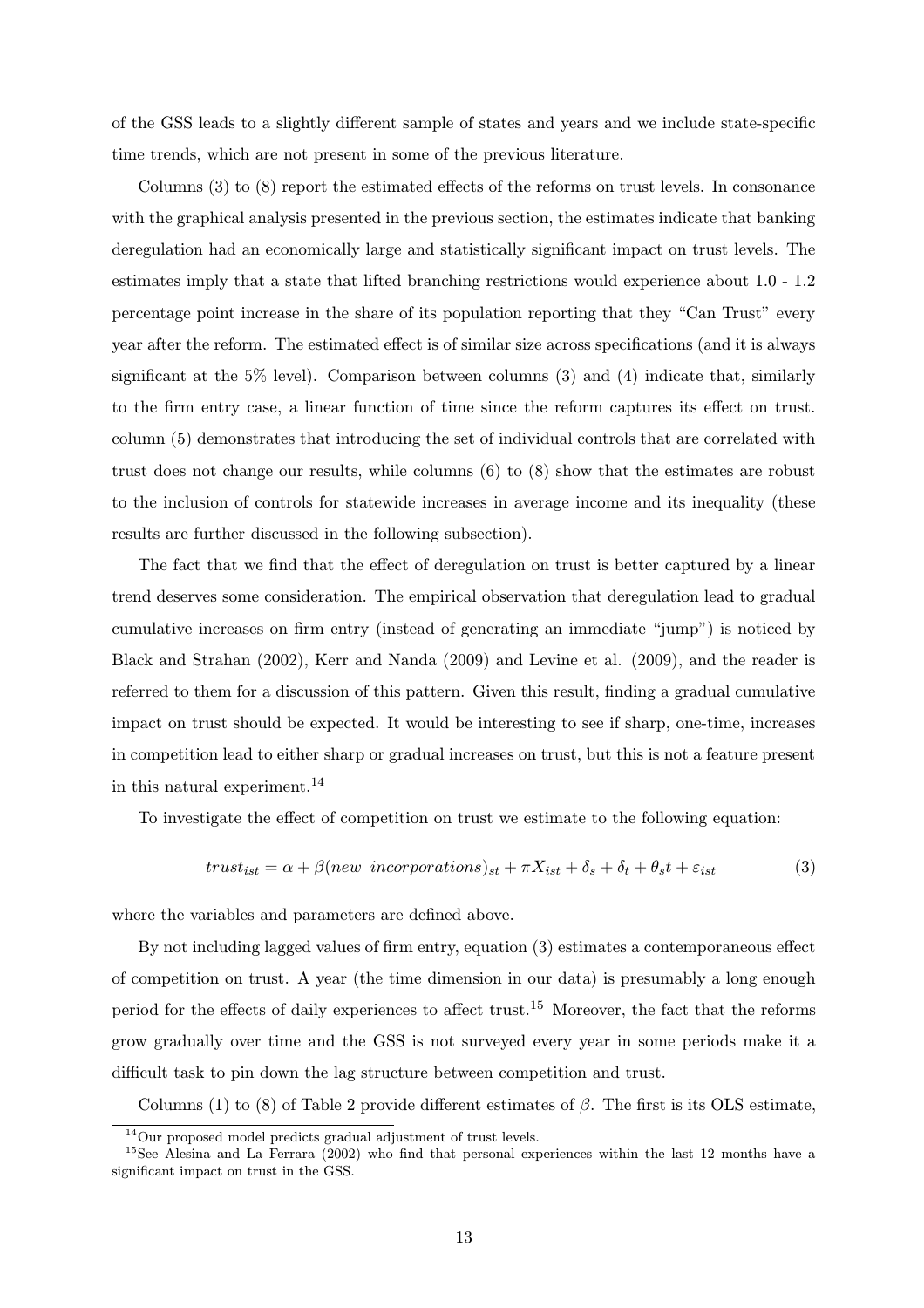which is close to zero in size and significance.<sup>16</sup> Columns (2) to (8) report the estimates of  $\beta$ by 2SLS, where new incorporations is instrumented by variables measuring the number of years since banking reform was enacted. Column (2) reports a specification where the full quadratic function of the time since the reform is used as an instrument, while column (3) uses only the "years since" variable, which was the only significant term in the quadratic specification (note that the first-stage of these two specifications is reported on columns (1) and (2) of Table 1). In column (4), competition is instrumented by a full set of dummies indicating each year since the reform took place (i.e., the  $D_{st,j}$  variables specified in equation 1). Note that there is a non-parametric interpretation for the first-stage of this specification, as no particular functional form of the effect of time since the reform on new incorporations is imposed. Column (5) adds the individual level controls to that specification.

Irrespective of which instruments are used, the 2SLS estimates indicate similar point estimates of  $\beta$ , which are always statistically significant (we discuss inference in more detail in the subsection addressing the possibility of weak instruments below). The implied effect from the estimate on column (5), for example, is that a 10% increase in firm entry (from sample mean level) causes a 2.4 p.p. increase in the share of its population responding that they "Can Trust".<sup>17</sup> Given that the standard deviation of firm entry is 115 new incorporations per 100,000 inhabitant, a one standard deviation change in competition raises the percentage of people reporting they can trust by 11.8 p.p..

The F-tests on the instruments in the first-stage (i.e., testing if the relationship between banking reform and new incorporations is zero) indicates significance below 5% levels for all three specifications of the instruments. However, in the case of the full quadratic polynomial (column 2) and the "years since" variable as a single instrument (column 3), the F-test is below usual rule-of-thumb values for the possibility of weak instruments.<sup>18</sup> To address this issue, Table 2 also reports inference based on Anderson-Rubin  $(AR)^{19}$  statistics that have correct size independently of the strength of the instruments. The AR tests always reject the hypothesis that the effect of competition on trust is zero at the level of significance of 10% (column 2),

 $16$ The OLS estimate is substantially smaller than its 2SLS counterparts. The likely reason for this is that while the 2SLS captures only the effect of persistent increases in competition caused by the banking reforms, the OLS captures transitory variations in new incorporations (since state effects and trends, as well as time dummies, are included). Since it is likely that only persistent increases in competition affect trust (as our model predicts), the OLS estimate is expected to be smaller than the 2SLS.

<sup>&</sup>lt;sup>17</sup>The reported coefficient equals the effect of the additional  $flow$  of having one more additional firm per 100,000 resident entering a state every year. For example, column (4) indicates that if 10 more firms (per 100,000 people) are being incorporated in a state every year, the percentage of its population reporting trust would be 1.3 p.p. higher.

<sup>&</sup>lt;sup>18</sup>Several of the results on weak instruments discussed in this section are explained in more detail in the surveys by Andrews and Stock (2005) and Stock et al. (2002).

<sup>&</sup>lt;sup>19</sup>The AR statistics allow for heteroskedasticity and clustering at the state level.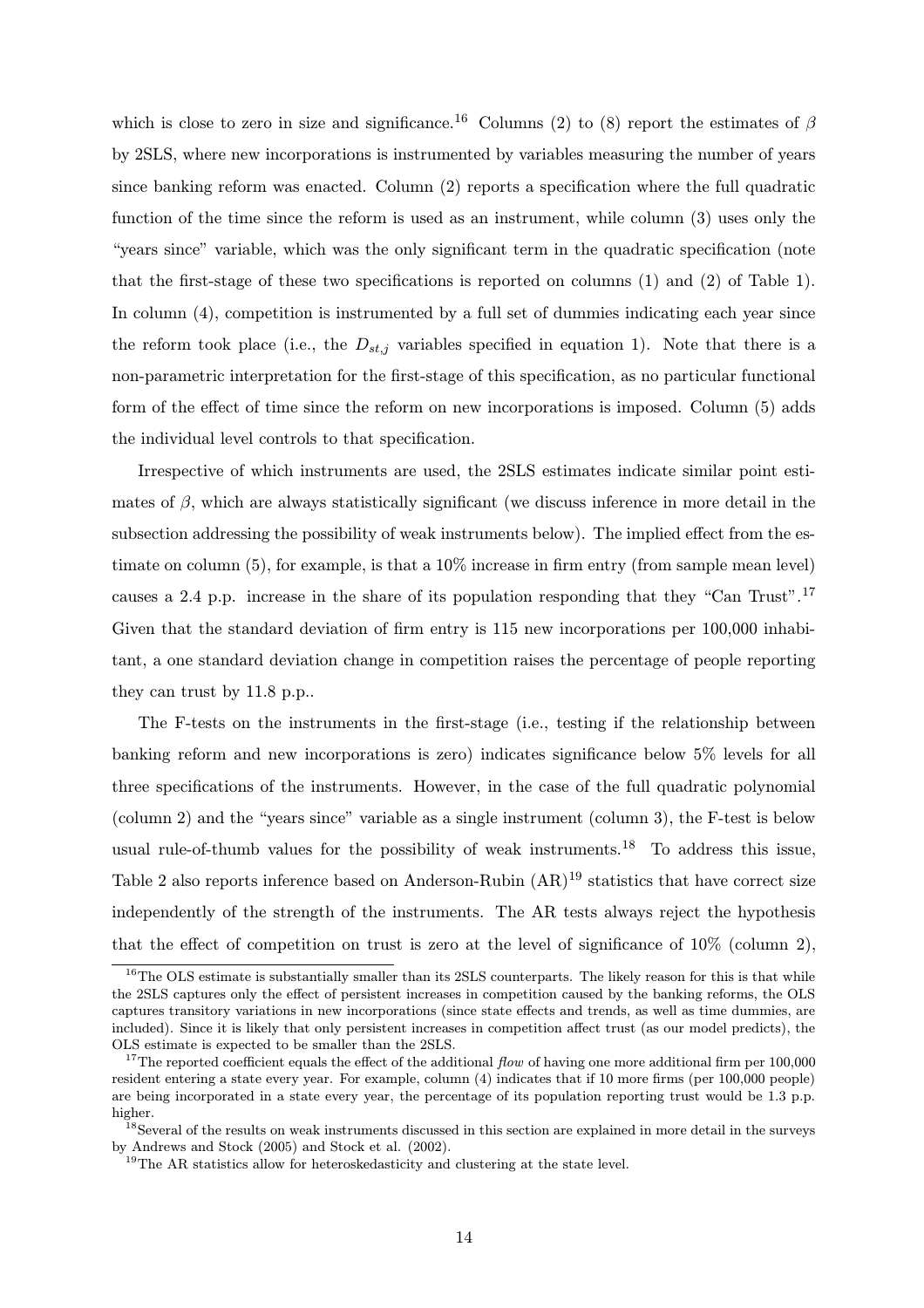$5\%$  (column 3) and  $1\%$  (columns 4-8).<sup>20</sup> In the case where a full set of dummies for each year since the reform is used as instruments, the first stage relationship is very strong, and unlikely to be affected by the weak instrument problem, and hence we report of our robustness checks (columns 5-8) based on that specification.

## Alternative Explanations and Threats to the Exclusion Restriction

The estimation of equation (3) imposes the exclusion restriction that banking deregulation had no effect on trust levels through a channel other than increased competition. Although this assumption cannot be directly tested, we can present evidence against other competing channels that could explain the deregulation-trust link. In particular, we focus on income levels and inequality.

Previous studies have shown that the branching deregulation explored in the paper have promoted income growth (Jayaratne and Strahan, 1996) and lowered income inequality (Beck et al., 2009). Hence we explore if our results are affected by including time-varying state-level measures of these variables: the (log) mean and Gini index of the annual individual income of a state, computed from several waves of the March Current Population Survey.<sup>21</sup>

We add these variables to the estimation of both the "reduced-form" OLS estimate of the impact of the reforms on trust (columns 6-8 of Table 1) and the 2SLS estimate of the effect of competition on trust (columns 6-8 of Table 2), and find that the results remain virtually unchanged by their inclusion, either separately or jointly.<sup>22</sup>

These results imply that it is unlikely that branching deregulation increased trust through increased income or lower inequality, strengthening the notion that these episodes of deregulation built trust through increased competition or, in other words, that there is no substantial violation of our exclusion restriction.

To summarize, our results indicate that competition has a positive impact on reported trust. The next section develops a model to explain this effect.

 $^{20}$ Note also that the results from the just-identified case (column 3) does not differ from other specifications.

<sup>&</sup>lt;sup>21</sup>The data was computed by J. Guetzkow, B. Western, and J. Rosenfeld for the Russell Sage Program on the Social Dimensions of Inequality, and is available at www.inequalitydata.org. The average annual income is adjusted to 2002 dollar using the CPI.

 $22$ Other measures of income (personal income and gross state product reported by the Bureau of Economic Activity) and inequality (differences between deciles of the income distribution) lead to similar results. We also included the variables as endogenous regressors (also instrumented by the years since reform dummies). The effect of competition remain qualitatively similar to those reported on Table 2.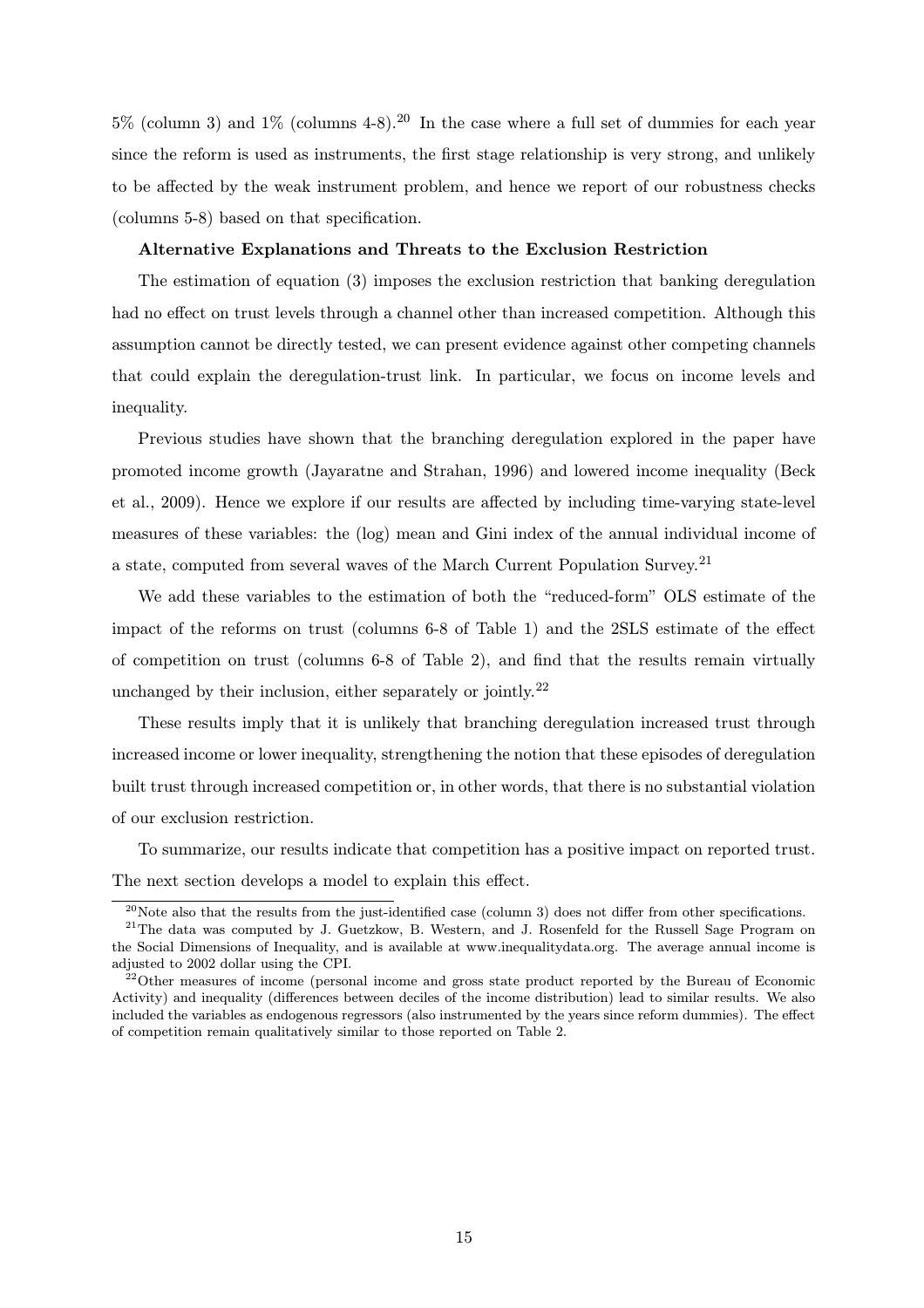# 4 The model

## 4.1 Informal Description

Firms require workers to contribute unverifiable effort. Each worker is one of two possible types: a free-rider or a trustworthy type, and type is non-observable. Free-riders never contribute unverifiable effort, trustworthy types always do. A worker's type is an inherent characteristic that is pre-determined at the time of entering the firm but that can change gradually through time. Type variation is driven by a cultural evolutionary process that has analogs with more familiar biological evolutionary processes. One can think of this as individuals choosing a rule of thumb that will be fixed for a number of periods. The rule of thumb thus denotes their type. If the expected returns to free-riding exceed those to trustworthiness, the worker will choose to be a free-rider, and vice versa if returns to trustworthiness are higher. These rules are reconsidered periodically, so that types can change as economic conditions do.

Each type has its advantages. Free-riding is good for the individual, conditional upon firm performance. However, a firm with too many free-riders will perform poorly, which adversely affects all workers. How adversely, depends on the level of competition. In particular, the more competitive the firm's environment, the more likely are poorly performing firms forced to shut down. Shut downs are costly to workers, and the key feature of shut downs is that they affect all workers equally. Since free-riders save on effort contributions, and since, in the event of shut down, they do no worse than the trustworthy, these considerations favour becoming a free-rider. We call this effect the "individual selection" effect. It is present due to the group nature of production that makes free-riding possible. Conditional on the performance of one's group or firm, any single individual always prefers to contribute as little as possible.

However, an advantage to being trustworthy is that one is less likely to be involved in a shut down. A worker contributing effort lowers the probability of her firm being forced to close. We call this effect the "group selection" effect. Though the trustworthy benefit all members of their group equally, they also lower their own personal chances of being in a group that performs poorly. This benefit is greater the stronger the forces of selection acting across groups.

An equilibrium balances these two forces and yields a distribution of types depending on the relative strengths of the "individual" and "group" selection effects. When a sector is very competitive, the probability of shut down in case of poor firm performance is high, and the "group selection" effect is strong. With low competition, in contrast, even if a firm performs poorly, shut down is unlikely, and the force of "group selection" is weak. The outcome then is that highly competitive sectors will have higher levels of trustworthiness.

To link this type of explanation to the evidence we have already reported, it is sufficient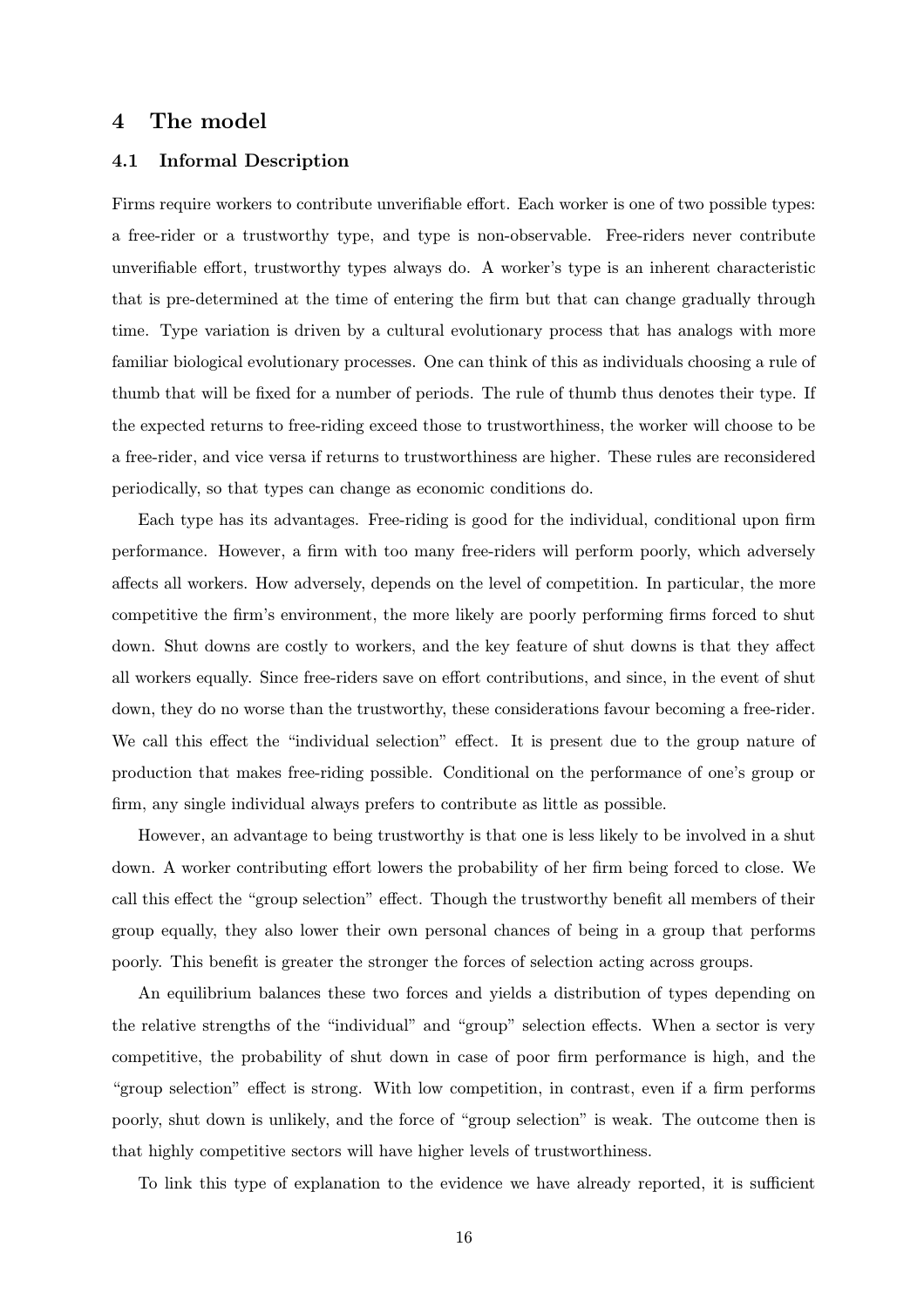to additionally assume that worker trust levels are affected by the trustworthiness of their colleagues. This is a valid assumption if the trust question in the GSS is picking up respondents' beliefs about how others are likely to behave, i.e, the trustworthiness of others. Experimental and survey evidence has indeed shown this to be the case. Sapienza et. al (2008) look at how answers to the trust question correspond with play in a modified version of the trust game where senders are also asked directly what they believe about receiver trustworthiness. They show there that trust, as reflected in answers to the GSS type trust question, is highly correlated with a respondent's beliefs about the trustworthiness of their partner. This relationship between the trust question and trusting behavior was also reported by Fehr et. al (2003), and with slightly different results by Glaeser et. al (2000). Sapienza et. al (2008) provide a unified rationalization of the findings.<sup>23</sup>

## Notation

Assume  $J$  sectors in the economy. In each of those sectors, there exist  $Z$  firms. A firm requires  $N$  workers to produce. Firms produce for one period only and are either high quality  $(H)$  or low quality  $(L)$ , depending on the composition of their selected workers. There are no other factors of production. There are potentially two types of worker: trustworthy  $(T)$  workers, who always contribute costly non-contractible and non-verifiable effort; and free-riders  $(F)$  who never contribute non-contractible, non-verifiable effort. A worker's type is non-observable but known to the worker. Time is discrete, and the discount rate across periods is r. Workers die with probability  $\delta$ , at which point a new worker is born as replacement, so that the population stays fixed in total number at M where  $M > JZN$ , so that there exist enough workers to potentially meet all firms' labour requirements. New born workers are initially without type. Workers of either type have (indirect) utility which is linearly increasing in income and linearly decreasing in effort. Workers also have a constant opportunity cost activity which is always available (this can be thought of as unemployment or equivalently self-employment). This activity pays a wage W with effort cost normalized to 0.

### Production technology

Once employed in a firm, each worker independently and simultaneously either contributes effort or not. This effort imposes on workers of either type a disutility cost of c. If not contributed, working at the firm incurs zero disutility. If effort at the firm is contributed by at least one of the N workers, the firm is  $H$ , otherwise it is  $L$ , so that the critical number of contributing workers is

<sup>&</sup>lt;sup>23</sup>The issue of contention between these authors is whether answers to the GSS trust question are a reflection of the trustworthiness of others, or alternatively reflect the respondent's own level of trustworthiness. In contrast to the others cited above, Glaeser et. al.'s (2000) results suggest the latter. It is worth noting that under Glaeser et. al's (2000) interpretation the link between our model and the evidence would be even more direct. Trust answers are simply then a reflection of individual trustworthiness. Consequently, we do not need to take a stand here on this aspect of the trust question's interpretation.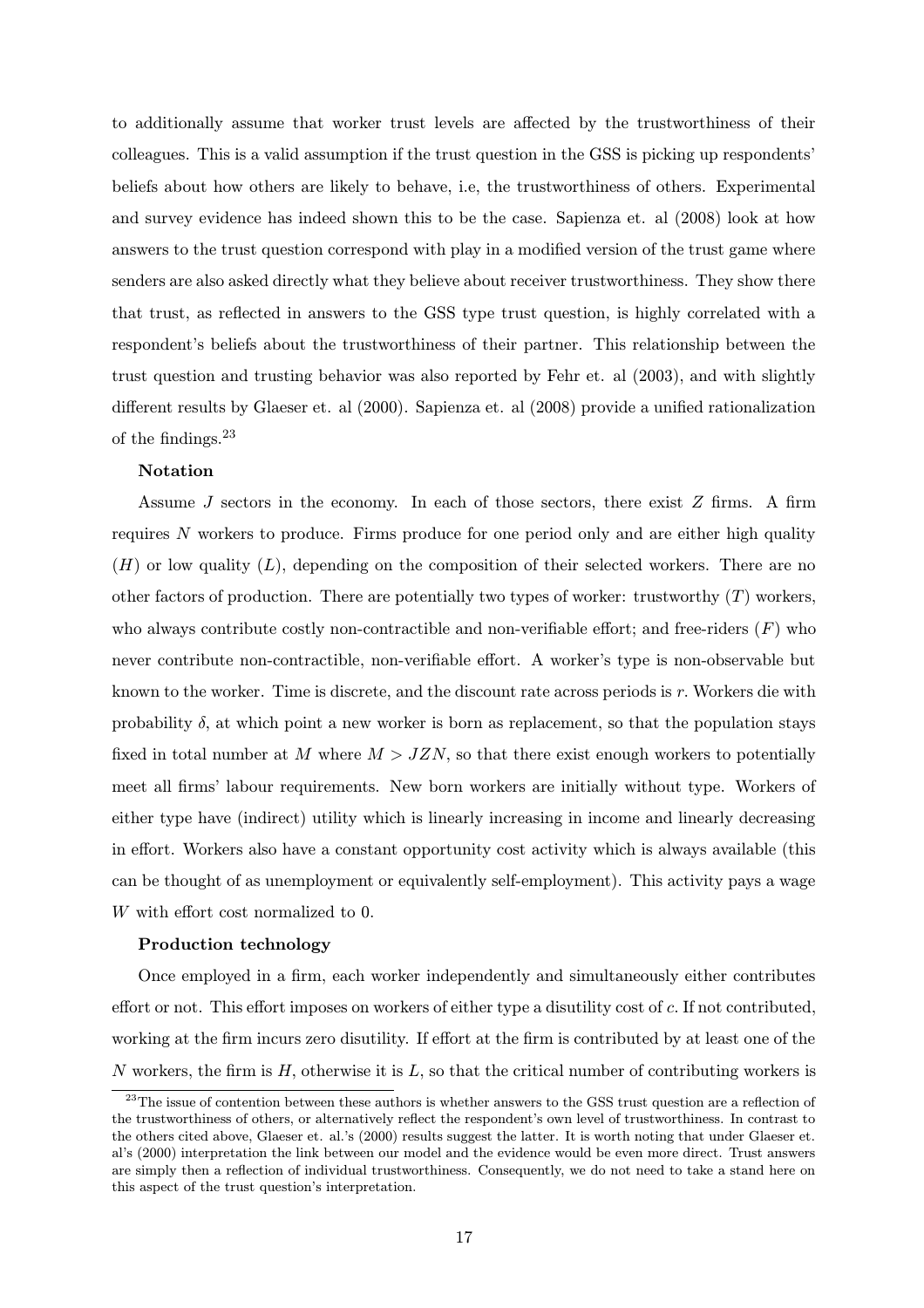one. In Appendix B we demonstrate that the key features of the model we study are preserved for any critical number strictly less than N.

### Competition

Competition in a sector affects the probability that a low quality firm is forced to shut-down. The more competitive the sector, the higher this probability. In sector  $j$ ,  $L$  quality firms shut down with probability  $\gamma_i \geq 0$ . H quality firms do not shut down. Thus each sector is caracterised by its competitiveness that is denoted by the term  $\gamma_i$ .

#### Cultural Evolution

At birth, the worker's sector is chosen and then type is "selected" to be either  $T$  or  $F$ . Sector is chosen before the newborn has a type, in reflection of the fact that types are determined through workplace experience. The individual can change type in a subsequent period with probability  $\mu < 1$  per period.<sup>24</sup> Types are determined by a cultural evolution process that is a combination of "Payoff Dependent" and "Oblique" components. It is "Payoff Dependent" because both the newborns and potential changers consider the expected lifetime returns when deciding on type. If it is strictly better, in an expected lifetime utility sense, to be one of the types, that type is chosen with probability one. If individuals are indifferent to type, then they are socialized to be the same type as a randomly chosen population member. This is the "Oblique" component.<sup>25</sup>

Let  $V_{jt}^T$  denote the lifetime expected utility of being a trustworthy type at time t in sector j, and the corresponding value function denoting the utility for a free-rider is  $V_{jt}^F$ . These are explicitly derived in Appendix A. Let  $R_{jt}$  denote the net difference in the value functions:  $R_{jt} \equiv V_{jt}^T - V_{jt}^F$ , and let  $\phi_{jt}$  denote the time t proportion of individuals of T type in sector j. At time  $t$ , the cultural evolutionary process that we posit implies that, in sector j, the probability of an individual without type becoming trustworthy is given by the function  $\eta(R_{jt})$ , with  $\eta: \{\mathbb{R}\} \to [0, 1]$  and:

$$
\eta(R_{jt}) = 1 \text{ if } R_{jt} > 0
$$
  

$$
\eta(R_{jt}) = 0 \text{ if } R_{jt} < 0
$$
  

$$
\eta(R_{jt}) = \phi_{jt} \text{ if } R_{jt} = 0.
$$
  
(4)

#### Firms

Each firm requires N workers and their only decision is the wage,  $w_{zi}$ , (for firm z in sector  $j$ ) to call. We allow only a limited set of contracting possibilities for firms in order for type

 $^{24}$ Though it is possible for individuals to change sectors, the equilibrium we characterize will generate no incentives for sectoral switching. Consequently, for simplicity, we characterize value functions under the assumption that switching does not occur, and demonstrate in the appendix that this is indeed the case in equilibrium.

 $25$ We apply the law of large numbers to maintain constant proportions in steady states.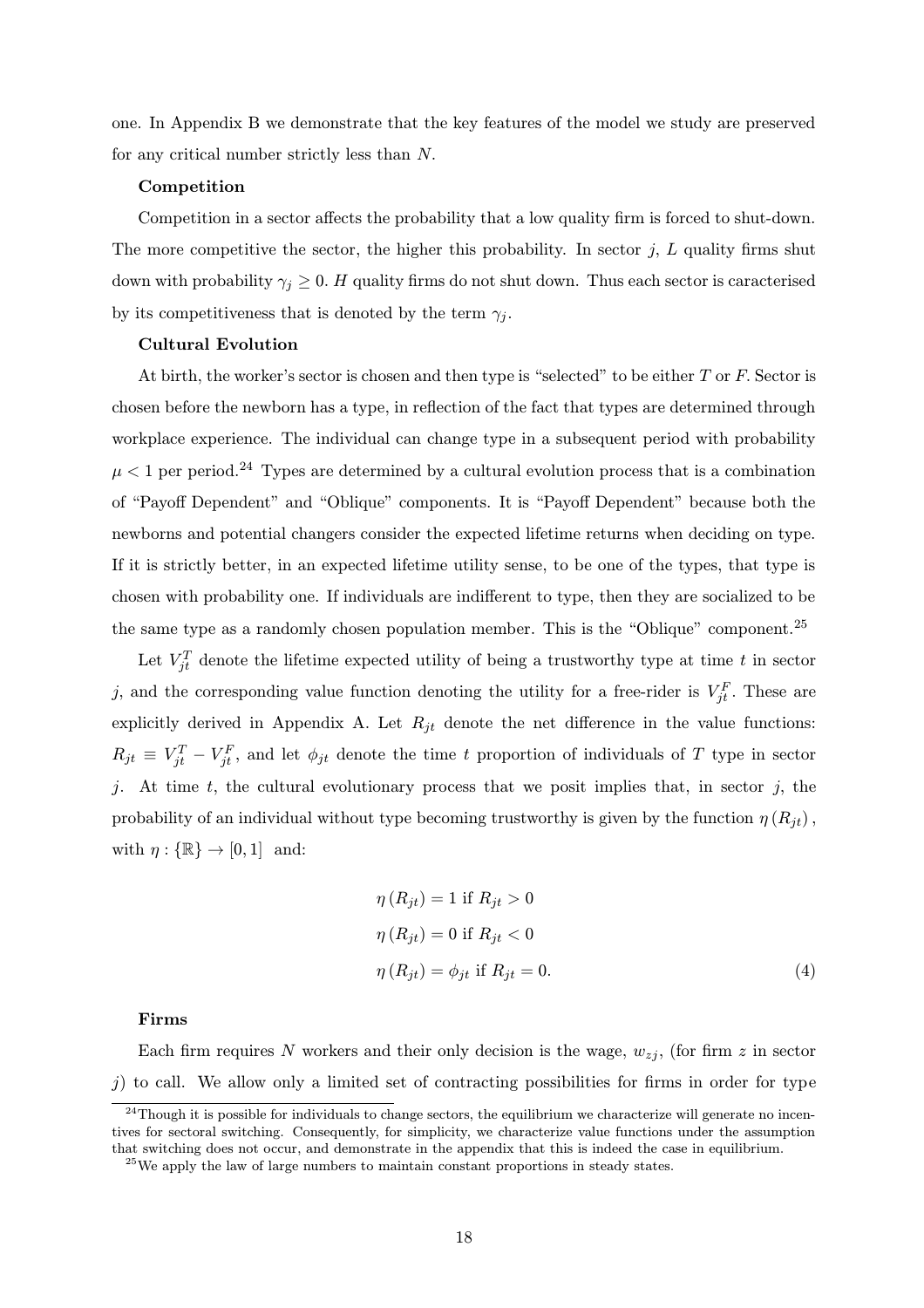variation to be of consequence.<sup>26</sup> We assume that firms are not able to make wages contingent on either the firm or workers' types, which are unobservable, but can make them contingent on production occurring, i.e., on the firm remaining viable. If firms are H type, they produce for certain, and receive profits,  $\pi(H)_{z_i}$ , for firm z in sector j. Net profits are then  $\pi(H)_{z_i} - Nw_{z_i}$ . If they are L type, they produce with probability  $1 - \gamma_j$  and generate profits  $\pi (L)_{z_i} - N w_{z_j}$  or are forced to shut down, probability  $\gamma_j$ , and receive 0.

#### Timing

Newborns choose their sector and their types are selected. Wage offers are made. Workers independently apply to firms. Applications are costless and, within a sector, multiple applications are possible. If more workers apply than the N openings at a firm, positions are randomly allocated to the applicants. Applicants not hired at any firm consume reservation utility. Workers then contribute effort according to type. If at least one worker contributes effort, the firm is  $H$  type, there is no shut-down and all workers are paid. If no worker contributes effort, the firm is L type, it shuts down with probability  $\gamma_i$ , in which event no workers are paid. With probability  $1 - \gamma_j$  an L firm produces nonetheless, and workers receive promised wages.<sup>27</sup> The timing is shown in Figure 2.

Figure 2: Timing of Events in the Model

| Newborns<br>choose sectors | <b>Newborns</b><br>choose type<br>or are socialized<br>if indifferent. | Firms call<br>wages. | Applications<br>occur.<br>firms select<br>applicants. | Worker efforts<br>allocated. | Firm types realized,<br>workers rewarded. |
|----------------------------|------------------------------------------------------------------------|----------------------|-------------------------------------------------------|------------------------------|-------------------------------------------|
|                            |                                                                        |                      |                                                       |                              |                                           |

## Time

#### Stationary steady state

A stationary steady state consists of a time invariant proportion of trustworthy types  $\phi_j$  in each sector. Let  $\Phi^*$  be the steady state distribution of the  $\phi_j^*$  across all sectors. In a stationary steady state we also have:

**S1<sup>\*</sup>**. The value of being either type in any sector is constant through time, i.e.,  $V_{jt}^{i}$  is fixed for all  $t$  and both  $i$ .

S2∗. In any sector with a positive proportion of both types, values must be equivalent across type, i.e., for j such that  $0 < \phi_j^* < 1$  :  $V_j^T = V_j^F$ .

 $^{26}$ As Williamson (1993) has pointed out, if contracts are complete, the type of trading partners essentially becomes unimportant, as all types can be forced into choosing the correct sets of actions with appropriate punishments. So some limits on contracting are needed for type variation to matter.

<sup>&</sup>lt;sup>27</sup>This probability of shutdown does not depend on promised wages because promised wages are never so high as to make net profits negative in case of production, that is  $\pi(L_i) > N w_i$ . Though this restriction is not placed on primitives (since  $w_i$  is an equilibrium outcome) it will be seen that once wages are determined in equilibrium, that the corresponding restriction on primitives is  $\pi(L_i) > N(W + c)$ .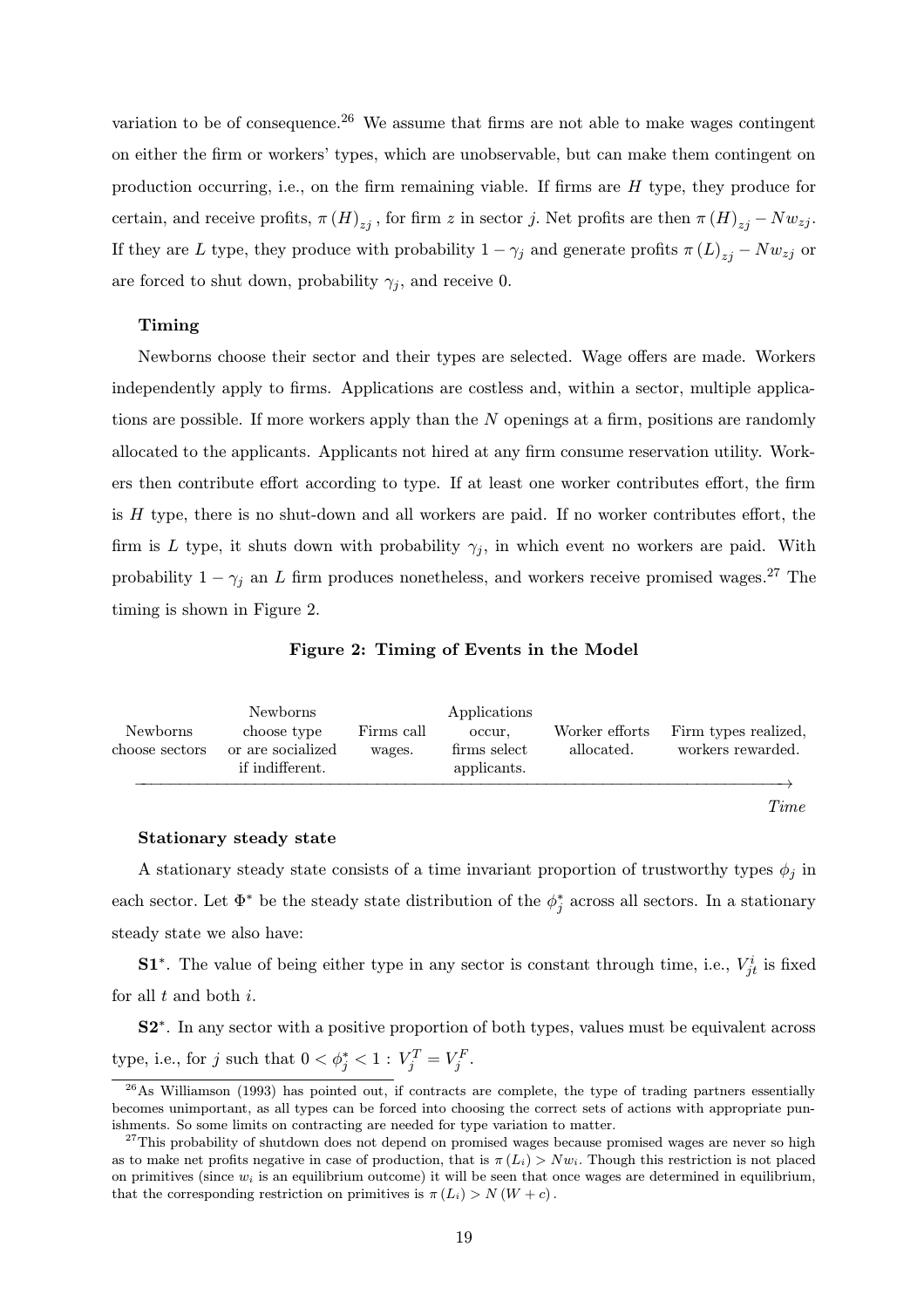S3∗. In any sector with a unique type, returns to that type strictly exceed returns to the other, i.e., for j such that  $\phi_j^* = 0 : V_j^T < V_j^F$ , and for j such that  $\phi_j^* = 1 : V_j^F < V_j^T$ .

S4∗. In all sectors, either newborns do not enter, or if they do, participation is rational for at least one type, i.e.,  $V_j^i \ge \frac{W}{r+\delta}$ , for at least one of  $i = T$  or F.

There is a unique steady state in this model as described in the following proposition:

Proposition 1 There exists a unique stationary steady state characterized by a distribution of trustworthiness levels across sectors  $\Phi^*$ , with each sector's level being  $\phi_j^*$ . In this steady state, sectors with competition levels below a cut-off (defined as  $\gamma = \frac{c}{W+c}$ ), have no trustworthy types. Sectors with  $\gamma_j$  values beyond that cut-off have a strictly positive proportion of trustworthy types, and this proportion is strictly increasing in sectoral competition. The distribution of sectoral trustworthiness levels is given by

$$
\phi_j^* = \begin{cases} 0 & \text{for } \gamma_j \le \frac{c}{W+c} \\ 1 - \left(\frac{c}{(W+c)\gamma_j}\right)^{\frac{1}{N-1}} > 0 & \text{for } \gamma_j > \frac{c}{W+c} \end{cases}
$$
(5)

All proofs in Appendix A.

The effect of competition,  $\gamma_j$ , is to impose an indirect cost on the free-riders. But competition in a sector must be sufficiently high to generate any trustworthy types in that sector in steady state. The reason for such a cut-off is that competition must be strong enough to off-set the incentives for free-riding. If  $\gamma_i$  is very low, it always pays to be a free-rider as even low quality firms will only rarely be forced into shut-downs.

The model yields a simple and direct explanation of what happens to trustworthiness levels when we increase competition in all the sectors of the economy.

Corollary 1 A increase in competition in all sectors strictly increases trust in all sectors in which initial trust levels are non-zero.

Proposition 1 also generates prediction on trust at the sectoral level. In steady state, necessarily there must exist equivalence in returns to type both within and across sectors where both are present. For the trustworthy to be indifferent across sectors, wages must be equivalent in all sectors where they are present. But then the frequency of trustworthy types cannot be equal across sectors. If it were, free-riders in the least competitive sectors would be better off, since these have the lowest chance of shut-down in case of firms being low quality. Consequently, for free-rider returns to equalize across sectors, the steady state distribution of trustworthy types just off-sets sectoral differences in competition. This is achieved by the high competition sectors having higher proportions of trustworthy agents, which gives us our main empirical implication.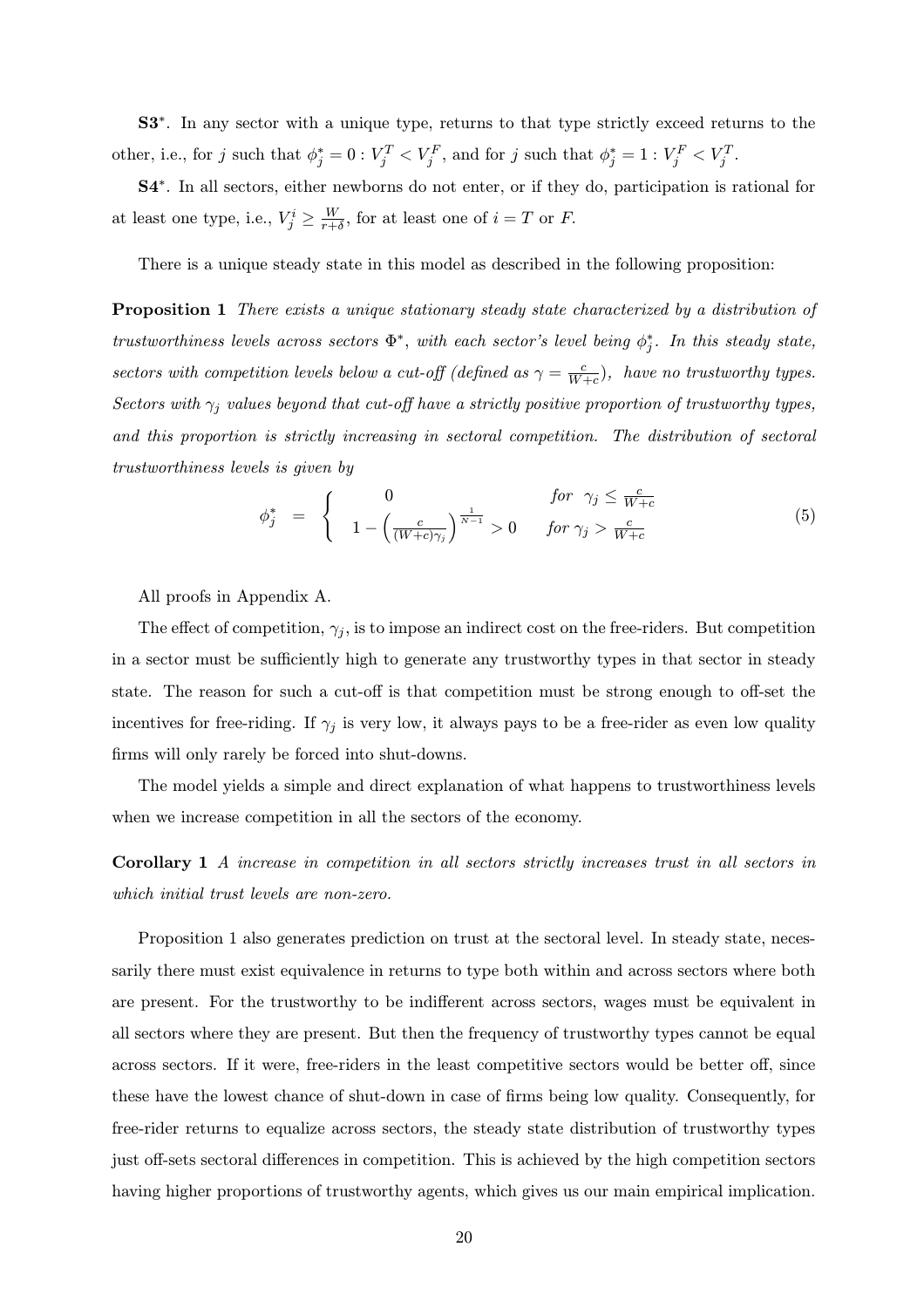Though we do not formally consider the dynamics of this system, it is intuitive that such a steady state distribution is extremely robust to slight mistakes in the equilibrium distribution of types across sectors. To see why, suppose that too many trustworthy types are in a sector k at time t so that  $\phi_{kt} > \phi_k^*$  at time t. In such a sector, evolutionary incentive strictly favor free-riders, so that all newborns entering the sector, and all those able to change would become free-riders. But this lowers  $\phi_k$ , and such incentives will persist until  $\phi_k^*$  is reached.

We thus obtain a set of predictions for the cross-section of an economy: namely, that highly competitive sectors should tend to have workplaces where co-workers are more likely to be trustworthy and hence where respondents tend to report that they are more likely to trust others. Moreover, taking the model further, this positive relationship should only occur beyond a certain threshold level of sectoral competitiveness. We will be able to test these predictions in the next section.

# 5 Trust and Sectoral Competition

We explore the relationship between sectoral competition and sectoral trust levels here. As the model allows for no underlying individual heterogeneity, it makes predictions about reported trust for individuals who are otherwise identical in their propensity to trust ex ante. But since there are many previously well documented determinants of individual trust, it is imperative to control for these when looking at this prediction. Additionally other aspects of the workplace may be playing a role. For example, the personnel policies of a firm, its degree of employee supervision, and the congeniality of relationships between management and workers, could all conceivably play roles. It is thus also important to control for as many other details of the workplace that may be varying in ways that could affect trust.

A major challenge we face in testing the model is in obtaining a measure of competition at the level of sector in which an individual is employed. The GSS includes no such competition measures, although the respondent's sector of employment is identified. For these reasons we use a particular wave of the GSS, 2004, that is advantageous for two reasons. Firstly, this wave included an extremely detailed extended workplace module. Secondly, by taking this year we can link individual sectors of employment to a measure of sectoral level of competition that we obtain from the US census of firms wave that was administered in 2002.

### Data Description

In the 2004 wave of the US General Social Survey there are four responses to the same generalized trust question as we saw earlier, "Can Trust", that are linked to the workplace module. These are (with unconditional response rates in parentheses): 1 "always trusted"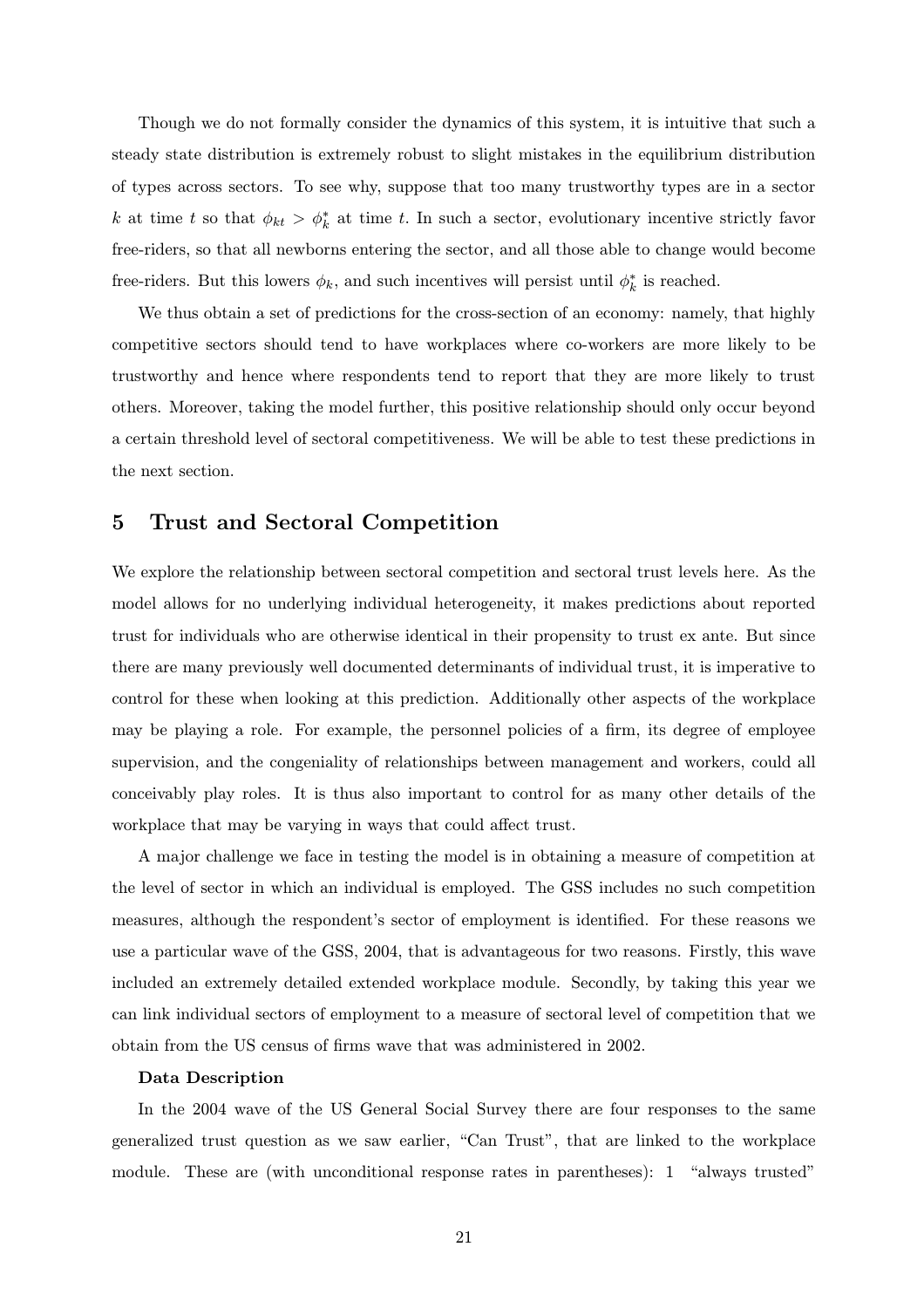$(3.76\%)$ , 2 "usually trusted"  $(44.40\%)$ , 3 "usually not trusted"  $(42.14\%)$  and 4 "always not trusted" (9.70%).

The literature on trust has established a set of individual characteristics to be used as explanatory variables. We use these as our basic controls in all regressions: income, which is a categorical variable with 24 brackets which we include as dummies; education, measured in years of completed schooling; age; marital status; gender; and city size.<sup>28</sup> Additionally, three categories of race (white, black, other) and self-reported ethnicity information by country of ancestral origin are included. From these we construct ethnicity and race dummies, the details of which are elaborated in Appendix C. This appendix also reports the sample means and standard deviations for each of these variables for our sub-sample of 616 individuals who comprise the core of our analysis. The determinants of this sample are explained below.

## The Competition Measure

We match individual sector of employment with a sectoral measure of competition. Every five years, the Census Bureau surveys the population of US firms. The survey reports the percentage of total sales covered by the n largest firms  $(n = 4, 8, 20, 50)$  in North American Industrial Classification System (NAICS) sectors.<sup>29</sup> As a measure of competition this is clearly not perfect, as factors other than the competitiveness of a sector will affect these measures. A preferred, but still imprecise, measure would be the Hirschman/Herfindahl Index measure of concentration, but the census reports these for manufacturing only.<sup>30</sup>

The main determinant of selection into the sample we analyze is the availability of an industry code for individuals, and the matching of this to a competition measure from the census of firms. Not all individuals – the unemployed and retired for example – will have such a code. When a code is available, furthermore, the census does not cover every sector. Since the GSS reports sector, or industry of employment, using 1980 census (3-digit) codes, it is necessary to first convert these to 1990 census code measures and then use a cross-walk converter to obtain the corresponding NAICS (4 and 5 digit) measures. Each one of these steps also leads to the loss of a small number of observations as industry classification systems change. Our final sample includes 107 industry classifications (average of 5.75 individuals per sector).

Once a NAICS measure is obtained for each observation it is matched with the census percentage sales measures. The final variable, which is our measure of competition using the sales measure for the top 50 firms, "Comp50", is computed by subtracting the concentration measures

<sup>&</sup>lt;sup>28</sup>We mainly follow Glaeser et. al. (2000) here. We include controls for the size of a city in which one lives, and will include workplace size controls later. Alesina and La Ferrara (2002) analyze a richer set of regional measures than we have available, and connect these to regional income Ginis and fragmentation measures.

 $^{29}$ More details on the website: www.census.gov/epcd/www/naics.html

<sup>30</sup>The correlation between the Hirschman/Herfindahl index of concentration and our competition measure, described below, is very high: 0.85.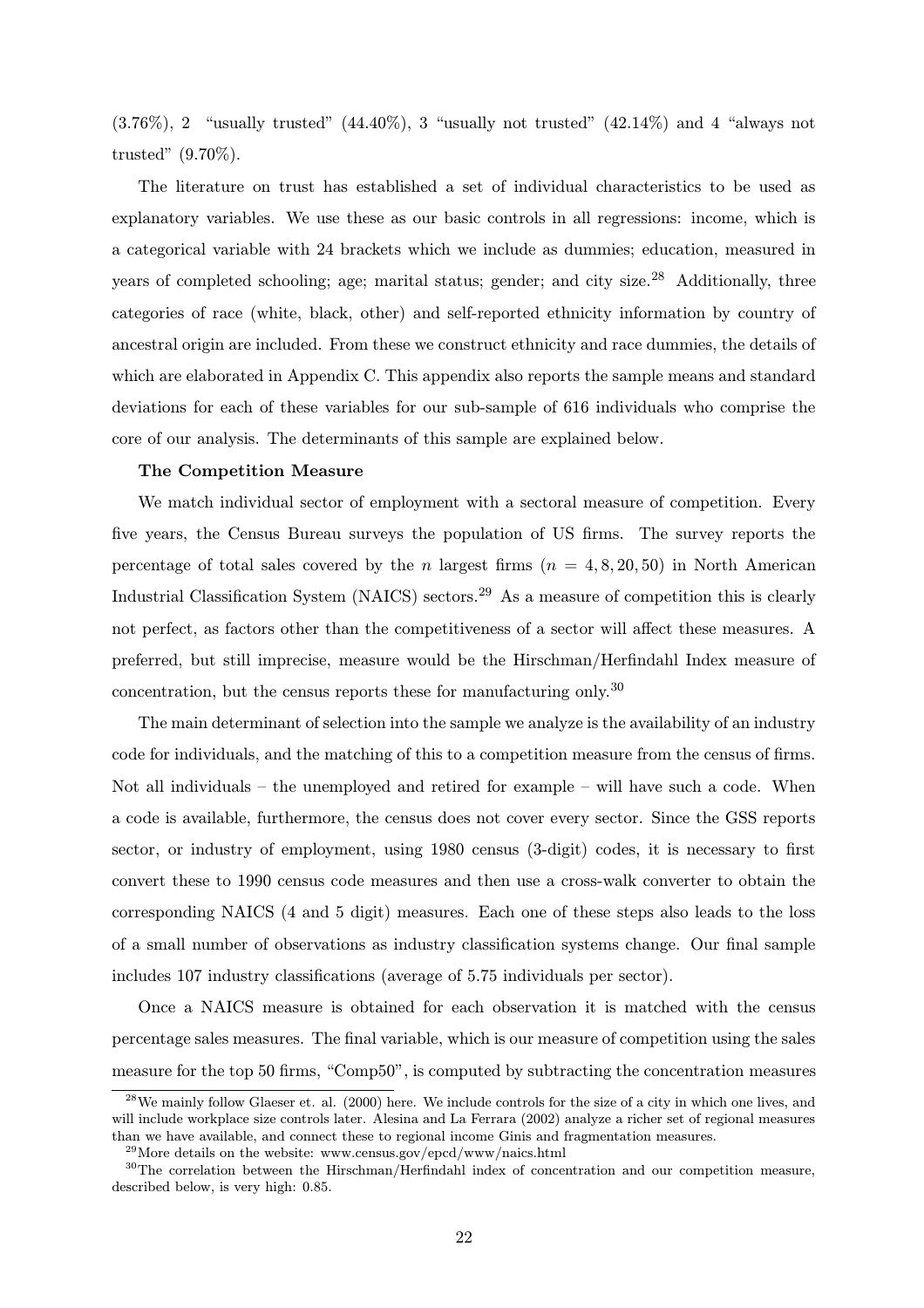from 1. We have also computed results for all four other possible measures of competition available, but report only results for Comp50 in the text. Thus Comp50 for sector  $x$  is the percentage of total sales in  $x$  that is NOT covered by the largest 50 firms in that sector, since our measures are of competition and are coded inversely to concentration measures. Results for Comp4 (1 - share of sales of 4 larger firms), which are largely similar, are reported in Appendix E. Results using variables constructed with the shares from the 8 and 20 largest firms are even closer to those using Comp50 and are not reported, but are available upon request.

The average sector in our sample has measures of 60.53% for Comp50. A sector corresponding approximately to the average is  $NAICS \# 42314$  "Used Motor Vehicle Parts Merchant" Wholesalers". An example of a particularly competitive sector is NAICS  $#$  44112 "Used Car Dealers", Comp50 = 87%. A particularly uncompetitive sector is NAICS  $\#$  31132 "Chocolate and Confectionery Manufacturing from Cacao Beans", with Comp50 = 1.2%. Appendix D reports sectoral averages for more aggregate (two-digit) sectoral constructs. In general, most service sectors are more competitive than both manufacturing and retailing.

#### Estimation Procedure

In order to test the cross-sectional prediction, we run OLS regressions of the following form for an individual  $i$  working in industry  $i$ :

$$
trust_{ij} = \beta_0 + \beta_1 comp50_j + \gamma Z_{ij} + e_{ij}
$$
\n
$$
\tag{6}
$$

where  $Z_{ij}$  is a vector of independent variables that we describe below. The vector  $\gamma$  corresponds to their coefficients. The estimates are mathematically the same as regressing average trust in an industry against its competition measure (after individual controls -  $Z_{ij}$  - are partialled out). This particular interpretation is appealing since the number of sectors (107) is relatively large compared to the number of workers in a sector. Notice also that the main econometric implication of a small number of workers per industry is random sampling error in the measurement of average trust in a sector, which is uncorrelated with Comp50 and hence does not bias the results in any direction. The standard errors are clustered at the sectoral level, allowing for arbitrary correlation between workers of the same sector.  $\!31}$ 

Since almost ninety percent of the responses fall in the two middle categories "usually trust" and "usually don't trust", we focus on these. We code "usually trust" as 1 and "usually don't trust" as 0 (different codings do not affect the result). Given the infrequency of the "always" answers, the estimation of ordered logit is unlikely to be particularly useful. We have also estimated all of the regressions we report below as logit and probit regressions, but we report results in the

 $31$ Clustering leads to the appropriate inference in cases of "large number of groups/small group size" as the one present here.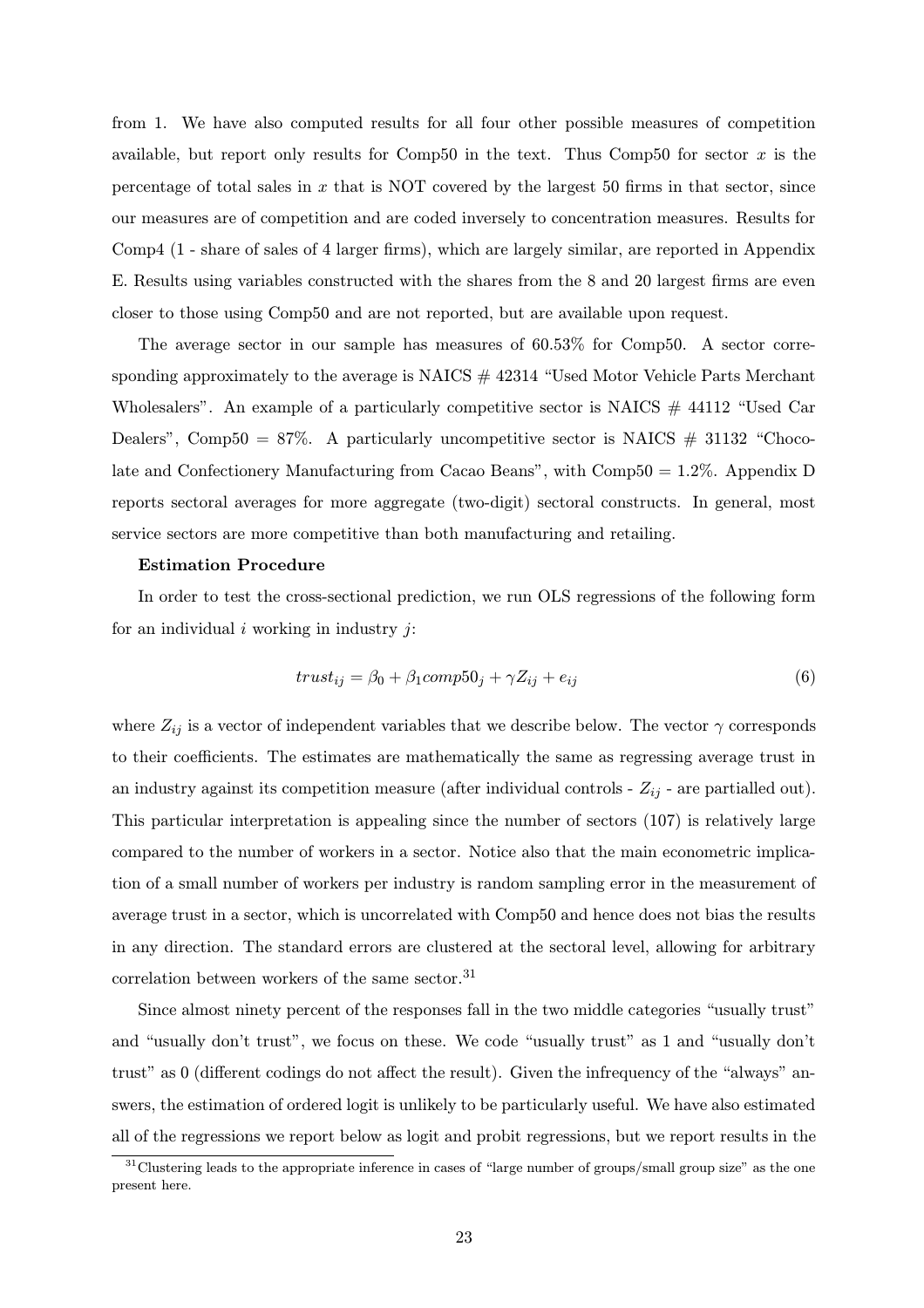paper obtained from estimating a linear probability model, since the significance of estimates does not change under this specification, and the coefficients can be directly interpreted.<sup>32</sup>

#### Results

We first show that the data conform to the usual patterns seen when trust is regressed on individual characteristics. This set of estimations is on our core sample of 612 respondents for whom we have industry and competition information and can therefore designate a competitiveness variable, and the Appendix D reports summary statistics for this core sample as well. The mean answer to the trust question, which is our dependent variable in all reported regressions, is 0.495 with standard deviation 0.500, i.e., about 50% of respondents answer "usually trust" as opposed to "usually don't" in response to the canonical trust question. This is higher than the usual positive answers to the trust question reported in most previous studies undertaken using US subjects. This is because, in order to obtain workplace competition measures, we have selected on individuals who are employed. As previous studies have found a positive correlation between trust and income, we should expect this to imply a higher than representative proportion of trusters in our core sample.

Firstly, all regressions we report include controls for income, gender, race, ethnicity, marital status, religion and occupation dummies as well as city size.<sup>33</sup> We find estimates on these variables that are consistent with previous studies of trust (Glaeser et. al (2000), Helliwell and Putnam (2007) and Alesina and La Ferrara (2002)), years of education is a strong determinant of trust, with an additional year of schooling being associated with a 2.54% increase in the probability that an individual reports that they "usually trust" as opposed to "usually don't trust". A one standard deviation increase in years of schooling increases trust by 7.3 percentage points. The set of income dummies indicate positive correlation between income and trust, (Ftest suggests these are jointly significant). Age is entered as a second order polynomial, and is significant at the higher order.

Column (1) in Table 3 provides the most raw test of the model's predictions, i.e., that workers in competitive sectors should have higher levels of trust. The coefficient on Comp50 is 0.191 and

<sup>&</sup>lt;sup>32</sup>Moreover, a Brant test of the ordered logit specifications rejected its parallel regressors assumption. We also experimented with two further types of estimation. In one, we estimate a multinomial logit version of the model which utilizes all of the four response categories, but allows different  $\beta s$  to be estimated for the transition to each response relative to an omitted category. The results that we obtained on the "usually trust" versus "usually don't" under this estimation are very similar to those reported here. In a second variant, we pooled all responses into a binary category. That is, the responses "always trust" and "usually trust" are coded as 1 for "yes" to the trust question and "always don't trust" and "usually don't trust" are coded as 0 for "no". This estimation yields slightly lower size on the competition variables than reported here, and consequently lower significance, but leaves things otherwise unchanged.

 $33$ We have also run all of these regressions without occupation dummies, which has no substantive effects on results.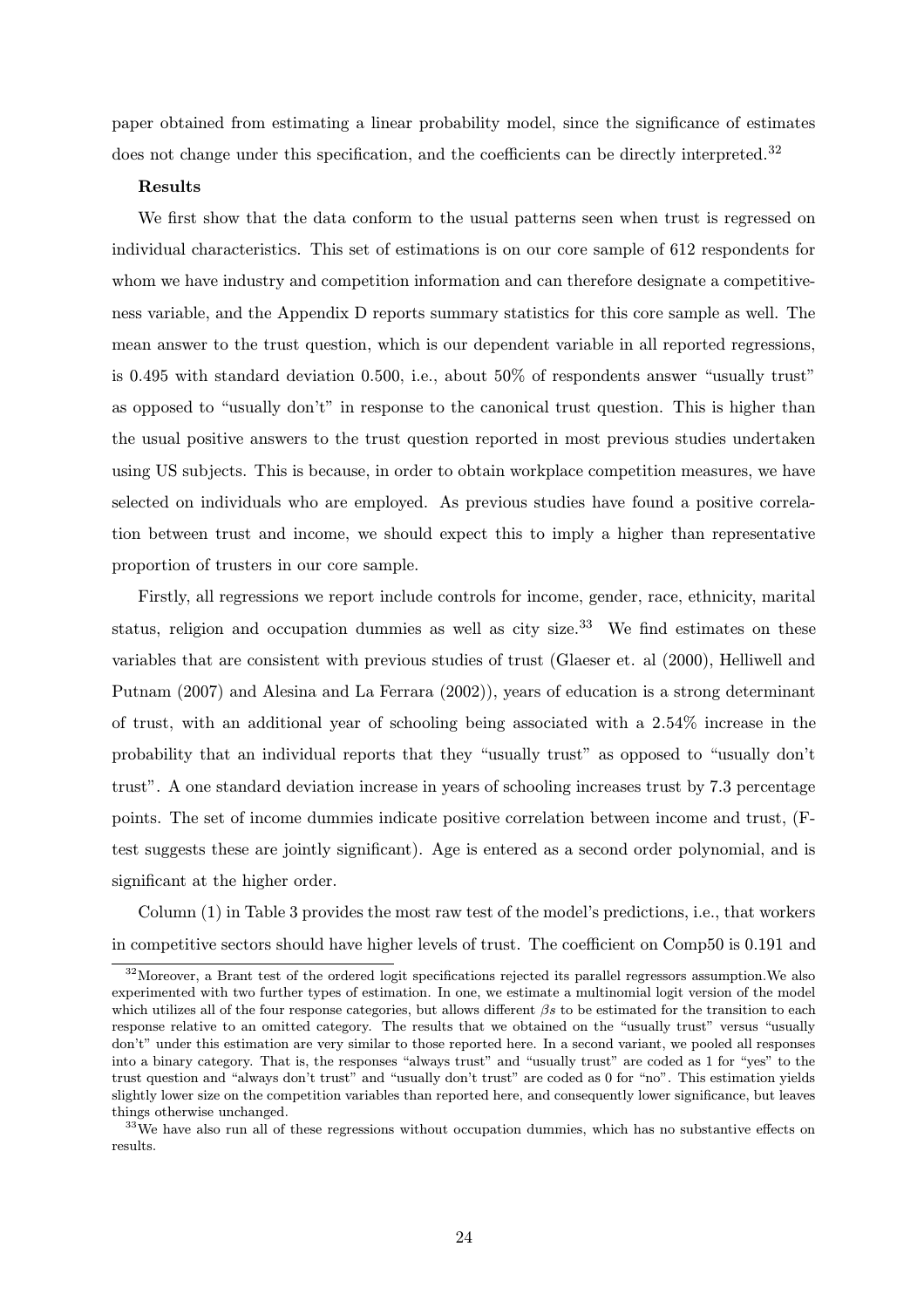is significant at the  $1\%$  level,<sup>34</sup> implying that a 10-p.p. increase in sectoral level competition leads to 1.91-p.p. increase in the probability that a respondent answers "usually trust". In variance normalized terms, this implies that a one standard deviation increase in Comp50 leads to about a 4.8 p.p. increase in trust. This result is fully robust to excluding different subsets (or all) of the individual controls.

The remaining columns in the table introduce various additional variables in order to demonstrate that the effect we are picking up is being driven by competition per se, and not some other correlates of trust that happen to be correlated with competition. On this front, we explore all the possibilities that we were able to identify and that the data allow, namely that competitive sectors have workplaces which: have less job security, are smaller, have more supervision, select different types of individuals, or somehow cultivate more congenial workplaces.

The general picture that emerges is that the effect of competition on trust is virtually unchanged by the inclusion of this large set of controls. While each individual inclusion sheds light on the (non-)importance of a specific omitted variable, the collective result increases our confidence that the results are likely to be robust to the inclusion of other variables that are not available in our data.<sup>35</sup>

Job Security: Karlan (2005) and Schechter (2007) show that trusting behavior in experimental settings is correlated with low risk aversion. If competitive sectors had low levels of job security, then it may be that these select risk lovers, who are also those likely to trust. This could explain the competition-trust link, but has nothing to do with the model we developed. Since we don't have information on risk aversion directly we thus include a measure of job security. Respondents were asked to respond to the statement "job security is good". We code a dummy variable equal to 1 if individuals respond that this is "very" or "somewhat" true, and equal to zero if "not too" or "not at all" true. As column (2) reports, the coefficient on Comp50 is entirely unaltered by the addition of this variable. As with all other workplace controls, the coefficient (and standard error) of the variable is reported on the more detailed tables of Appendix D.

Workplace Size: It is possible that competition is affecting trust by altering the size of workplaces in which individuals work. For instance, it may be the case that more competitive sectors, by admitting more firms, *ceteris parabus*, also tend to have smaller workplaces. By repeatedly interacting with a smaller group of individuals, it may be the case that individuals

<sup>34</sup>As indicated in Appendix E, results for Comp4 are largely in line with those reported here for Comp50, except of marginally lower significance. Our conjecture as to why this is the case relates to the coefficient of variation in Comp50 being significantly larger than that of Comp4. The proportion of sales covered by the largest 50 firms seems to be picking up much more of the cross industry variation in competition than that of the top 4.

 $35$ This is discussed formally by Altonji et al. (2005), and is applied to the case of trust questions by Nunn and Watchenkon (2009). If the similar procedure was applied to our results, it would imply that selection on unobservables would need to be at least 40 times greater than on observables to explain away our results.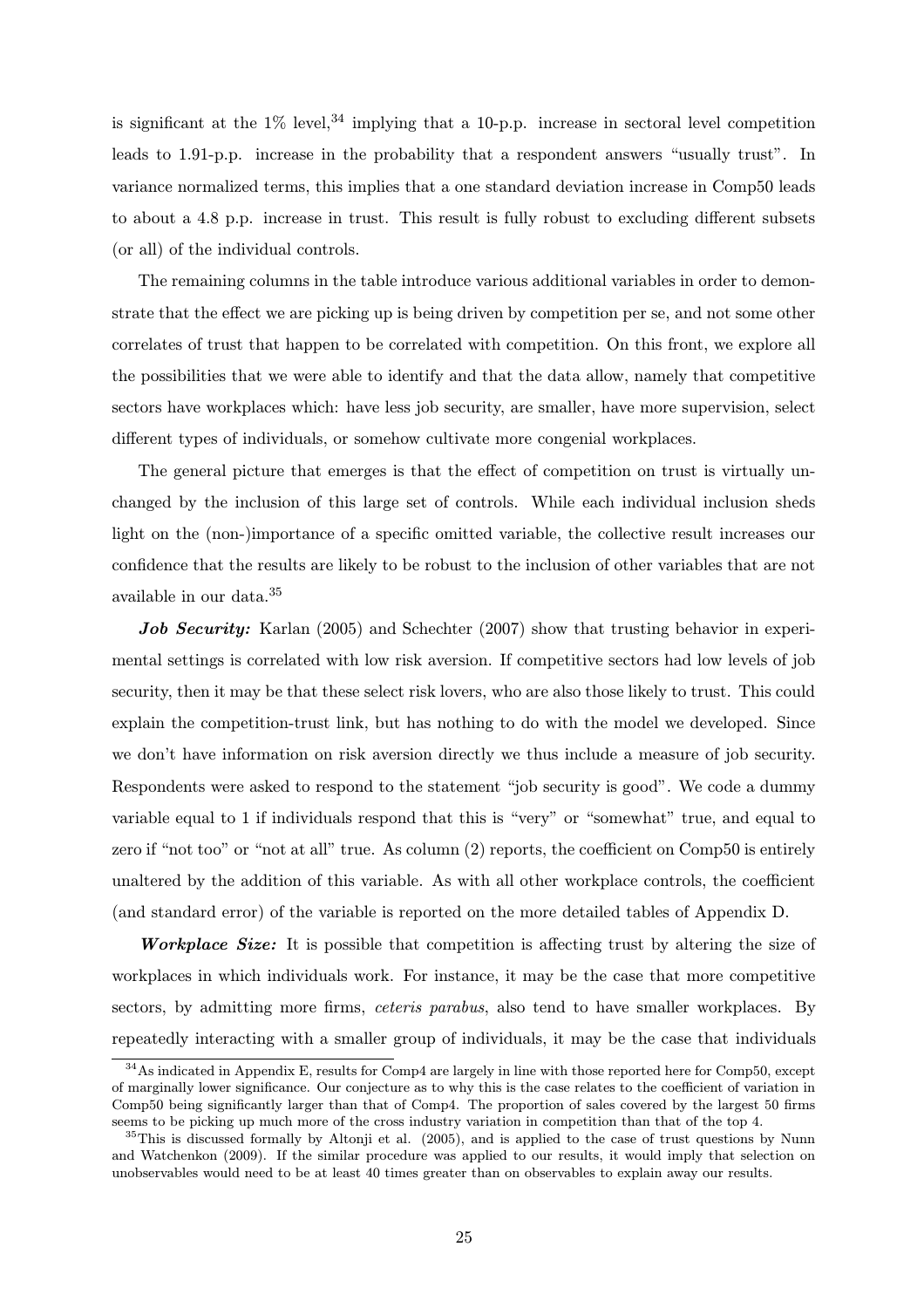are developing reputation-based trust with these individuals, which then translates into higher levels of trust overall. The GSS does attempt to measure the size of the workplace by asking: "About how many people work at the location where you work?" Respondents were allowed to choose from 7 categories. Column (3) adds dummy variables constructed from these categories to the baseline set of regressors, which does not attenuate the effect of competition on trust as the coefficient on Comp50 increases in size, and remains significant at the 1% level.

Congeniality of the Workplace: One may conjecture that the forces of competition induce firms to provide more congenial workplaces – which are costly – in order to retain the best employees. This is an argument made by Cohen and Prusak (2001). They argue that competitive environments that threaten employers with worker turnover induce employers to provide the sorts of workplaces that mitigate stress, allow workers to attain a sense of achievement, and respect family and other obligations. These more congenial workplace may contribute to a sense of overall well-being, and perhaps higher levels of trust. In order to see whether this is what the basic correlation is picking up, we exploit a rich set of workplace related questions. These are briefly described in Appendices C and D, with details (means, standard deviations, response categories) reported there as well. Many of these variables are directly concerned with the respondent's perceptions of relations between co-workers in the workplace; for example, whether there are heated arguments, people shout, people are put down, others take credit, others are helpful when needed, people act upset, or they turn away when others are threatened. Others ask directly whether the workplace is stressful and how often the respondent skipped work due to unhappiness with the work situation. Column (4) reports the relationship between Comp50 and trust after the addition of these extra workplace variables to the basic set of controls in column (1). The picture that emerged previously is largely unchanged. The coefficient on Comp50 remains at around 0.2 and highly significant, suggesting that these workplace variables do not seem to be related to the avenues through which competition affects trust.

The regressors also include whether the workplace is unionized, which is never significant, and we have also included the job security and workplace size controls. We have experimented with many different combinations from this full set of additional workplace variables and the picture obtained remains unchanged. The significance and magnitude of the competition measure is largely unaltered by the particular combination we try.

**Supervision:** Another possible hypothesis for the coefficient in column  $(1)$  is that sectoral competition, by increasing the costs to firms from poorly performing employees, induces firms to employ proportionately greater supervisory resources. Acting in a more restricted environment could make workers seem more trustworthy and lead to higher reported trust levels. This is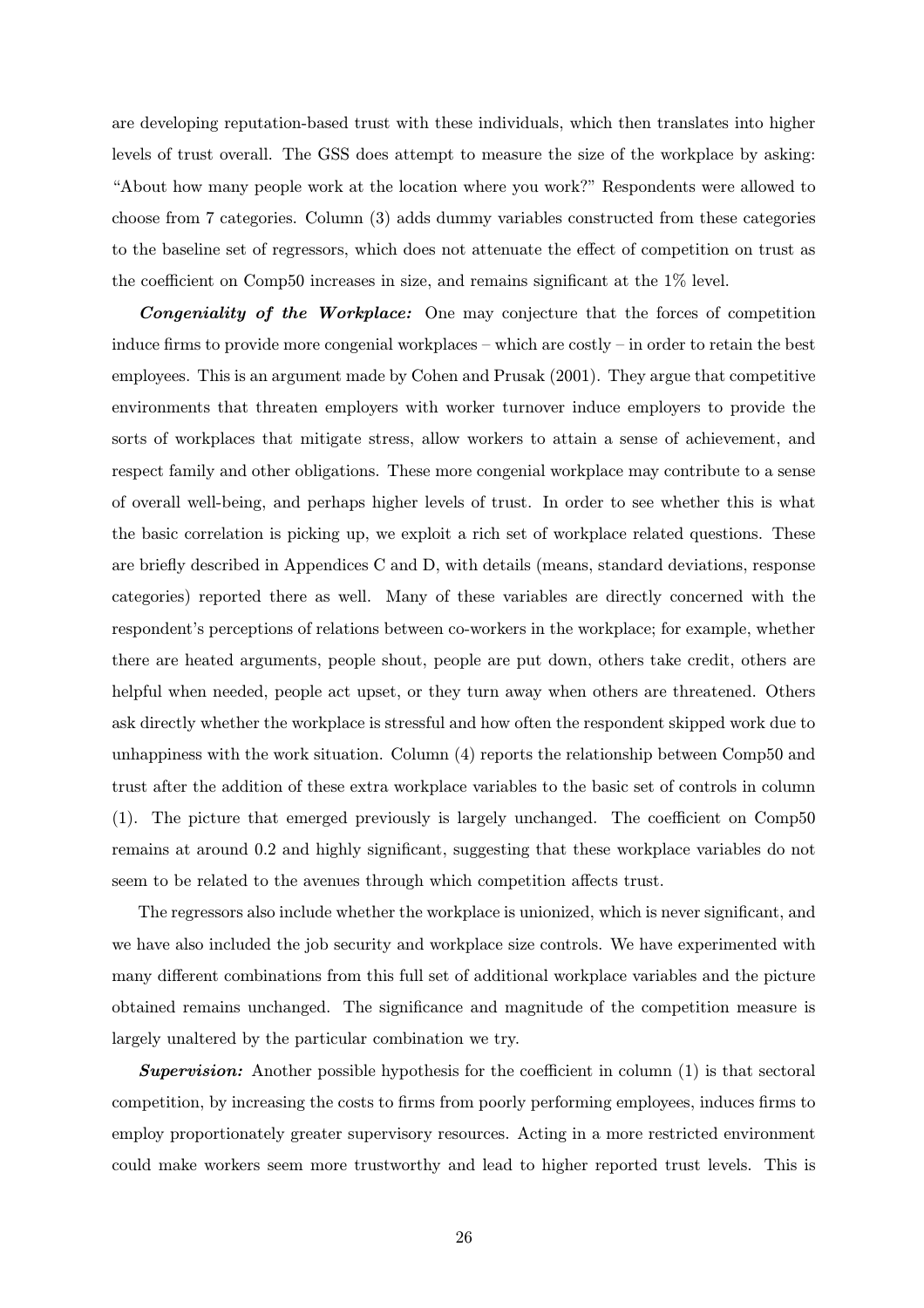related to but distinct from the theory that we developed in the previous section. The model suggests competition across groups of workers is the key disciplining effect on free-riding, not restrictions on their discretion, even if the latter is arising due to competition. In order to examine the possibility that supervision is the source of the effect, we include responses to the question: "Does the Respondent have a supervisor on your job to whom you are directly responsible." This variable is included in column (5). Again, the results remain unchanged.

**Optimism:** As mentioned earlier, individuals who are observed to play high levels of trust in the trust game, are also individuals who are less averse to risk. While we have ruled out the selection of these more risk loving types through the job security question, it is possible that competitive sectors are selecting individuals with other characteristics that are related to their willingness to bear risk. One such characteristic is optimism. Individuals who are more optimistic that outcomes will turn out well, may be more willing to trust. Once again, we want to ensure that such an effect is not generating a spurious relation from competition to trust. The results from doing this are reported in column 7. There we include the variables "Optimism" (strength of agreement with "I'm always optimistic about my future") and "More Good" (strength of agreement with "Overall, I expect more good things to happen to me than bad"). Both of these are constructed as dummies with responses to the statements that are "strongly agree" and "agree" coded a 1, and "disagree" and "strongly disagree" coded a zero. It should be noted that the sample size drops to 532 when we do this, as these questions were given to only a sub-sample of all survey respondents. Neither of these variables enters significantly either on their own or together, and their impact on the coefficient on Comp50 is negligible.

As a final test, column (7) reports the regression results obtained when we include all of the variables reported above simultaneously. Once again, the coefficient on Comp50 remains at around 0.2 and strongly statistically significant.

**Selection:** Even though we have controlled for a number of observables, a correlation between competition and trust may be observed in such a cross-section even without sectoral competition causing increased trust if it is the case that individuals who are inherently more trusting are somehow selected into competitive sectors. The theory we developed in the previous section starts from ex ante symmetry across individuals. Consequently, once we have controlled for the individual specific factors that have predicted trust in previous studies, that theory would suggest that there should be no evidence of individuals who are inherently trusting selecting into competitive sectors. Evidence against this theory would then be provided if we found that individuals with no, or little, experience had higher (or as high) levels of trust, as individuals with longer experience in the competitive sectors. The GSS does not follow individuals through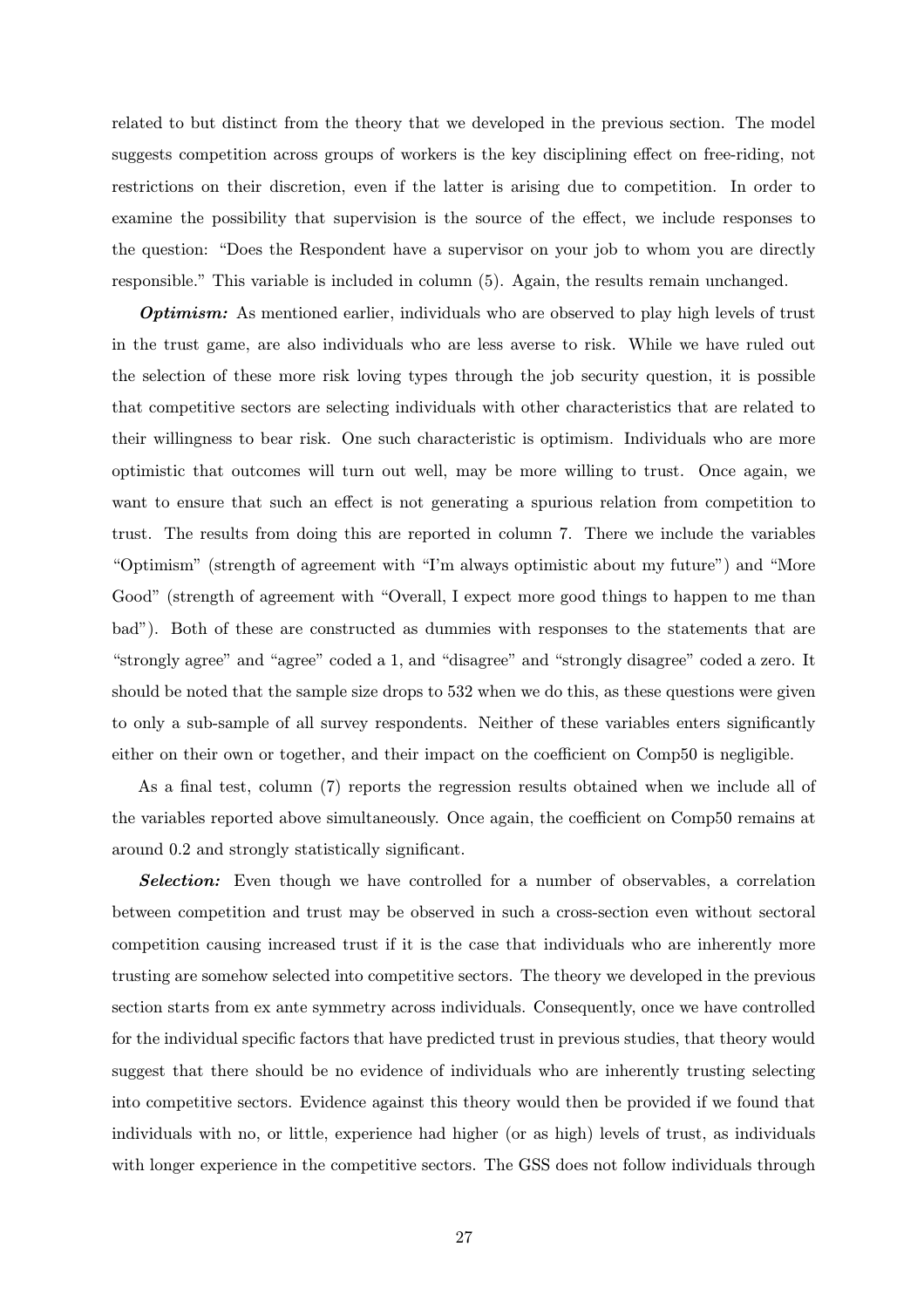time, so we use the "potential experience" measure commonly used in labor economics. This is created by subtracting years of education from the respondent's age minus 6. We then interact our competition measure with this constructed experience variable. Experience interacted results are reported on Table 4. Column (1) reports results obtained when we add this interaction term and omit experience directly in the regressions; as it is colinear with age and education.<sup>36</sup>

The results here are striking. Adding the interaction term makes both competition variables on their own insignificantly different from zero. Moreover, the interaction term itself is positive and significant for both competition variables across all specifications, at the 10% level. Table 4 replicates the regressions reported on Table 3 in the same order but now including the experience interaction. In general,  $p - values$  are well below 10% on Comp50 in all specifications. For example, the final column (7) which includes all of the potential regressors, and the experience interaction, has a  $p-value$  of 0.57.

The zero finding on direct inclusion of competition is evidence against selection. Individuals without experience are no more likely to respond positively to the trust question if they work in competitive sectors. However, as individuals increase their experience in the labor market, working in a competitive sector has a positive impact on their reported trust. Moreover, this impact is increasing the longer their experience. One explanation for this finding could be that interacting competition with experience is significant because this measure has less noise than the competition measure on its own. Though possible, this seems unlikely as the experience we measure is, if anything, introducing more noise because its ability to proxy for time spent in a sector is weaker the longer the individual has been in the labor market. The results here suggest it is unlikely to be the case that competitive sectors are selecting individuals with high levels of trust.

## Examining the Threshold Prediction

Pushing the model further, it should be the case that, in addition to Comp50 being a positive determinant of trust, there is a threshold in the relationship between competition and trust in the cross-section. Specifically, for low levels of competition, there should be essentially no relationship, only at higher levels of competition should we expect the positive correlation. Due to space considerations, we explore this possibly non-linear (and non-smooth) shape of the relationship between trust and competition in detail in Appendix F but do not report it here. We find robust evidence of its presence.

<sup>&</sup>lt;sup>36</sup>In order to be able to include experience directly, we have also run a specification where we include age dummies, instead of age as a continuous variable, and include our constructed measure of experience as a control as well. The results in these two specifications are not significantly different so we discuss the specification with continuous age in the paper.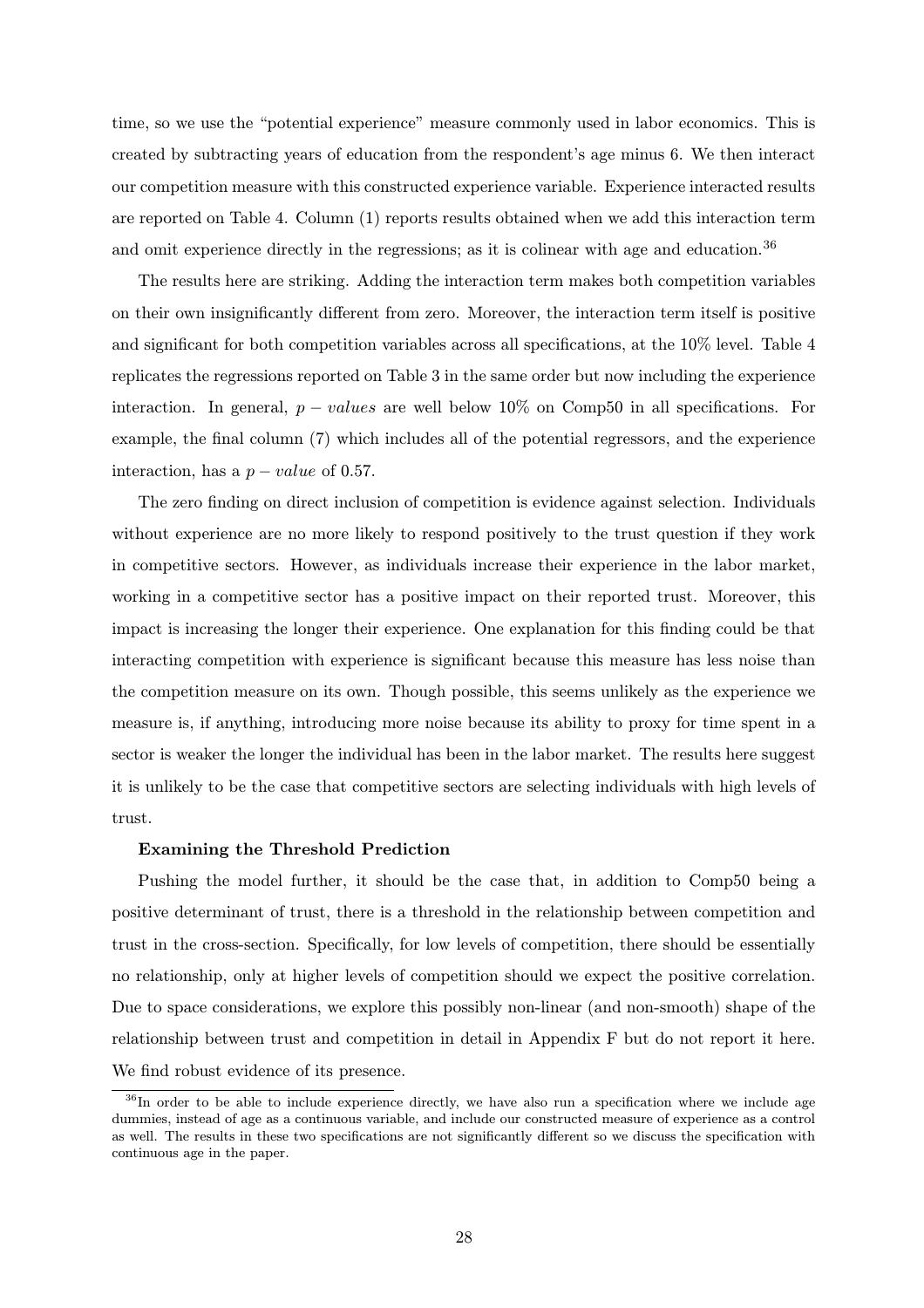## 6 Conclusion

Banking de-regulation that was implemented at different times across differing US states had the effect of increasing the rate of new firm incorporations in these states. We show that this source of increased competition also lead to state level increases in trust, as reflected in answers to the GSS generalized trust question. We then develop a model to explain this finding. The model is based on the disciplining effect that group level competition has on free-riders within a group, that leads through a cultural evolutionary model, to a positive effect of competition on trust. The model also predicts a positive correlation between competition and trust in the crosssection. We test this by analyzing an extremely detailed workplace module in the 2004 wave of the GSS. As the model predicted, individuals working in sectors that are more competitive have significantly higher levels of reported trust than individuals working in less competitive sectors. This relationship is robust, statistically significant and large. In variance normalized terms, it is slightly smaller than the effect of years of education on trust.

A tempting conclusion to draw from many recent studies that have established strong intergenerational persistence in trust (and other attitudes) is that such factors, to the extent that they matter for economic outcomes, are not amenable to policy influence, since trust is determined by the distant past. While the past clearly matters, our results cast doubt on a conclusion that policy does not. Policy clearly affects competition levels, and our evidence suggests that competition levels also affect trust. Given the centrality and magnitude of measured effects of social capital (and trust more narrowly) on development outcomes, such a previously ignored benefit from market competition has the potential to be as important for economic outcomes as the already well studied effects of competition in improving allocative efficiency.

This research raises two broad questions which we are continuing to explore. One concerns the general applicability of these findings to contexts outside the United States. Do increases in competition increase trust in other developed countries? Does this happen in LDCs? Is there a link between these findings and the increased pro-social behavior found in primitive societies that have experienced greater market penetration, as reported by Henrich et. al. (2001)? If so, this suggests that there exists another strongly pro-social benefit of market competition.

The second direction concerns the mechanism of effect. We think interactions in the workplace are key, as suggested by the model we have developed to explain our empirical findings. But this should be subjected to more rigorous scrutiny in other contexts. Other instances of dramatic change in sectoral competitiveness are a natural place to start. One candidate set of countries are the European ones. For these countries, trust attitudes could be explored using Eurobarometer data, which has been asked annually for 35 years in some cases. Specific events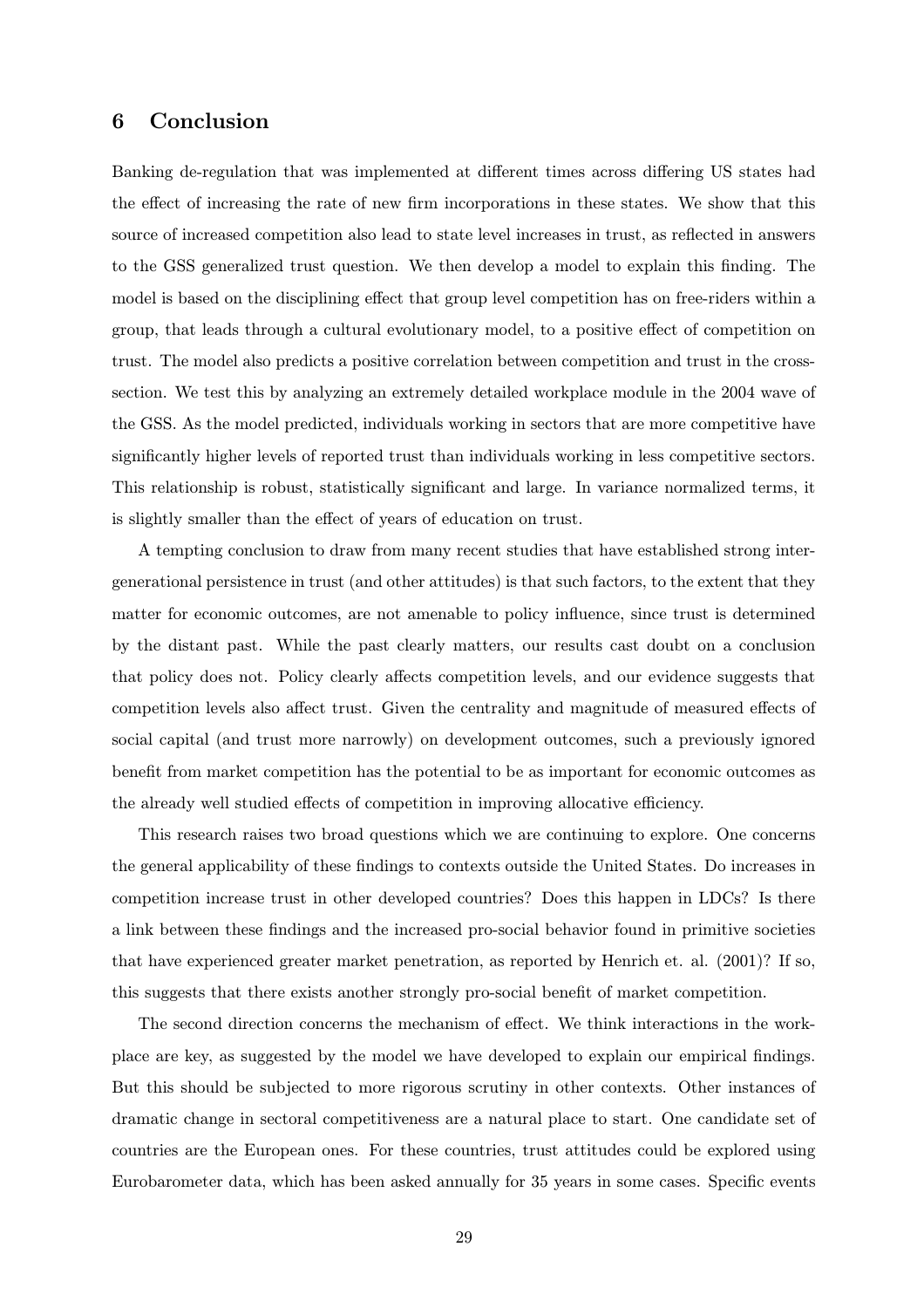where large changes in market competition occurred for some sectors, and which can be used as quasi-experiments are; European Union trade harmonization and German Unification.

As far back as Montesquieu, it has been conjectured that markets may be instrumental in generating pro-social behavior. Liberal market structures can only work when built on the give and take of a functioning civil society. Do markets sustain themselves by replicating these civil values, as Montesquieu contended? Or does the process of market competition itself tend to undermine the very values necessary for markets to exist? As, for example, Marx and Schumpeter argued.<sup>37</sup> Our evidence, which is a first step, is consistent with Montesquieu's conjecture, and suggests further investigation in this direction may be fruitful.

## 7 References

Aghion, P, Y. Algan, P. Cahuc and A. Shleifer (2009a) Regulation and Distrust, NBER Working paper # 14648, forthcoming, Quarterly Journal of Economics.

Aghion, P, Y. Algan, and P. Cahuc (2009b) Civil Society and the State: The Interplay between Cooperation and Minimum Wage Regulation, forthcoming Journal of the European Economics Association.

Alesina, A. and E. La Ferrara (2002) Who trusts others?, Journal of Public Economics, vol. 85(2), pages 207-234.

Algan, Y. and P. Cahuc (2010) Inherited Trust and Growth, American Economic Review, Volume 100, Issue 5, December.

Altonji, J. G., T. E. Elder, and C. R. Taber (2005) Selection on Observed and Unobserved Variables: Assessing the Effectiveness of Catholic Schools, Journal of Political Economy, 113, 151-184.

Andrews, D. W. K. and J. H. Stock (2005) Inference with Weak Instruments. Cowles Foundation Discussion Paper n. 1530.

Arrow, K. (1972) Gifts and Exchanges, Philosophy and Public Affairs, vol 1, pp. 343-362.

Bacharach, M., G. Guerra and D. Zizzo (2007) The Self-Fulfilling Property of Trust: An Experimental Study, Theory and Decision, Volume 63, Number 4.

Banfield, E (1958), The Moral Basis of a Backward Society, Glencoe, IL: The Free Press.

Basu, K. (2006) Identity, Trust and Altruism: Sociological Clues to Economics Development, CAE Working Paper #06-05.

Beck, T., R. Levine and A. Levkov (2009) Big Bad Banks? The Winners and Losers from Bank Deregulation in the United States. Mimeo, Brown University.

<sup>37</sup>See Hirschman (1982) for a review of this older literature.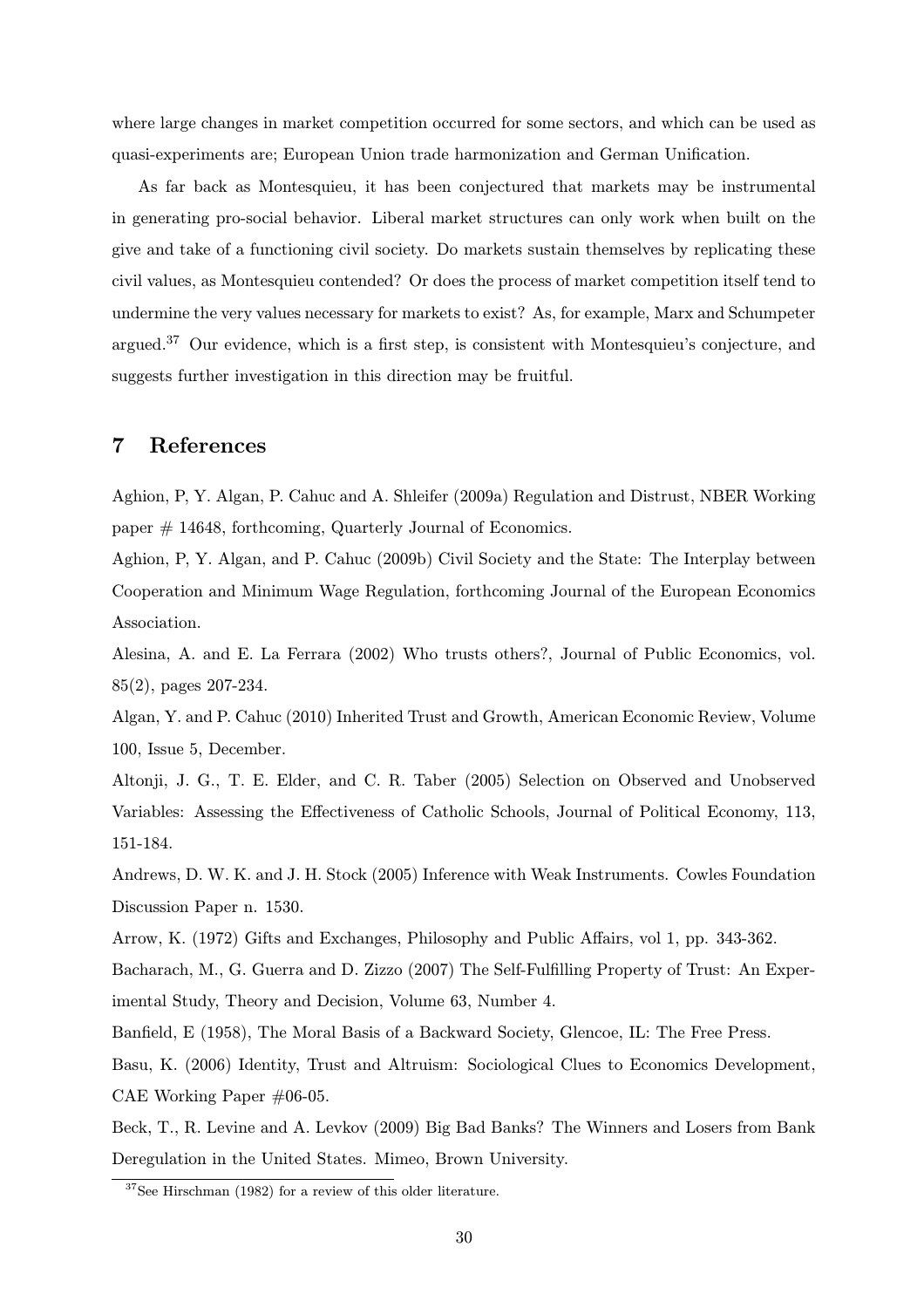Berg, J., J. Dickhout and K. McCabe (1995) Trust, Reciprocity and Social History , Games and Economic Behavior, 10(1) 122-142.

Bertrand, M., Duflo, E., and S. Mullainathan (2004). How Much Should We Trust Differencein-Differences Estimates? Quarterly Journal of Economics, 119(1), pages 249-275.

Bidner, C., and P. Francois (2010) Cultivating Trust: Norms, Institutions and the Implications of Scale, forthcoming, The Economic Journal.

Bisin, A. and T. Verdier (2001) The Economics of Cultural Transmission and the Dynamics of Preferences, Journal of Economic Theory, 97(2), pages 298-319.

Bisin, A. and T. Verdier (2006) Cultural Transmission, in L. Blume and S. Durlauf (eds.), The New Palgrave, A Dictionary of Economics, Macmillan.

Black, S.E. and P.E. Strahan (2002) Entrepreneurship and Bank Credit Availability, Journal of Finance, vol. 57, 6, pp. 2807-2833

Bolton, G, C. Loebbecke and A. Oxenfels (2008) Does Competition Promote Trust and Trustworthiness in Online Trading? An Experimental Study, Journal of Management Information Systems, , 25,2.

Bowles, S. (1998) Endogenous Preferences: The Cultural Consequences of Markets and other Economic Institutions, Journal of Economic Literature, p. 75-111.

Brandts, J., A. Riedl and F. van Winden (2006) Competition and Well-Being, Mimeo, University of Amsterdam

Butler, J., P. Guiliano and L. Guiso (2009) The right amount of trust, NBER Working Paper w15344.

Chernozhukov, V., and C. Hansen (2007) The Reduced Form: A Simple Approach to Inference with Weak Instruments. Economics Letters,  $100(1)$ , pages 68-71.

Cohen, D.J. and L. Prusak (2001) In Good Company: How Social Capital Makes Organizations Work, Ubiquity, Volume 1 , Issue 42

Coleman, J., 1988, Social Capital in the Creation of Human Capital, American Journal of Sociology, vol 94, pp. 95-120.

Corneo, G. and O. Jeanne (2007) Symbolic Values, Occupational Choice, and Economic Development, mimeo, University of Berlin.

Doepke, M. and F. Zilibotti (2008) Occupational Choice and the Spirit of Capitalism, Quarterly Journal of Economics, 123(2) 747-793.

Fehr, E. (2009) On the Economics and Biology of Trust, Journal of the European Economics Association, April-May, 7(2-3): 235-266.

Fehr, E. U. Fischbacher, B. von Rosenbladt, J. Schupp, and G. Wagner, (2003) A Nation-Wide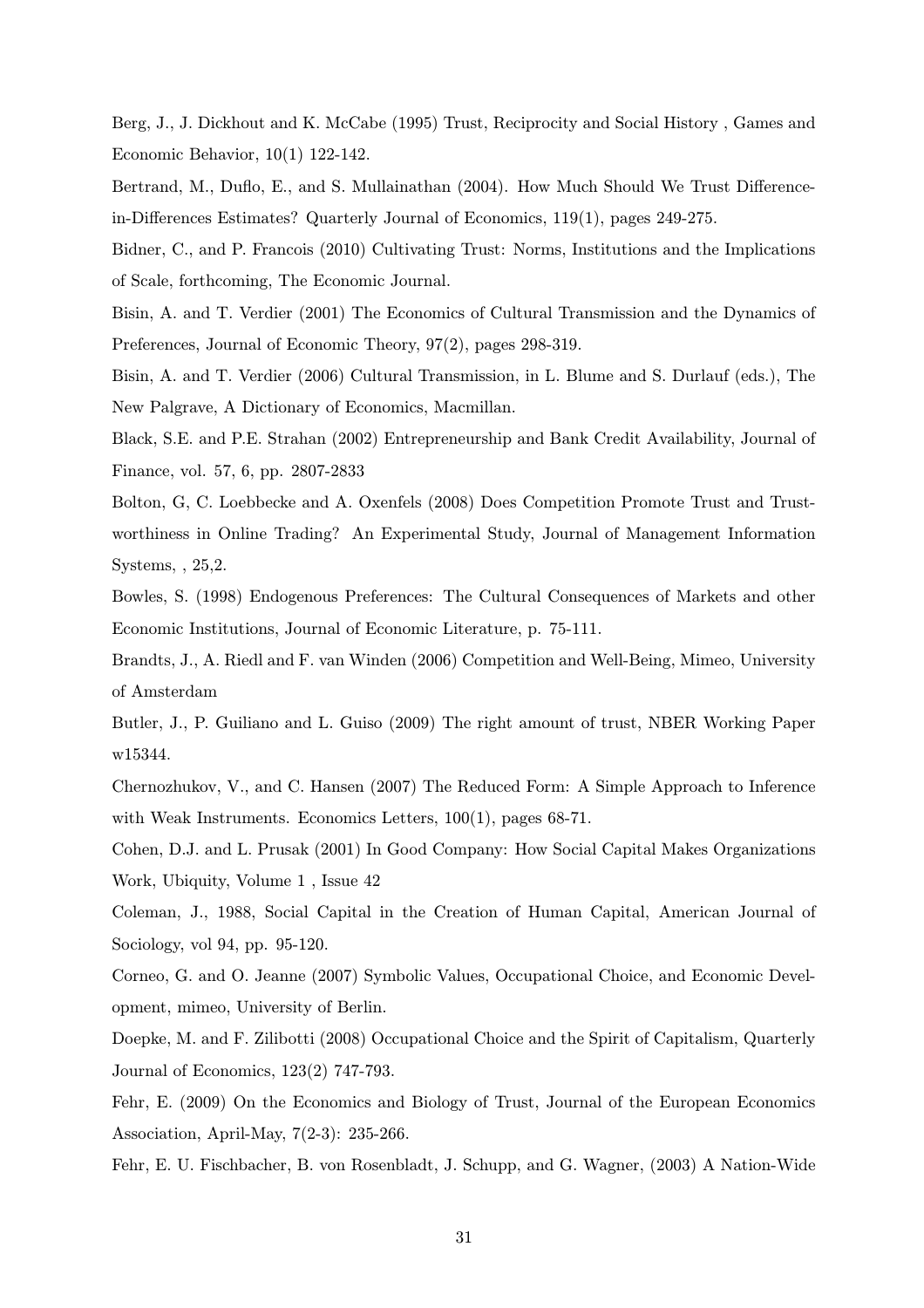Laboratory. Examining Trust and Trustworthiness by Integrating Behavioral Experiments into Representative Surveys , CESifo working paper 866.

Fernandez, R.(2007) Alfred Marshall Lecture: Women, Work, and Culture, Journal of the European Economic Association, 5 , 305-332.

Fischer, J. (2008) Is competition Good for Trust? Cross-country evidence using micro-data, Economics Letters, , Economics Letter, 100 (1), 56-59.

Francois, P. and J. Zabojnik (2005) Trust Social Capital and Economic Development, Journal of the European Economics Association, 2005, 3(1) 51-94.

Fukuyama, F. (1995) Trust: The Making and Breaking of Cooperative Relations, New York, Free Press.

Glaeser, E., D. Laibson, J. Scheinkman, C. Soutter (2000) Measuring Trust, Quarterly Journal of Economics, p.811-846

Guiso, L., P, Sapienza and L, Zingales (2006) Does Culture Affect Economic Outcomes?, Journal of Economic Perspectives, 20 , 23-49.

Guiso,L., P. Sapienza, L. Zingales (2009) Long-Term Persistence. mimeo University of Chicago. Hansen, C. (2007) Asymptotic Properties of a Robust Variance Matrix Estimator for Panel Data when T is Large. Journal of Econometrics, 141(2), pages 597-620.

Helliwell, J. and R. Putnam (2007) Education and social capital, Eastern Economic Journal Vol. 33 (1)

Henrich, J., R. Boyd, C. Camerer, E. Fehr, H. Gintis, R. McElreach (2001) In Search of Homo-Economicus: Behavioural Experiments in 15 Small Scale Societies, American Economic Review, Papers and Proceedings, 91(2) 73-78.

Henrich, J (2004) Cultural Group Selection, Coevolutionary Processes and Large-scale Cooperation. Journal of Economic Behavior and Organization, 53: 3-35 and 127-143.

Hirschman, A. (1982) Rival Interpretations of Market Society: Civilizing, Destructive or Feeble?, Journal of Economic Literature, XX, 1463-1484.

Huck, S., Lünser, G. and J.-R. Tyran, (200) Competition Fosters Trust, CEPR Discussion Papers 6009.

Jayaratne, J. and P. E. Strahan (1996) The Finance-Growth Nexus: Evidence from Bank Branch Deregulation. Quarterly Journal of Economics, vol. 111(3), pages 639-670.

Karlan, D. (2005) Using Experimental Economics to Measure Social Capital and Predict Financial Decisions, American Economic Review, vol. 95(5), pages 1688-1699.

Kerr, W. and R. Nanda (2009) Democratizing Entry: Banking Deregulations, Financing Constraints, and Entrepreneurship. Journal of Financial Economics, 94, pages 124-149.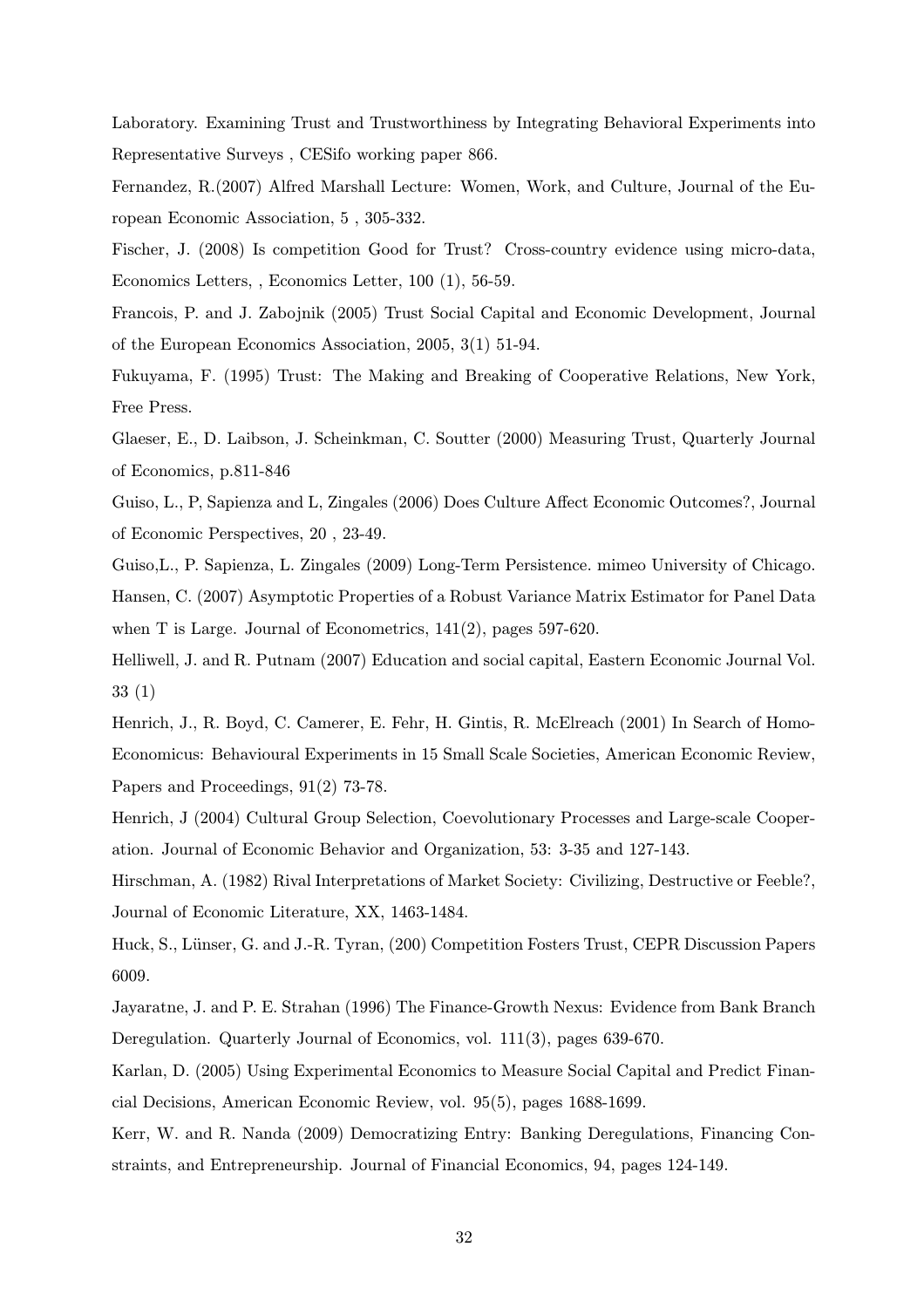Knack, S. and P. Keefer (1997) Does Social Capital Have An Economic Payoff? A Cross-Country Investigation, Vol. 112, No. 4, Pages 1251-1288

Kroszner, R. S., and P. Strahan (1999) What Drives Deregulation? Economics and Politics of the Relaxation of Bank Branching Restrictions. Quarterly Journal of Economics, 114(4), pages 1437-1467.

La Porta, R., F Lopez-de-Silanes, A. Shleifer & R. Vishny, (1997) Trust in Large Organizations, American Economic Review Papers and Proceedings. 87(2), pages 333-38.

Leibenstein, H. (1987) X-efficiency Theory, The New Palgrave: A Dictionary of Economics, Macmillan, New York.

Levine, R., A. Levkov and Y. Rubinstein (2009) Racial Discrimination and Competition, Mimeo, Brown University.

Montesquieu, C. L. (1749)[1961] Spirit of the Laws, Volume 2, Paris: Garnier.

Nalbantian, H. and A. Schotter (1997) Productivity under group incentives, American Economic Review, 87, 3, 314-341.

Nunn, N. and L. Wantchekon (2009) The Slave Trade and the Origins of Mistrust in Africa, NBER working paper #14793.

Platteau, J.-P. (2000) Institutions, social norms, and economic development, Fundamentals of Development Economics, vol. 1. Reading, U.K.: Harwood Academic.

Putnam, R. (1993) Making Democracy Work: Civic Traditions in Modern Italy, Princeton, NJ., Princeton University Press.

Putnam, R. (2000) Bowling alone: The collapse and revival of American community. New York: Simon and Schuster.

Sapienza, P., A. Todra and L. Zingales (2007) Understanding Trust, NBER Working Papers 13387.

Scharfstein, D. (1988) The Disciplinary Role of Takeovers, Review of Economic Studies, 55, 185-199.

Schechter, L. (2007) Traditional Trust Measurement and the Risk Confound: An Experiment in Rural Paraguay, Journal of Economic Behavior and Organization

Schmidt, K. (1997) Managerial Incentives and Product Market Competition, Review of Economic Studies, 64, 191-213.

Simmel, G. [1908] (1955) Conflict and The Web of Group Affiliations, The Free Press, Glencoe Illinois.

Sjostrom, T. and M. Weitzman, (1996). Competition and the evolution of efficiency, Journal of Economic Behavior & Organization, Elsevier, vol. 30(1), pages 25-43, July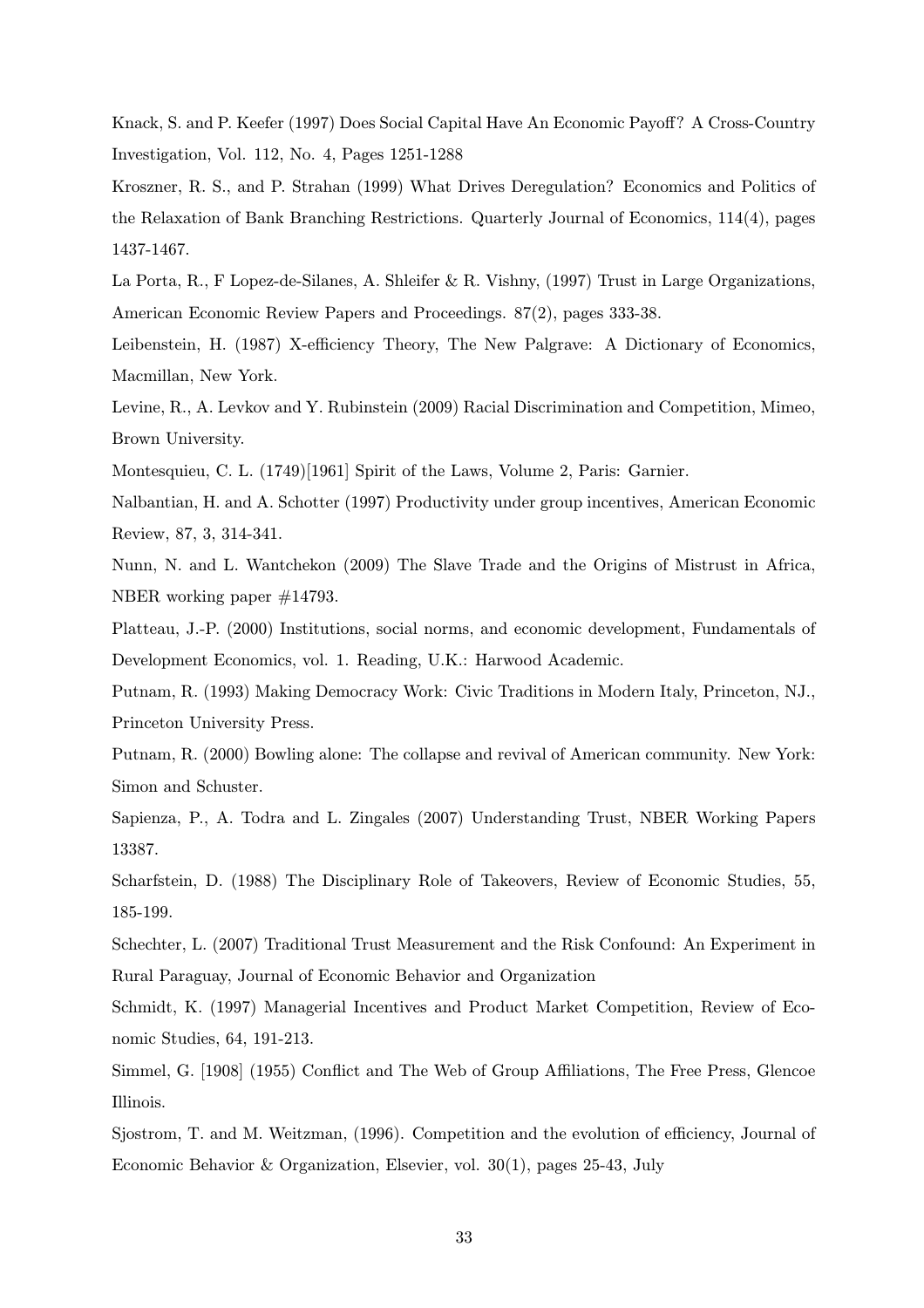Stock J. H., Wright, J.H. and M. Yogo (2002) A Survey of Weak Instruments and Weak Identification in Generalized Method of Moments. Journal of Business Economics and Statistics, 20(4), pages 518-529.

Tabellini, G. (2007) Culture and Institutions: Economic Development in the Regions of Europe, mimeo, Bocconi University, forthcoming Journal of the European Economics Association.

Tabellini, G. (2008a) The Scope of Cooperation: Values and Incentives, Quarterly Journal of Economics, Vol. 123 (3), pages 905-950.

Tabellini G. (2008b) Institutions and Culture, Journal of the European Economic Association Papers and Proceedings, Vol.6(2-3)

Uslaner, E.M. (2005), Trust as a Moral Value, in Dario Castiglione, Jan W. van Deth, and Guglielmo Wolleb, eds., Handbook of Social Capital, Oxford University Press.

Vega-Redondo F., (1993). Competition and Culture in an Evolutionary Process of Equilibrium Selection: A Simple Example, Games and Economic Behavior, vol. 5(4), pages 618-631.

Williamson, O. (1993) Calculativeness, Trust, and Economic Organization, Journal of Law and Economics, 36, 453-486.

# Appendix A - Proofs

## Derivation of Value Functions:

Let  $\alpha_i$  denote the probability that at least one other worker in a randomly drawn firm in sector j is a trustworthy type. This clearly depends on the equilibrium object  $\phi_i$ ; the proportion of trustworthy individuals in that sector. Let  $p_j$  denote the probability of obtaining a job in sector j. As above,  $V_{jt}^T$  denotes the value of being a T type at time t in sector j; with the corresponding value function for an F type being  $V_{jt}^F$ . The value function solves:

$$
rV_{jt}^{T}
$$
  
=  $p_{jt}(E(w_{jt}) - c) + (1 - p_j)W - \delta V_{jt}^{T} +$   

$$
(1 - \delta)\mu(V_{jt+1} - V_{jt+1}^{T}) + (1 - \delta)(1 - \mu)(V_{jt+1}^{T} - V_{jt}^{T})
$$
 (7)

where  $V_{jt} = \max\{V_{jt}^T, V_{jt}^F\}$ .<sup>38</sup> In words, with probability  $p_{jt}$  the worker in sector j obtains a job paying the expected wage and contributes effort at cost c. With the reciprocal probability, the worker consumes the reservation,  $w_i$  at no effort cost. At the end of the period, with probability  $\delta$  the worker dies, and with probability  $(1 - \delta)$  he or she lives and either has the

<sup>&</sup>lt;sup>38</sup>We proceed by assuming that the probability of finding a job is independent of the wage called by the firm, so that the expectation operator can be simply treated by multiplying through by the probability. In equilibrium, this turns out to be the case as all firms set the same wages. So we have not complicated the notation by allowing this when writing down the value function, though we do consider deviations in wages in proving the existence of equilibrium.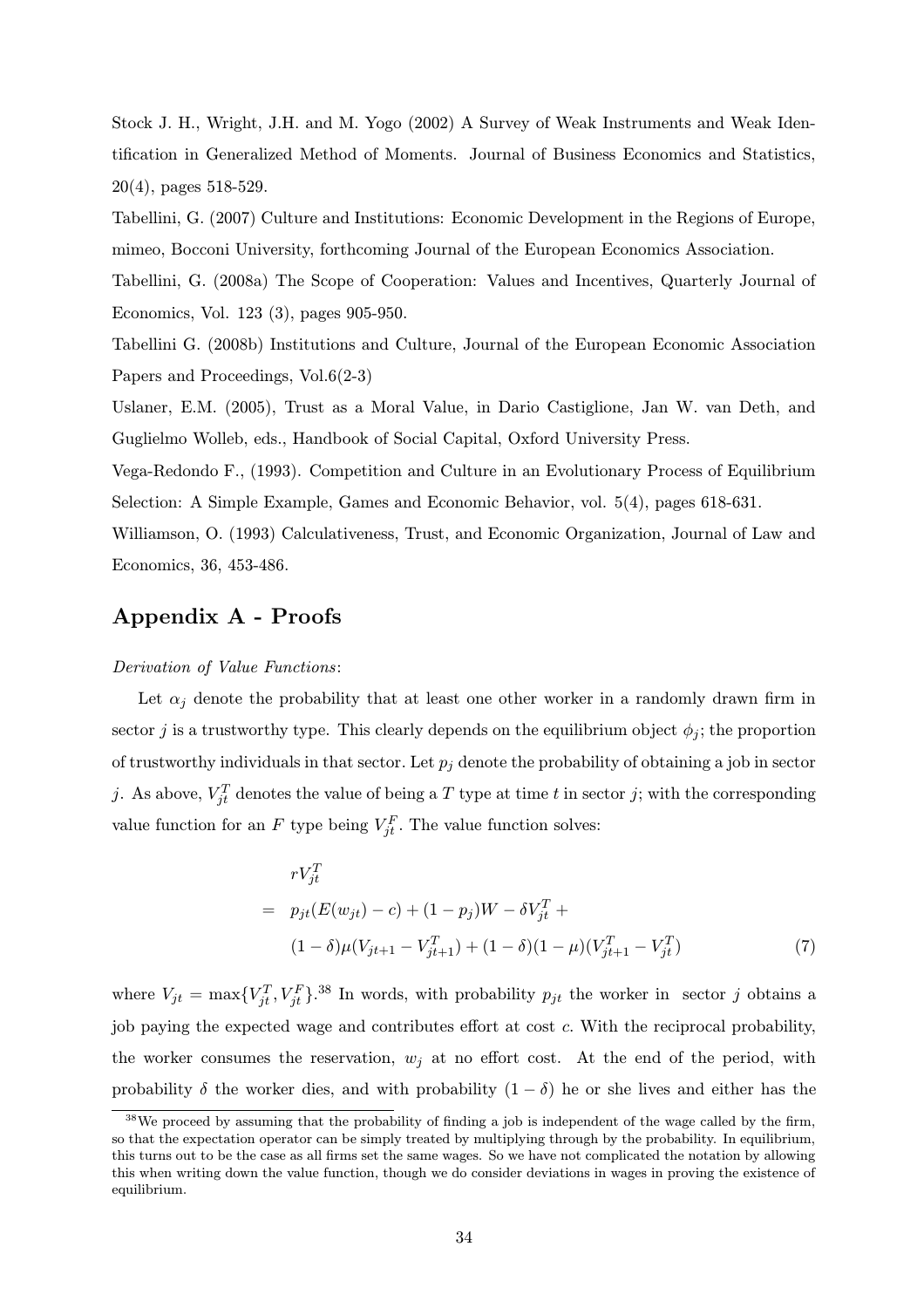ability to change type (with probability  $\mu$ ) or remain the same  $(1 - \mu)$ . If able to change, he or she chooses  $\max\{V_{jt}^T, V_{jt}^F\}$ . Similarly, the valuation for the free-rider is given by:

$$
rV_{jt}^{F}
$$
  
=  $p_{jt}E(w_{jt})((1 - \gamma_j)(1 - \alpha_{jt}) + \alpha_{jt}) + (1 - p_j)W - \delta V_{jt}^{F} + (1 - \delta)\mu(V_{jt+1} - V_{jt+1}^{F}) + (1 - \delta)(1 - \mu)(V_{jt+1}^{F} - V_{jt}^{F}).$  (8)

Note that the difference here is that, since free-riders do not contribute effort, receiving a wage requires either one other worker to contribute effort  $(\alpha_i)$ , or if this does not happen, the firm being low quality but not shutting down  $(1 - \alpha_j)(1 - \gamma_j)$ . The net difference in lifetime valuations between types, which recall plays a critical role in the cultural evolution process in (4) and is denoted  $R_t$ , is given by:

$$
r(V_{jt}^T - V_{jt}^F)
$$
  
=  $p_{jt}(E(w_{jt})(1 - \alpha_{jt})\gamma_j - c) - \delta(V_{jt}^T - V_{jt}^F) + (1 - \delta)\mu(V_{j,t+1}^F - V_{j,t+1}^T)$   
+ $(1 - \delta)(1 - \mu)(V_{j,t+1}^T - V_{j,t+1}^F + V_{jt}^F - V_{jt}^T)$   
 $\Leftrightarrow$  (9)  
 $\Delta$ 

$$
R_{jt} \equiv (V_{jt}^T - V_{jt}^F)
$$
  
= 
$$
\frac{\left(p_{jt}(E(w_{jt})(1 - \alpha_{jt})\gamma_j - c) + (V_{j,t+1}^T - V_{j,t+1}^F)((1 - \delta)(1 - 2\mu))\right)}{1 + r - (1 - \delta)\mu}
$$
 (10)

## Proof of Proposition 1

The steady state conditions have the following implications, where \* denote steady state values: Condition S2 implies that if  $\phi_j^* > 0$ :

$$
V_j^T - V_j^F
$$
  
= 
$$
\frac{p_j (E(w_j)(1 - \alpha_j)\gamma_j - c)}{\delta + r + (1 - \delta)\mu} = 0.
$$

Also, since a trustworthy type knows for sure that there will be at least one trustworthy worker in any firm she works we have:

$$
V_j^T = \frac{p(E(w) - c) + (1 - p)W}{r + \delta}.
$$
\n(11)

Alternatively if there are no T types in the sector (with  $\phi_j^* = 0$ ) condition S3 implies:

$$
\frac{p_j(E(w_j) - c) + (1 - p_j)W}{r + \delta} = V_j^T < V_j^F = \frac{pE(w_j)(1 - \gamma_j) + (1 - p_j)W}{r + \delta}
$$

Existence: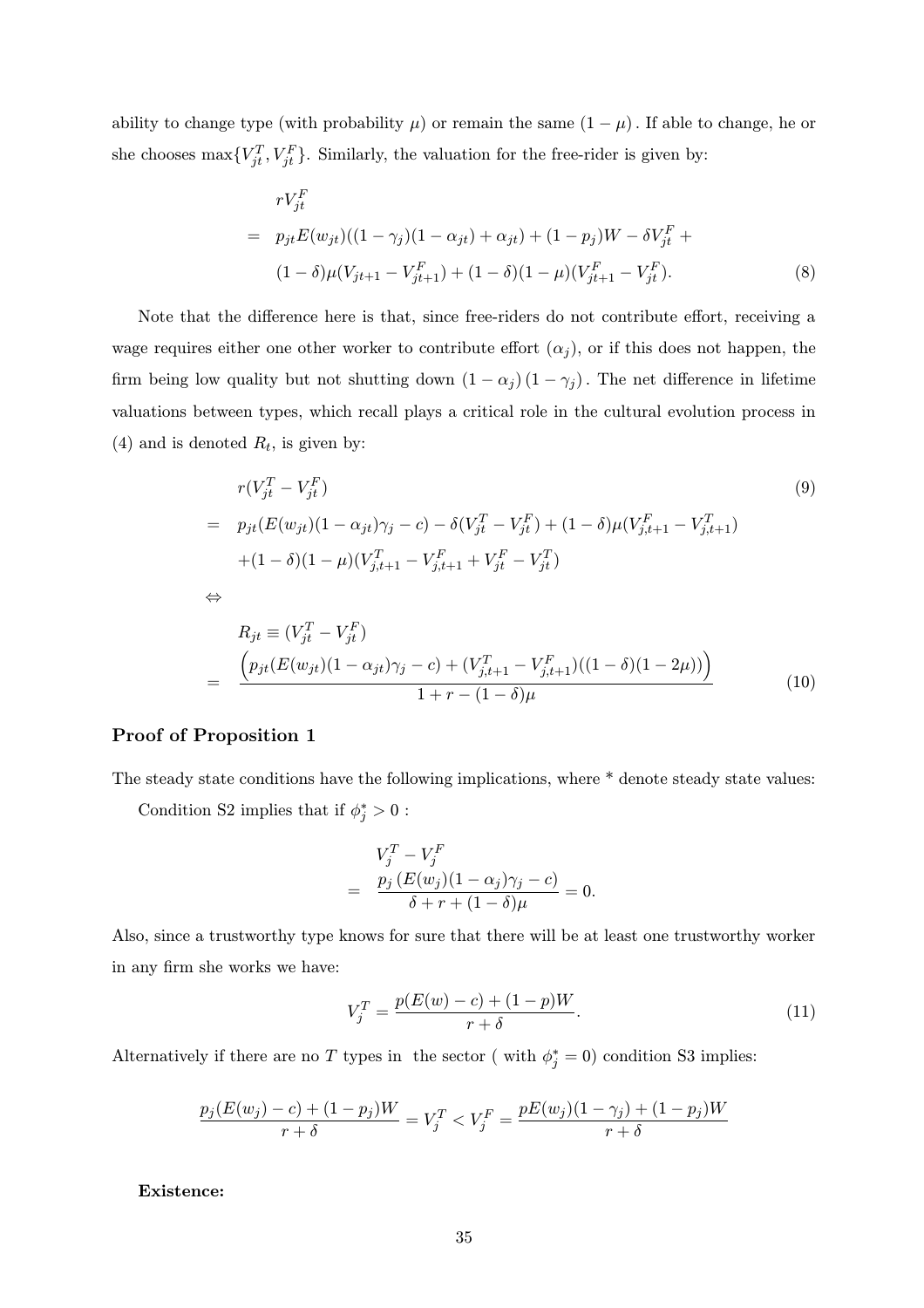Suppose  $\gamma_j > \frac{c}{W+c}$ , Then  $V_j^T = V_j^F$  implies

$$
\frac{p_j^*\left(w_j^*(1-\alpha_j^*)\gamma_j-c\right)}{\delta+r+(1-\delta)\mu}=0,
$$

so that necessarily:

$$
w_j^* = \frac{c}{\left(1 - \alpha_j^*\right) \gamma_j}.\tag{12}
$$

Firm profit maximization implies that participation constraints bind: i.e.  $V_j^{*T} = \frac{W}{r+\delta}$  $p_j^*(w_j^*-c)+(1-p_j^*)W \over r+\delta}$  which implies, for any value of  $p_j^*$ :

$$
w_j^* = W + c.\t\t(13)
$$

Combining (12) and (13) yields

$$
\alpha_j^* = 1 - \frac{c}{(W + c)\,\gamma_j}.\tag{14}
$$

It is immediate from (14) that given  $\gamma_j > \frac{c}{W+c}$  necessarily  $\alpha_j^* > 0$ , and also since  $\gamma_j \leq 1$ , necessarily  $\alpha_j^*$  < 1. Since firms allocate positions randomly amongst the pool of applicants, if more than N apply, this yields a binomial distribution within firms with parameter  $\phi_j^*$ ; hence the probability of x trustworthy amongst the  $N-1$  employees is:

$$
P(M) = \left(\begin{array}{c}N-1\\M\end{array}\right) \left(\phi_j^*\right)^M \left(1-\phi_j^*\right)^{N-M-1}.
$$

Since the term  $\alpha$  above is the probability of at least one other success, i.e.,  $1 - P(0)$ :

$$
\alpha_j^* = 1 - \left(1 - \phi_j^*\right)^{N-1}.
$$

Substituting this into equation (14) yields a unique solution for  $\phi_j^*$ :

$$
1 - (1 - \phi_j^*)^{N-1} = 1 - \frac{c}{(W + c)\gamma_j}
$$
  
\n
$$
\phi_j^* = 1 - \left(\frac{c}{(W + c)\gamma_j}\right)^{\frac{1}{N-1}},
$$
\n(15)

which is the value stated in the proposition.

Suppose  $\gamma_j \leq \frac{c}{W+c}$ . It is immediate from the above that there does not exist a  $\phi_j^* > 0$  such that  $V_j^T \ge V_j^F$ . Setting  $\phi_j^* = 0$ , we have  $V_j^T < V_j^F = \frac{W}{r+\delta}$ , which implies

$$
w_j^* = W/(1 - \gamma_j) < W + c. \tag{16}
$$

Consequently  $\phi_j^* = 0$ , and the wage given in (16) is the unique wage such that the participation constraint of the free-riders binds. A higher value of wages will not be profit maximizing, and lower values will not induce participation.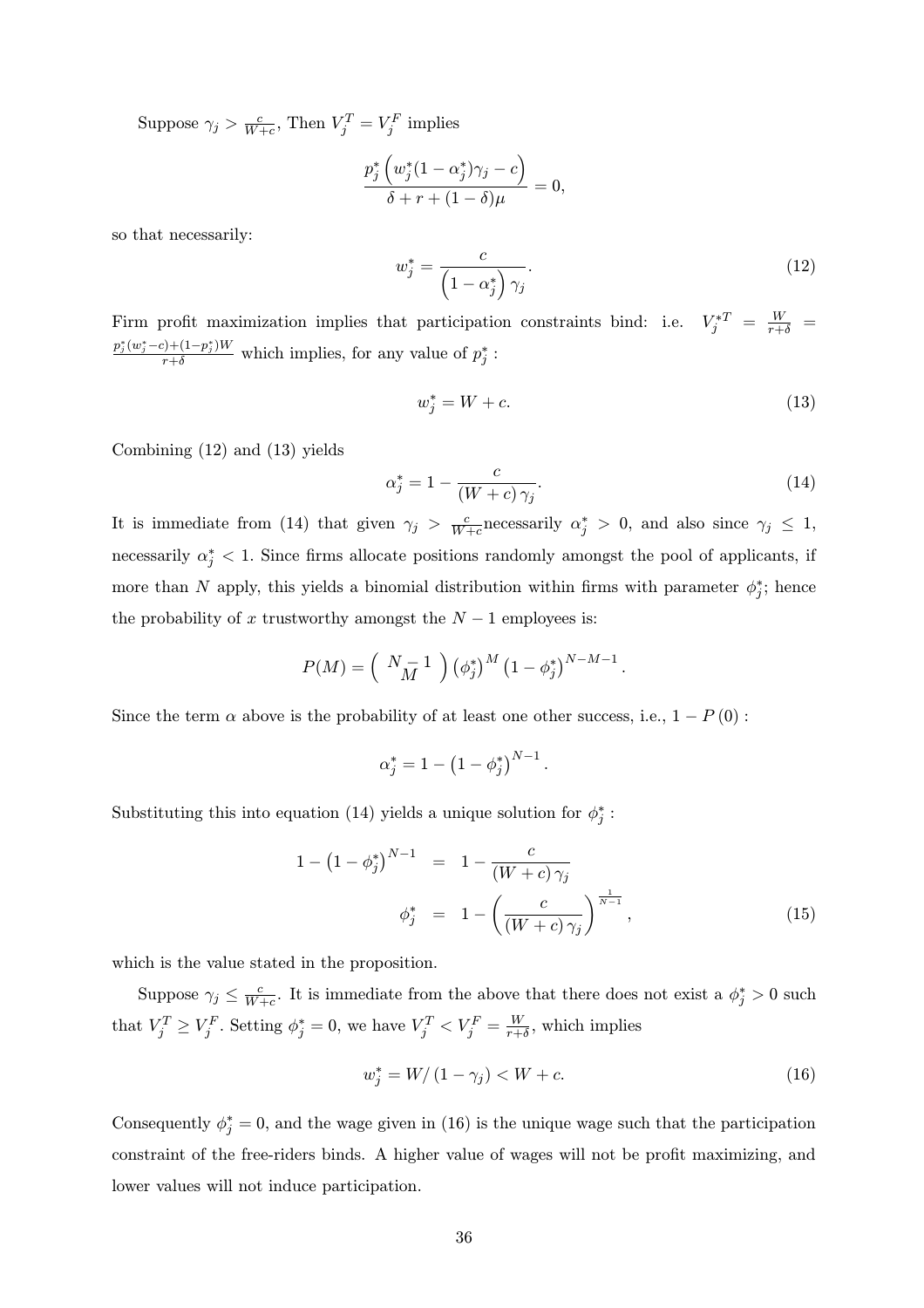#### Uniqueness:

Since workers are indifferent to participating in the steady state above,  $p_j^*$  is not pinned down. Consequently equilibria are unique only up to  $p_j^* \in \left[\frac{NZ}{M}, 1\right]$ . Suppose  $\gamma_j > c/(W+c)$ , and consider the possibility of a steady state in which  $\phi_j^* = 0$  for any one of these sectors. Necessarily, participation for the  $F$  types requires that:

$$
V_j^F(t) \ge \frac{W}{\delta + r} \text{ for all } t. \tag{17}
$$

Suppose that this holds with equality in the posited steady state, then using (19) and the fact that in the posited steady state, since only free-riders exist then  $\max\{V_j^T, V_j^F\} = V_j^F$ . Equation (17) binding implies that  $w_j^* = \frac{W}{1-\gamma}$ . Now consider the value to being trustworthy under such a posited wage,  $V_j^T(t)$ . Using expression (11) this equals:  $V_j^T(t) = \frac{p_j(W/(1-\gamma_j)-c)+(1-p_j)W}{r+\delta}$ , which since  $\gamma_j > c/(W+c)$  implies that  $V_j^T(t) > \frac{W}{r+\delta}$ . But this contradicts  $\max\{V_j^T, V_j^F\} = V_j^F$ .

So it is not possible for  $\phi_j^* = 0$  when  $\gamma_j > c/(W + c)$ . Hence, in that case, necessarily  $\phi_j^* > 0$ implying  $V_j^T = V_j^F$ . But from (15) we have already demonstrated that the unique solution for which  $V_j^T = V_j^F$  is that given by (15).

Now suppose  $\gamma_j \leq \frac{c}{W+c}$ . In this case, it has already been established that there does not exist a  $\phi_j > 0$  such that  $V_j^T = V_j^F$ . And for  $\phi_j^* = 0$  condition (16) established the unique value of the wage at which participation constraints bind, consequently  $\phi_j^* = 0$  and  $w_j^* = W/(1 - \gamma_j)$ is the unique solution.<br> $\blacksquare$ 

*Proof of Corollary 1.* A steady state with  $\phi_j > 0$  exists if and only if  $\gamma_j \geq \frac{c}{W+c}$ . From equation (5) it is immediate that an increase in  $\gamma_j$  leads to an increase in steady state trust,  $\phi_j^*.$   $\blacksquare$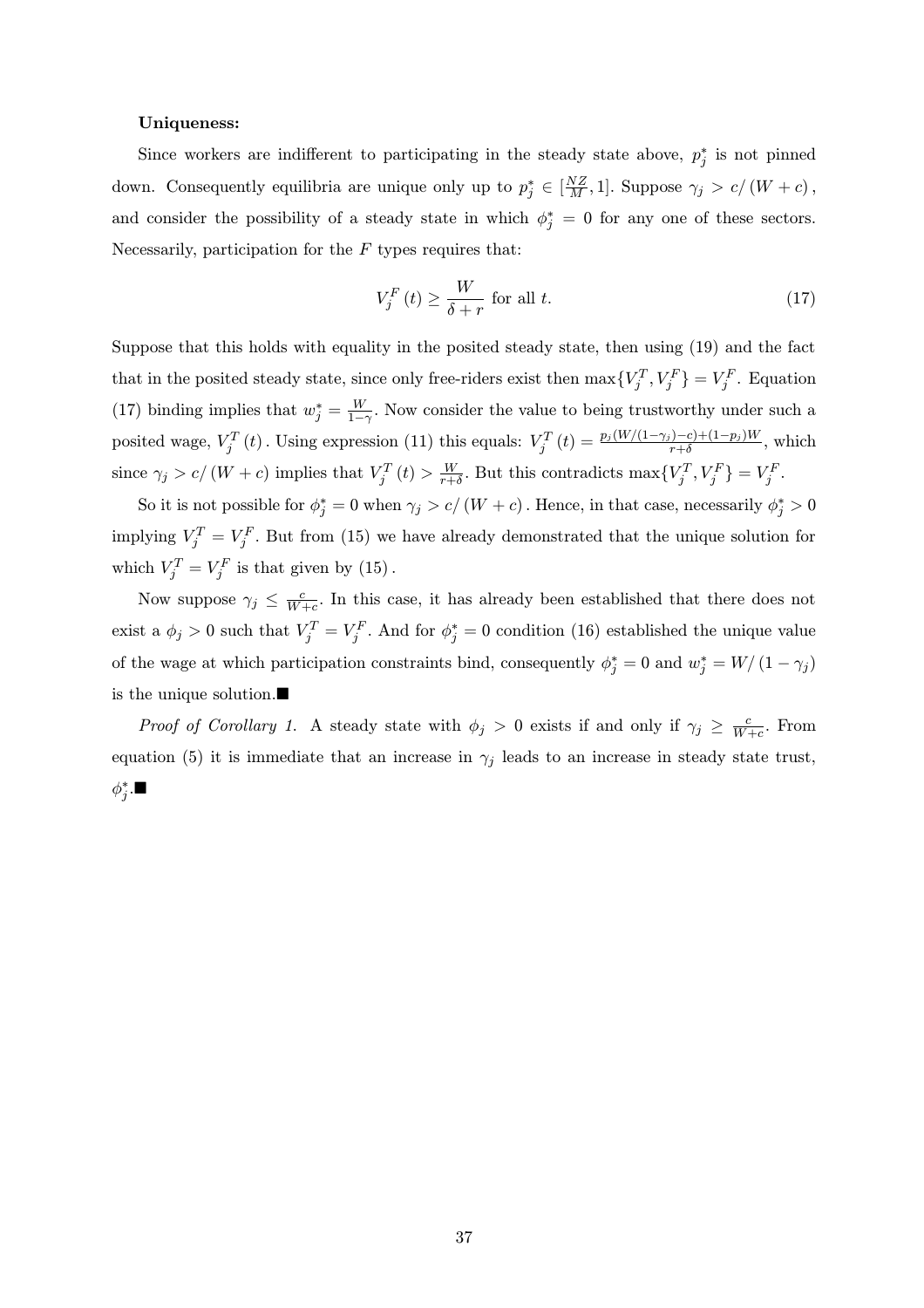| Dependent Variable:                                                                                                                                                                                                                                                                                                                                                                                                                                             |                       | New Incorporations                             |                       |                       | Trust Indicator (x100)                                                                                      |                       |                           |                         |
|-----------------------------------------------------------------------------------------------------------------------------------------------------------------------------------------------------------------------------------------------------------------------------------------------------------------------------------------------------------------------------------------------------------------------------------------------------------------|-----------------------|------------------------------------------------|-----------------------|-----------------------|-------------------------------------------------------------------------------------------------------------|-----------------------|---------------------------|-------------------------|
|                                                                                                                                                                                                                                                                                                                                                                                                                                                                 | Ξ                     | $\widehat{\Omega}$                             | ତି                    | $\widehat{\Xi}$       | $\tilde{6}$                                                                                                 | $\widehat{\circ}$     | $\widetilde{\mathcal{L}}$ | $\circledast$           |
| Post-Deregulation                                                                                                                                                                                                                                                                                                                                                                                                                                               | (1208)                | ı                                              | $-1.484$<br>(1.904)   |                       |                                                                                                             | I                     | $\mathbf{I}$              | $\mathbf{I}$            |
| Years Since Deregulation                                                                                                                                                                                                                                                                                                                                                                                                                                        | $(2.821)***$<br>8.029 | $.813)***$<br>8.066<br>$\widehat{\mathcal{G}}$ | $(0.537)$ **<br>1.271 | $(0.485)$ **<br>1.180 | $(0.401)$ **<br>0.973                                                                                       | $(0.409)$ **<br>1.037 | $(0.413)$ **<br>0.961     | $(0.421)$ **<br>1.024   |
| (Years Since Deregulation <sup>2</sup> )/100                                                                                                                                                                                                                                                                                                                                                                                                                    | $-6.109$<br>(26.537)  |                                                | $-0.182$<br>(3.461)   |                       |                                                                                                             |                       |                           |                         |
| Individual Controls <sup>†</sup><br>Controls                                                                                                                                                                                                                                                                                                                                                                                                                    |                       |                                                |                       |                       | Yes                                                                                                         | Yes                   | Yes                       | Yes                     |
| (log) Median Income                                                                                                                                                                                                                                                                                                                                                                                                                                             |                       | $\mathbf{I}$                                   |                       |                       | $\mathbf{I}$                                                                                                | Yes                   |                           | $\mathbf{Y}\mathbf{es}$ |
| Income Inequality (Gini)                                                                                                                                                                                                                                                                                                                                                                                                                                        |                       |                                                |                       |                       | ı                                                                                                           | $\mathbf{I}$          | Yes                       | Yes                     |
| Time Effects                                                                                                                                                                                                                                                                                                                                                                                                                                                    | Yes                   | Yes                                            | Yes                   | Yes                   | Yes                                                                                                         | Yes                   | $\rm Yes$                 |                         |
| <b>State Fixed Effects</b>                                                                                                                                                                                                                                                                                                                                                                                                                                      | ${\rm Yes}$           | Yes                                            | ${\rm Yes}$           | ${\rm Yes}$           | $\mathbf{Yes}$                                                                                              | $\mathbf{Yes}$        | ${\rm Yes}$               | $_{\rm Yes}^{\rm Yes}$  |
| State-specific Time Trends                                                                                                                                                                                                                                                                                                                                                                                                                                      | Yes                   | Yes                                            | Yes                   | Yes                   | Yes                                                                                                         | Yes                   | Yes                       | Yes                     |
| Observations                                                                                                                                                                                                                                                                                                                                                                                                                                                    | 19741                 | 19741                                          | 19741                 | 19741                 | 19741                                                                                                       | 19741                 | 19741                     | 19741                   |
| dependent variable in Columns (1)-(2) is the number of new incorporations in a state-year (per 100,000residents). The dependent variable in Columns (3)-(8) is<br>***-Significant (1% level); **-Significant (5% level); *-Significant (10% level). Robust standard errors clustered at the state level in parenthesis. Each column<br>an indicator if the respondent trusts (multiplied by 100).<br>is reports a separate regression using data on 43 states : |                       |                                                |                       |                       | for the 1973-1996 period, controlling for state fixed effects, year effects, and state-specific trends. The |                       |                           |                         |
| <sup>†</sup> The set of individual controls are income, a quadratic                                                                                                                                                                                                                                                                                                                                                                                             |                       |                                                |                       |                       | polynomial of age, indicators for completed high school and college education, population size of the       |                       |                           |                         |
| city/town of residence, and a set of dummies for employment status, race, gender, marital status and religion.                                                                                                                                                                                                                                                                                                                                                  |                       |                                                |                       |                       |                                                                                                             |                       |                           |                         |

| )<br> <br> <br>I                                    |
|-----------------------------------------------------|
| i<br>į                                              |
|                                                     |
| $\frac{1}{4}$<br>j                                  |
| ļ                                                   |
| <b>SCCT CHCCT</b><br>i                              |
| $\begin{array}{c} \mathbf{1} \end{array}$<br>١<br>ļ |
| l<br>i<br>$\frac{1}{4}$                             |
|                                                     |
| l<br>١                                              |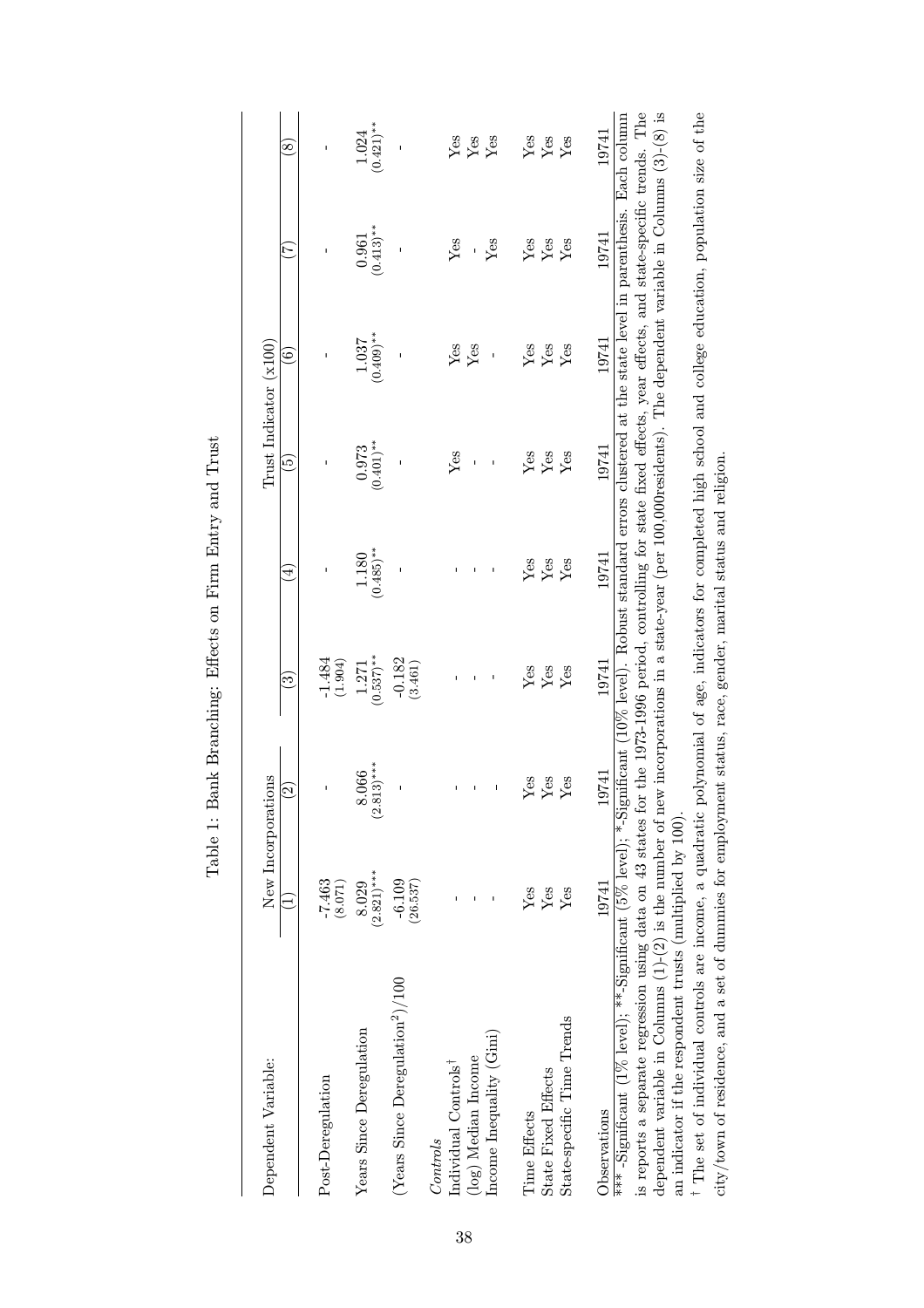|                                                                                                                                                                                                                                                                                                                                                                                                                                                                                                                                                                                                                                                                                                                                                                                                                                                                                                                                     | ОLS              |                                                         |                                        |                                         | Two-Stage Least Squares (2SLS)                                                                                                                                                                                                                                                        |                                         |                                        |                                         |
|-------------------------------------------------------------------------------------------------------------------------------------------------------------------------------------------------------------------------------------------------------------------------------------------------------------------------------------------------------------------------------------------------------------------------------------------------------------------------------------------------------------------------------------------------------------------------------------------------------------------------------------------------------------------------------------------------------------------------------------------------------------------------------------------------------------------------------------------------------------------------------------------------------------------------------------|------------------|---------------------------------------------------------|----------------------------------------|-----------------------------------------|---------------------------------------------------------------------------------------------------------------------------------------------------------------------------------------------------------------------------------------------------------------------------------------|-----------------------------------------|----------------------------------------|-----------------------------------------|
|                                                                                                                                                                                                                                                                                                                                                                                                                                                                                                                                                                                                                                                                                                                                                                                                                                                                                                                                     | Ξ                | $\widehat{\infty}$                                      | ව                                      | $\overline{4}$                          | <u>ය</u>                                                                                                                                                                                                                                                                              | $\widehat{\circ}$                       | C)                                     | $\circled{s}$                           |
| New Incorporations per 100,000 people                                                                                                                                                                                                                                                                                                                                                                                                                                                                                                                                                                                                                                                                                                                                                                                                                                                                                               | (0.019)<br>0.014 | $(0.071)$ **<br>$[2.27]$ *<br>0.150                     | $(0.070)**$<br>${5.75}^{***}$<br>0.146 | ${61.15}$ ***<br>$(0.047)$ ***<br>0.131 | ${134.98}$ ***<br>$(0.041)$ **<br>$0.104\,$                                                                                                                                                                                                                                           | ${84.16}$ ***<br>$(0.043)$ ***<br>0.118 | ${70.38}$ ***<br>$(0.043)$ **<br>0.110 | ${59.44}$ ***<br>$(0.046)$ ***<br>0.127 |
| F-Test of Excluded Instruments<br>in First Stage                                                                                                                                                                                                                                                                                                                                                                                                                                                                                                                                                                                                                                                                                                                                                                                                                                                                                    |                  | $3.30**$                                                | $7.99***$                              | $97.57***$                              | $94.31***$                                                                                                                                                                                                                                                                            | $78.29***$                              | 49.75****                              | $41.15***$                              |
| Hansen J-Stat $(\chi^2$ dist.)<br>Overidentification Test                                                                                                                                                                                                                                                                                                                                                                                                                                                                                                                                                                                                                                                                                                                                                                                                                                                                           |                  | 0.16                                                    | I                                      | 23.64                                   | 30.15                                                                                                                                                                                                                                                                                 | 31.43                                   | 30.02                                  | 31.87                                   |
| Years Since Deregulation<br>Quadratic Polynomial of<br>Instruments                                                                                                                                                                                                                                                                                                                                                                                                                                                                                                                                                                                                                                                                                                                                                                                                                                                                  |                  | $Y$ es                                                  | $\mathbf I$                            | $\mathbf{I}$                            |                                                                                                                                                                                                                                                                                       |                                         |                                        | $\mathbf{I}$                            |
| Years Since Deregulation                                                                                                                                                                                                                                                                                                                                                                                                                                                                                                                                                                                                                                                                                                                                                                                                                                                                                                            |                  | Ï                                                       | Yes                                    |                                         |                                                                                                                                                                                                                                                                                       |                                         |                                        | I                                       |
| Year Since Deregulation<br>Set of Dummies for each                                                                                                                                                                                                                                                                                                                                                                                                                                                                                                                                                                                                                                                                                                                                                                                                                                                                                  |                  | J.                                                      |                                        | $Y$ es                                  | $Y$ es                                                                                                                                                                                                                                                                                | Yes                                     | $Y$ es                                 | Yes                                     |
| Income Inequality (Gini)<br>Individual Variables <sup>†</sup><br>(log) Median Income<br>Controls                                                                                                                                                                                                                                                                                                                                                                                                                                                                                                                                                                                                                                                                                                                                                                                                                                    |                  | $\overline{\phantom{a}}$<br>$\mathbf{L}$<br>$\mathbf I$ | $\blacksquare$                         | I.<br>$\blacksquare$                    | Yes<br>$\mathbf I$                                                                                                                                                                                                                                                                    | Yes<br>Yes<br>$\mathbf I$               | Yes<br>Yes<br>$\mathsf I$              | Yes<br>${\rm Yes}$<br>Yes               |
| and State-Specific Time Trends<br>Time Effects, State Fixed Effects,<br>Observations                                                                                                                                                                                                                                                                                                                                                                                                                                                                                                                                                                                                                                                                                                                                                                                                                                                | 19741<br>Yes     | 19741<br>Yes                                            | 19741<br>Yes                           | 19741<br>Yes                            | 19741<br>Yes                                                                                                                                                                                                                                                                          | 19741<br>$Y_{\text{ess}}$               | 19741<br>Yes                           | 19741<br>Yes                            |
| zero are reported in in braces - {}. Each column reports a regression estimating the impact of new incorporations (per capita) on a dummy variable indicating<br><sup>†</sup> The set of individual controls are income, a quadratic polynomial of age, indicators for completed high school and college education, population size of the<br>Column $(2)$ new incorporations is instrumented with an indicator if the state enacted branch deregulation, the number of years since deregulation occurred, and<br>if the respondent trusts ( $\times$ 100) using data on 43 states for the 1973-1996 period, controlling for state fixed effects, year effects, and state-specific trends.<br>its squared value. In Columm (3), the instrument is only<br>Heteroskedascity-robust and state-level clustered version<br>*** -Significant (1% level); **-Significant (5% level);<br>dummy variables for each year after deregulation. |                  |                                                         | $*$ -Significant (10% level).          |                                         | of the Anderson-Rubin test statistics (F distributed) for the null hypothesis that the coefficient is<br>the number of years since deregulation. In Columns $(4)-(8)$ , new incorporations is instrumented by<br>Robust standard errors clustered at the state level in parenthesis - |                                         |                                        | $\mathbb{H}$                            |

city/town of residence, and a set of dummies for employment status, race, gender, marital status and religion.

city/town of residence, and a set of dummies for employment status, race, gender, marital status and religion.

Table 2: Effects on Trust: OLS and 2SLS Table 2: Effects on Trust: OLS and 2SLS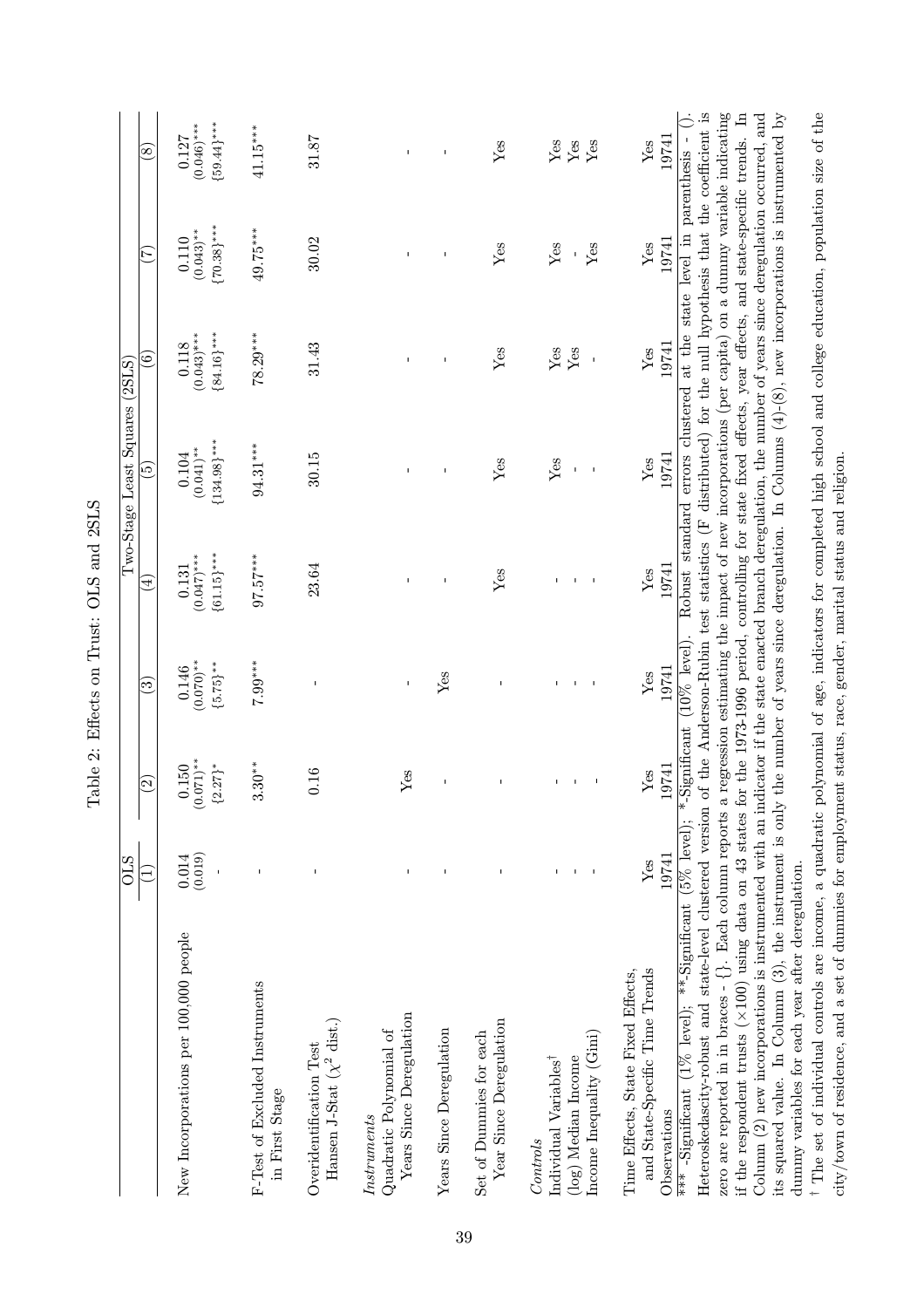|                                     |                                         |                                         |                                         | Dependent Variable: Trust Indicator     |                                         |                                       |                                      |
|-------------------------------------|-----------------------------------------|-----------------------------------------|-----------------------------------------|-----------------------------------------|-----------------------------------------|---------------------------------------|--------------------------------------|
|                                     | $\overline{(1)}$                        | $\overline{(2)}$                        | $\left( 3\right)$                       | $\left( 4\right)$                       | (5)                                     | $\overline{(6)}$                      | $\overline{(7)}$                     |
| Comp50                              | 0.191                                   | 0.191                                   | 0.213                                   | 0.208                                   | 0.187                                   | 0.161                                 | 0.187                                |
| Education                           | $(0.073)$ ***<br>0.026<br>$(0.008)$ *** | $(0.073)$ ***<br>0.026<br>$(0.008)$ *** | $(0.079)$ ***<br>0.026<br>$(0.008)$ *** | $(0.079)$ ***<br>0.026<br>$(0.008)$ *** | $(0.072)$ ***<br>0.026<br>$(0.007)$ *** | $(0.078)$ **<br>0.022<br>$(0.009)$ ** | $(0.086)$ **<br>0.021<br>$(0.01)$ ** |
| Age                                 | $-0.011$<br>(0.007)                     | $-0.010$<br>(0.007)                     | $-0.010$<br>(0.007)                     | $-0.011$<br>(0.007)                     | $-0.010$<br>(0.007)                     | $-0.011$<br>$(0.007)$ **              | $-0.014$<br>$(0.007)$ **             |
| Age Squared/100                     | 0.014<br>$(0.007)^*$                    | 0.013<br>$(0.007)^*$                    | 0.013<br>$(0.007)^*$                    | 0.014<br>$(0.007)^*$                    | 0.013<br>$(0.007)$ **                   | 0.015<br>$(0.006)$ ***                | 0.019<br>$(0.006)$ ***               |
| Controls Included in Specification: |                                         |                                         |                                         |                                         |                                         |                                       |                                      |
| Job Security                        |                                         | $_{\rm Yes}$                            |                                         | Yes                                     |                                         |                                       | Yes                                  |
| Union Status                        |                                         |                                         |                                         | $_{\rm Yes}$                            |                                         |                                       | Yes                                  |
| Arguments                           |                                         |                                         |                                         | Yes                                     |                                         |                                       | Yes                                  |
| Skip Work                           |                                         |                                         |                                         | Yes                                     |                                         |                                       | Yes                                  |
| Supervisor                          |                                         |                                         |                                         | -                                       | Yes                                     |                                       | Yes                                  |
| More Good                           |                                         |                                         |                                         | -                                       |                                         | Yes                                   | Yes                                  |
| Optimism                            |                                         |                                         |                                         | -                                       |                                         | Yes                                   | Yes                                  |
| Workplace Size                      |                                         |                                         | Yes                                     | $_{\rm Yes}$                            |                                         | -                                     | Yes                                  |
| Other Workplace<br>Covariates       |                                         |                                         | $\overline{\phantom{a}}$                | Yes                                     | $\overline{\phantom{0}}$                |                                       | Yes                                  |
| Observations                        | 612                                     | 612                                     | 612                                     | 612                                     | 612                                     | 530                                   | 530                                  |

Table 3: Effects of Sectoral Concentration on Trust

\*\*\* -Significant (1% level); \*\*-Significant (5% level); \*-Significant (10% level).

Robust standard errors clustered at the industry level in parenthesis. Each column reports the results of a separate regression with a dummy indicator if the respondent can trust as the dependent variable. All specifications include income, gender, race, ethnicity, marital status, and religion dummies as well as city size, and the list of additional controls indicate the variables added to the specification in that column. See text for a description of the variables.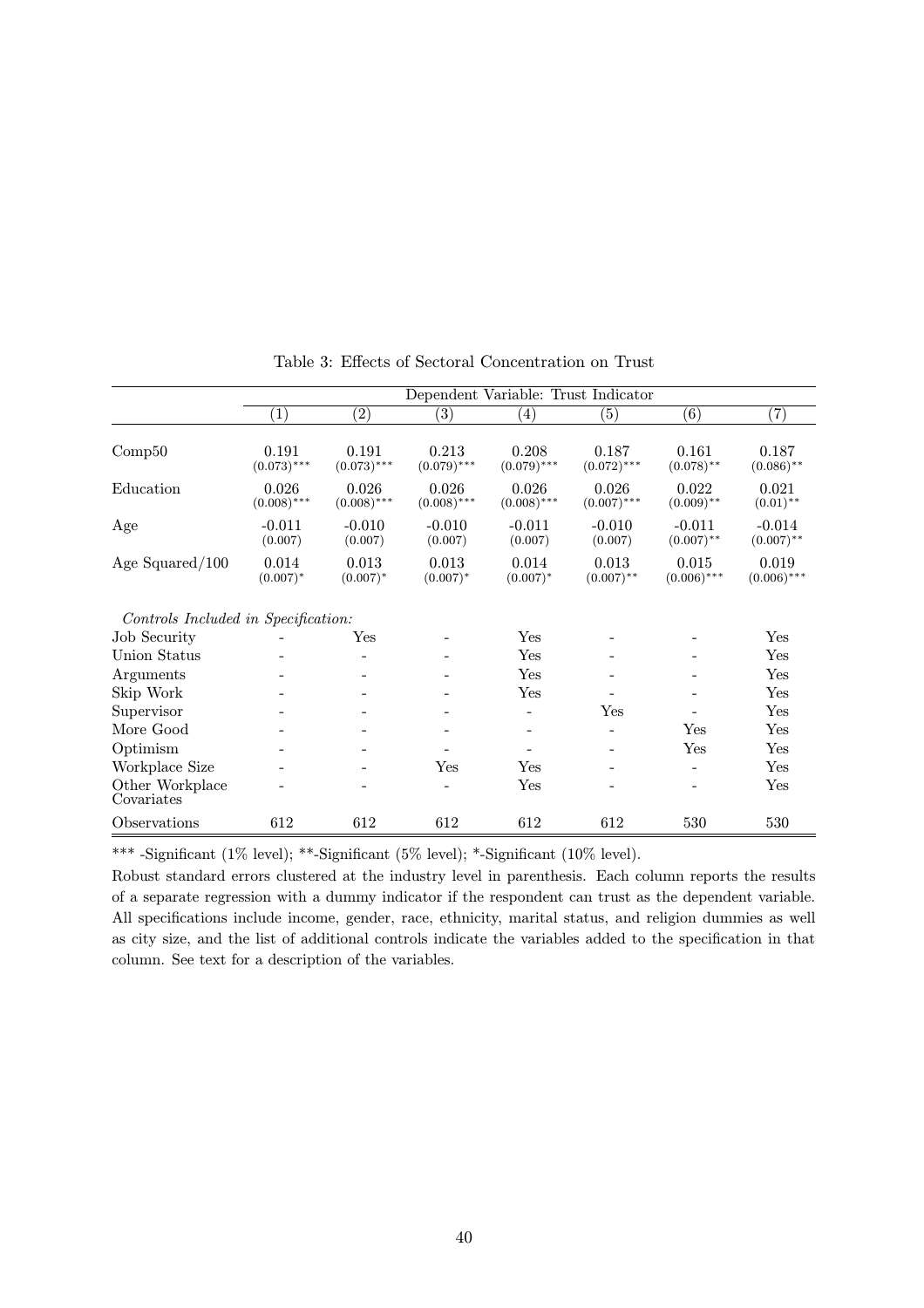|                                     |                          |                          | Dependent Variable: Trust Indicator |                          |                          |                           |                           |
|-------------------------------------|--------------------------|--------------------------|-------------------------------------|--------------------------|--------------------------|---------------------------|---------------------------|
|                                     | $\overline{(1)}$         | $\overline{(2)}$         | $\left( 3\right)$                   | $\left( 4\right)$        | $\left( 5\right)$        | $\overline{(6)}$          | $\overline{(7)}$          |
| Comp50                              | $-0.076$<br>(0.149)      | $-0.076$<br>(0.149)      | $-0.061$<br>(0.146)                 | $-0.060$<br>(0.152)      | $-0.090$<br>(0.149)      | $-0.097$<br>(0.155)       | $-0.071$<br>(0.156)       |
| $Comp50*Experience$                 | 0.009<br>$(0.005)$ **    | 0.009<br>$(0.005)$ **    | 0.009<br>$(0.005)$ **               | 0.009<br>$(0.005)^*$     | 0.010<br>$(0.005)$ **    | 0.009<br>$(0.005)*$       | 0.009<br>$(0.005)^*$      |
| Education                           | 0.031<br>$(0.008)$ ***   | 0.031<br>$(0.008)$ ***   | 0.032<br>$(0.008)$ ***              | 0.031<br>$(0.009)$ ***   | 0.032<br>$(0.008)$ ***   | 0.028<br>$(0.009)$ ***    | 0.027<br>$(0.011)$ **     |
| Age                                 | $-0.019$<br>$(0.009)$ ** | $-0.019$<br>$(0.009)$ ** | $-0.020$<br>$(0.009)$ **            | $-0.020$<br>$(0.009)$ ** | $-0.021$<br>$(0.009)$ ** | $-0.025$<br>$(0.009)$ *** | $-0.025$<br>$(0.008)$ *** |
| Age Squared/100                     | 0.017<br>$(0.007)$ **    | 0.017<br>$(0.008)$ **    | 0.018<br>$(0.008)$ **               | 0.017<br>$(0.007)$ **    | 0.019<br>$(0.007)$ ***   | 0.023<br>$(0.007)$ ***    | 0.024<br>$(0.007)$ ***    |
| Controls Included in Specification: |                          |                          |                                     |                          |                          |                           |                           |
| <b>Job Security</b>                 |                          | Yes                      |                                     | Yes                      |                          |                           | Yes                       |
| Union Status                        |                          |                          |                                     | Yes                      |                          |                           | Yes                       |
| Arguments                           |                          |                          |                                     | Yes                      |                          |                           | Yes                       |
| Skip Work                           |                          | -                        |                                     | Yes                      |                          |                           | Yes                       |
| Supervisor                          |                          |                          |                                     |                          | Yes                      |                           | Yes                       |
| More Good                           |                          |                          |                                     |                          |                          | Yes                       | Yes                       |
| Optimism                            |                          |                          |                                     |                          |                          | Yes                       | Yes                       |
| Workplace Size                      |                          |                          | Yes                                 | Yes                      |                          |                           | Yes                       |
| Other Workplace<br>Covariates       |                          |                          |                                     | Yes                      |                          |                           | Yes                       |
| Observations                        | 612                      | 612                      | 612                                 | 612                      | 612                      | 530                       | 530                       |

Table 4: Effects of Sectoral Concentration on Trust Interacted with Experience

\*\*\* -Significant (1% level); \*\*-Significant (5% level); \*-Significant (10% level).

Robust standard errors clustered at the industry level in parenthesis. Each column reports the results of a separate regression with a dummy indicator if the respondent can trust as the dependent variable. All specifications include income, gender, race, ethnicity, marital status, and religion dummies as well as city size, and the list of additional controls indicate the variables added to the specification in that column. See text for a description of the variables.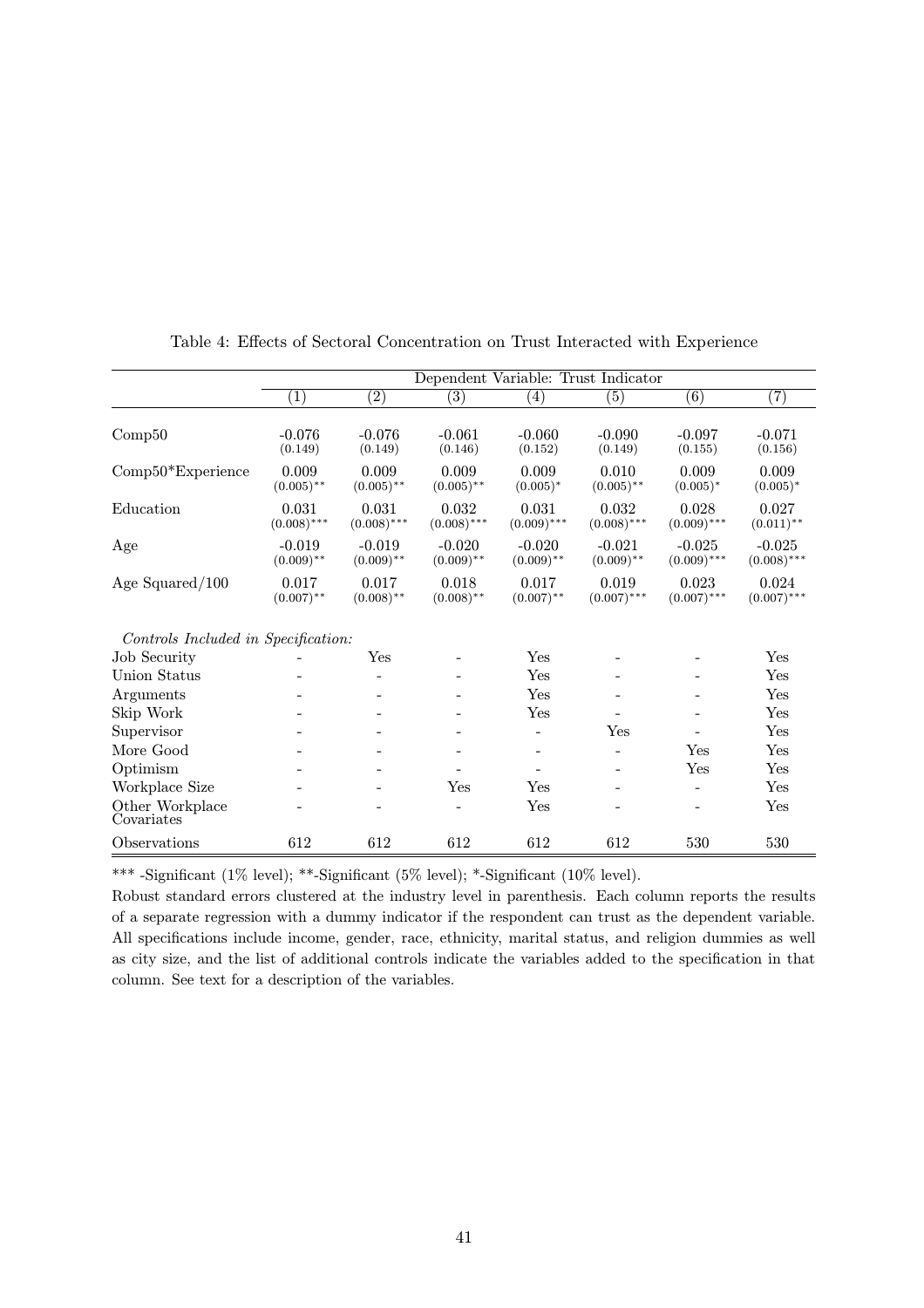

Figure 1: Firm Entry, Trust, and Timing of Bank Deregulation

The figure plots the effect of each individual year before and after bank branching deregulation on both the number of new incorporations (per 100,000 state residents) and the probability of answering positively to the trust question. It reports the  $\beta$ s from the following regression:

$$
Y_{ist} = \alpha + \sum_{j} \beta_{j} D_{st,j} + \pi X_{ist} + \delta_{s} + \delta_{t} + \theta_{s}t + \varepsilon_{ist}
$$

where  $Y_{ist}$  is either the new incorporations or trust.  $D_{st,-j}$  is an indicator taking value =1 if state s enacted deregulation exactly j years after (or  $-j$  years before) year t.  $D_{st,0}$ (the indicator for the year reform takes place) is omitted, so all effects are relative to that year The regression controls for state fixed effects  $(\delta_s)$ , time effects  $(\delta_t)$ , individual state trends  $(\theta_s)$ . Data covers 43 states in the 1973-1996 period.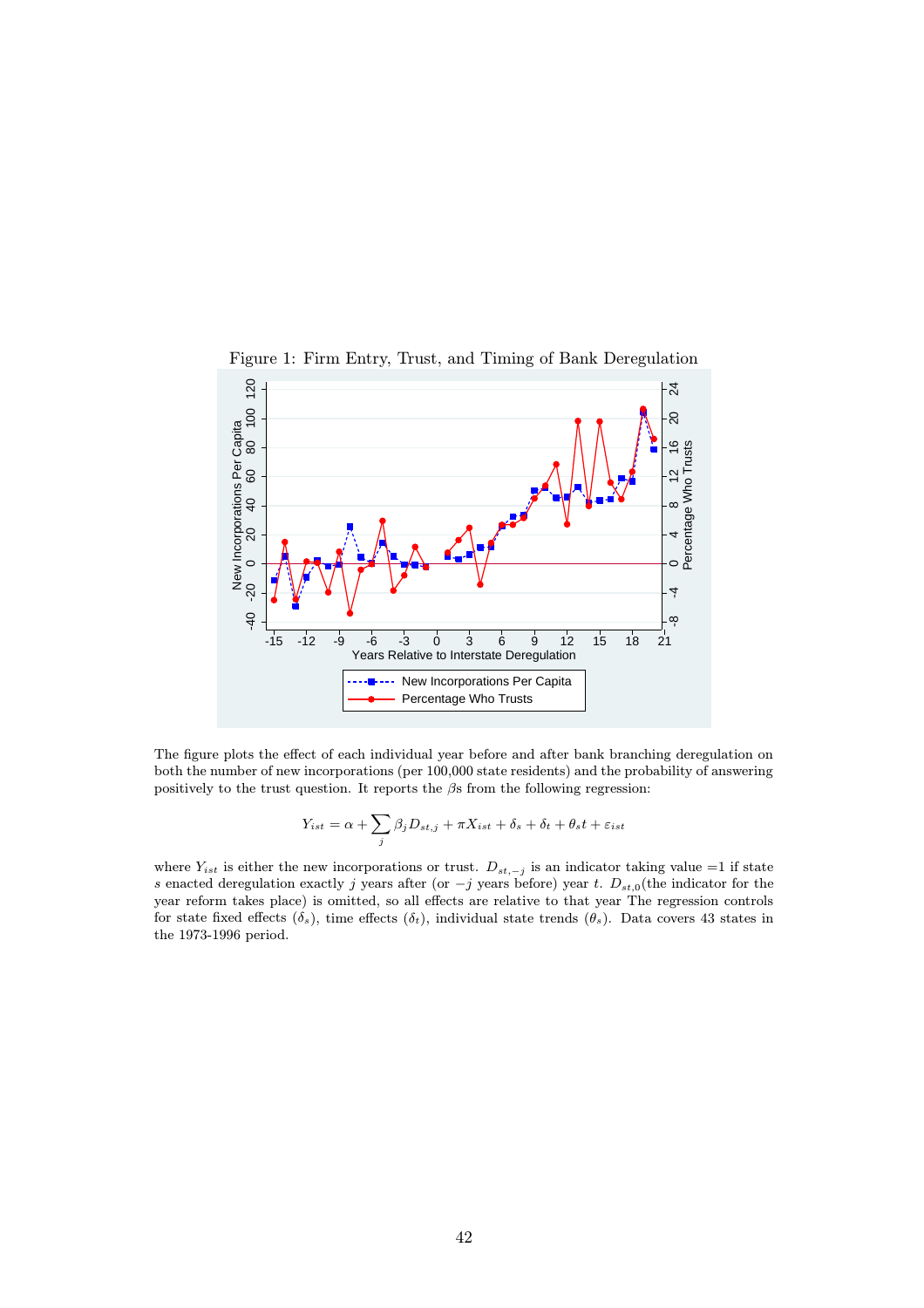# APPENDICES NOT FOR PUBLICATION

# Appendix B - Varying the Production Technology

We have assumed that discretionary effort needs to be supplied by only one of the  $N$  workers in each firm. Consider what happens if instead of one, the critical number of workers required to contribute discretionary effort for the firm to be H quality is some  $x + 1 : 0 < x \leq N$ ? The first thing to note is that, in each sector, there now emerges a degenerate equilibrium in which all workers are of  $F$  type. This is because, up to  $x$ , effort contributions are complementary, conditional upon zero effort from co-workers, it is always optimal to be of  $F$  type. The key element of the model that we have studied, free-riding, and the mitigating effect that competition has upon this, does not arise in such degenerate equilibria.

However, there always exists another equilibrium which is qualitatively similar to that which we observe in our model. Specifically, for sufficiently high levels of competition, a stable steady state equilibrium also emerges in which a constant share of the workers are of  $T$  type. None of the qualitative results of our model are affected. Formally, the only difference is in the probability of a worker ending up in a H type firm. We denote by  $\alpha(x)$ , the probability that out of  $N-1$ randomly drawn workers, at least  $x$  of them are of  $T$  type. Formally,

$$
\alpha_{jt}(x) = 1 - \sum_{k=0}^{x-1} P_{jt}(k)
$$

where

$$
P_{jt}(k) = \left( \begin{array}{c} N-1 \\ k \end{array} \right) \phi_{jt}^{k} (1 - \phi_{jt})^{N-k-1}.
$$

This modifies the value function for the different types:

$$
rV_{jt}^{T}
$$
\n
$$
= p_{jt}E(w_{jt})((1 - \gamma_j)(1 - \alpha_{jt}(x)) + \alpha_{jt}(x) - c) + (1 - p_{jt})W - \delta V_{jt}^{T} + (1 - \delta)\mu(V_{j,t+1} - V_{j,t+1}^{T}) + (1 - \delta)(1 - \mu)(V_{j,t+1}^{T} - V_{jt}^{T})
$$
\n(18)

trustworthy individuals are no longer ensured to be in a  $H$  type firm. Similarly, the valuation for a free-rider is given by:

$$
rV_{jt}^{F}
$$
\n
$$
= p_{jt}E(w_{jt})((1 - \gamma_j)(1 - \alpha_{jt}(x + 1)) + \alpha_{jt}(x + 1)) + (1 - p_j)W - \delta V_{jt}^{F} + (1 - \delta)\mu(V_{j,t+1} - V_{j,t+1}^{F}) + (1 - \delta)(1 - \mu)(V_{j,t+1}^{F} - V_{jt}^{F}).
$$
\n(19)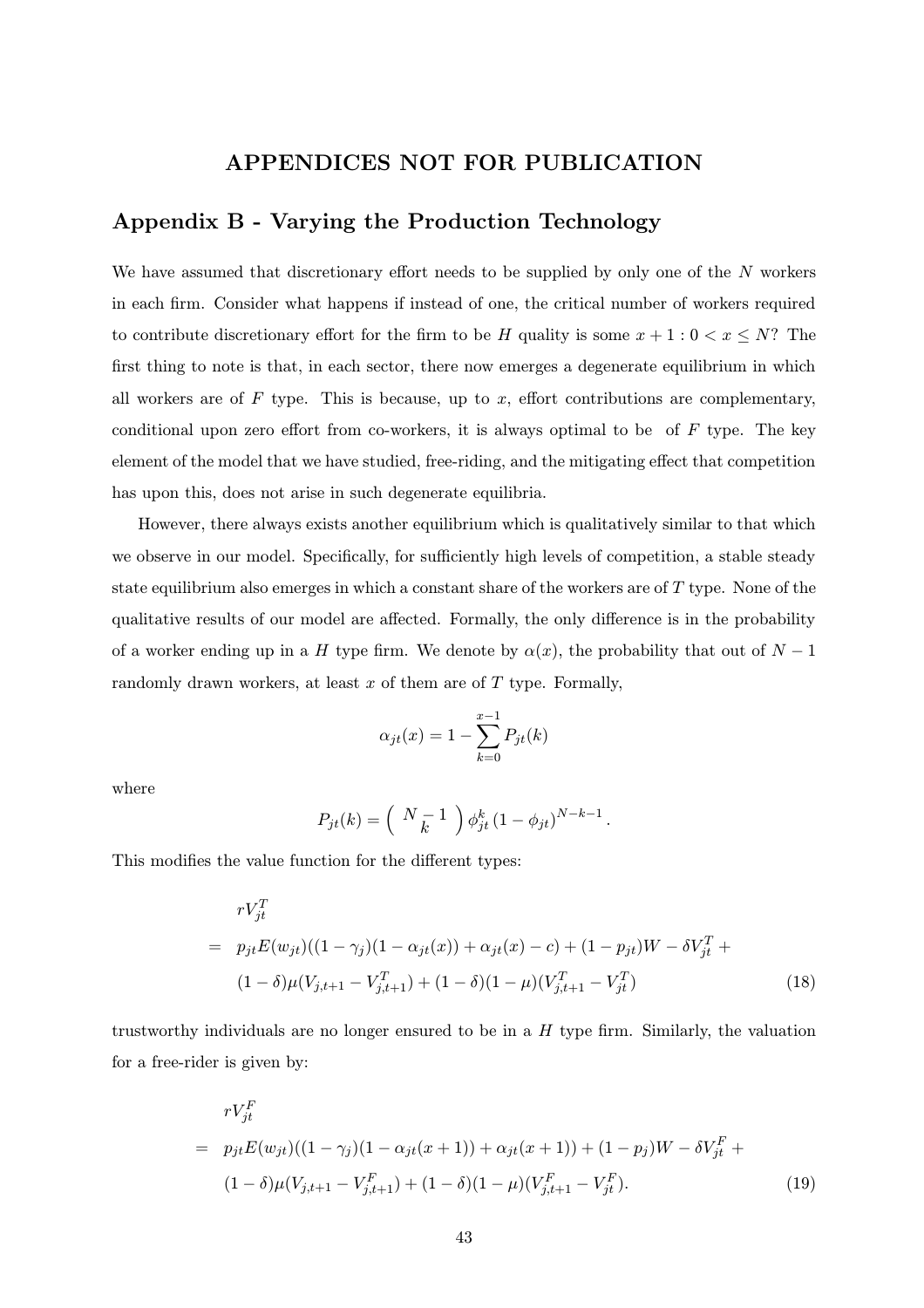The net difference in lifetime valuations between types, which recall plays a critical role in the cultural evolution process in (4) and is denoted  $R_{jt}$ , is given by:

$$
r(V_{jt}^T - V_{jt}^F)
$$
  
=  $p_{jt}(E(w_{jt})(\alpha_{jt}(x) - \alpha_{jt}(x+1))\gamma_j - c) - \delta(V_{jt}^T - V_{jt}^F) + (1 - \delta)\mu(V_{j,t+1}^F - V_{j,t+1}^T)$   
+ $(1 - \delta)(1 - \mu)(V_{j,t+1}^T - V_{j,t+1}^F + V_{jt}^F - V_{jt}^T)$  (20)

⇔

$$
R_{jt} \equiv (V_{jt}^T - V_{jt}^F)
$$
  
= 
$$
\frac{\left(p_{jt}(E(w_{jt})P_{jt}(x)\gamma_j - c) + (V_{j,t+1}^T - V_{j,t+1}^F)((1 - \delta)(1 - 2\mu))\right)}{1 + r - (1 - \delta)\mu}
$$
 (21)

noting that  $\alpha_{jt}(x) - \alpha_{jt}(x+1) = P_{jt}(x)$ .

The interior steady state conditions have the following implications, where \* denote steady state values and the t indices are dropped:

Condition S2 implies that if  $\phi_j^* > 0$ :

$$
V_j^T - V_j^F
$$
  
= 
$$
\frac{p_j (E(w_j)P(x)\gamma_j - c)}{\delta + r + (1 - \delta)\mu} = 0.
$$

Firm profit maximization implies that participation constraints bind: i.e.

$$
V_j^T = \frac{W}{r+\delta} = \frac{p_j^*(w_j^*(1-\gamma_j + \gamma_j \alpha_{jt}(x)) - c + (1-p_j^*)W}{r+\delta}
$$

which implies, for any value of  $p_j^*$ :

$$
w_j^* = \frac{W + c}{1 - \gamma_j + \gamma_j \alpha_j(x)}\tag{22}
$$

The steady state interior equilibrium condition becomes

$$
P_j(x) = \frac{c}{W + c} \left( \frac{1 - \gamma_j}{\gamma_j} + \alpha_j(x) \right)
$$

Note that  $P_j(x)$  is a unimodal function of  $\phi_j$  that takes zero when  $\phi_j = 0$  and when  $\phi_j = 1$ and that has a maximum for  $\phi_j = \frac{x}{N-1}$ .

$$
\frac{dP_j(x)}{d\phi_j} = \frac{x - \phi_j(N-1)}{\phi_j(1 - \phi_j)} P_j(x)
$$

Similarly,  $\alpha_j(x)$  is a monotonically increasing function of  $\phi_j$  that is first convex and then concave.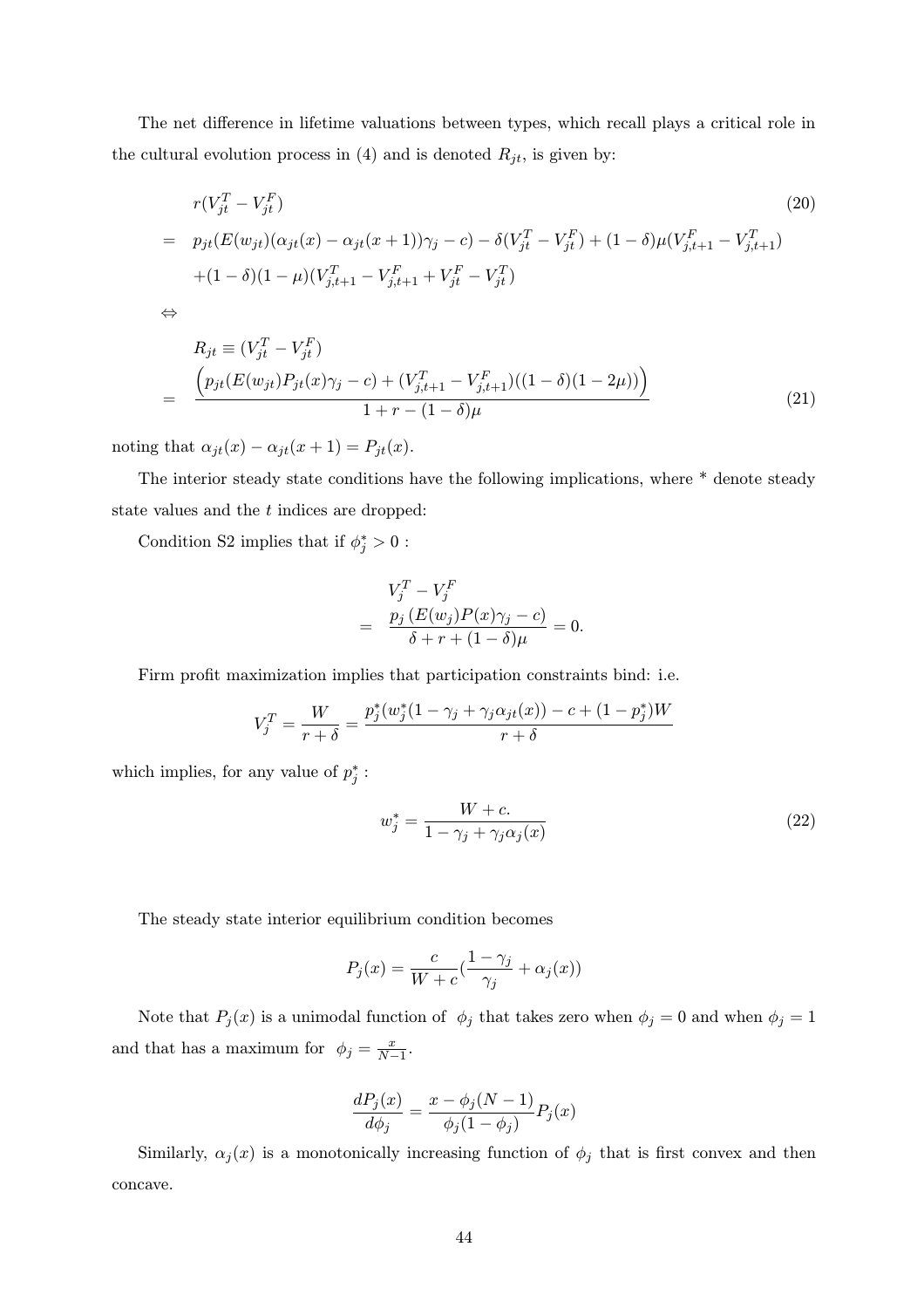Note also that the right hand side of the equilibrium condition is a translation of  $\alpha_j(x)$ . When  $\gamma_j$  falls the function increases in value. When c rises, the slope of the function and the value of the function also rise. This is graphically depicted on Figure A1.

**Proposition 2** For all  $c > 0$ , there exists a  $\gamma(c)$  such that when  $\gamma_j < \gamma(c)$ , the only stable steady state equilibrium is the degenerate one i.e.  $\phi_j = 0$ . When  $\gamma_j > \gamma(c)$ , there exists another interior stable steady state equilibrium  $\phi_j(\gamma_j)$ . This equilibrium is decreasing with  $\gamma_j$ .

**Proof.** a)  $\phi_j = 0$  is always a steady state equilibrium when  $x > 0$  as there is no gain to being a T type.

b)  $P_j(x)$  is a unimodal function of  $\phi_j$  and takes zero value when  $\phi_j^* = 0$  or 1.  $\alpha_j(x)$  is a monotonic function going from zero to one for  $\phi_j \in [0,1]$  and  $\frac{c}{W+c}(\frac{1-\gamma_j}{\gamma_j}+\alpha_j(x))$  is a translation of  $\alpha_j(x)$  that falls when  $\gamma_j$  increases. Therefore, we have that there exists a  $\gamma(c)$  such that when  $\gamma_j < \gamma(c)$ ,  $P_j(x) < \frac{c}{W+c}(\frac{1-\gamma_j}{\gamma_j} + \alpha_j(x))$  for all  $\phi_j$  and when  $\gamma_j > \gamma(c)$ , the two functions cross at least twice. We define as  $\phi_j(\gamma_j)$  the largest of those roots. Therefore, at  $\phi_j(\gamma_j)$ ,  $\frac{d(P_j(x)-\frac{c}{W+c}(\frac{1-\gamma_j}{\gamma_j}+\alpha_j(x)))}{d\phi_j} < 0$ , this insures the stability of the equilibrium. It also ensures that  $\phi_j(\gamma_j)$  is decreasing in  $\gamma_j$  as  $\frac{d(P_j(x) - \frac{c}{W+c}(\frac{1-\gamma_j}{\gamma_j} + \alpha_j(x)))}{d\phi_j} = \frac{c}{W+c} \frac{1}{\gamma_j^2} > 0.$ 

# Appendix C - Details on Creation of Variables from the GSS

- Income dummy variables are generated for each of the 24 categories (including refused) of the "income98" (total family income) variable.
- Ethnicity dummy variables are generated for groupings of the "ethnic" (country of family origin) variable: Northern European (Austria, Czechoslovakia, Denmark, Finland, Germany, Hungary, Netherlands, Norway, Poland, Sweden, Switzerland, Lithuania, Yugoslavia, Other European), Anglo (Other (English) Canada, England and Wales, Ireland, Scotland), Southern European (French Canada, France, Greece, Italy, Spain), Hispanic (Mexico, Puerto Rico, Other Spanish), Asian (China, Japan, Philippines, Russia, India, Arabic, Other Asian), African, Other Ethnicity (West Indies, Other, American Indian, Non-Spanish West Indies, American only).
- Religion dummy variables are generated for groupings of the "relig" (religious preference) variable: Protestant, Catholic, Jewish, No religion (None), Other Religion (Other, Buddhism, Hinduism, Other Eastern, Moslem/Islam, Orthodox-Christian, Christian, Native American, Inter-denominational)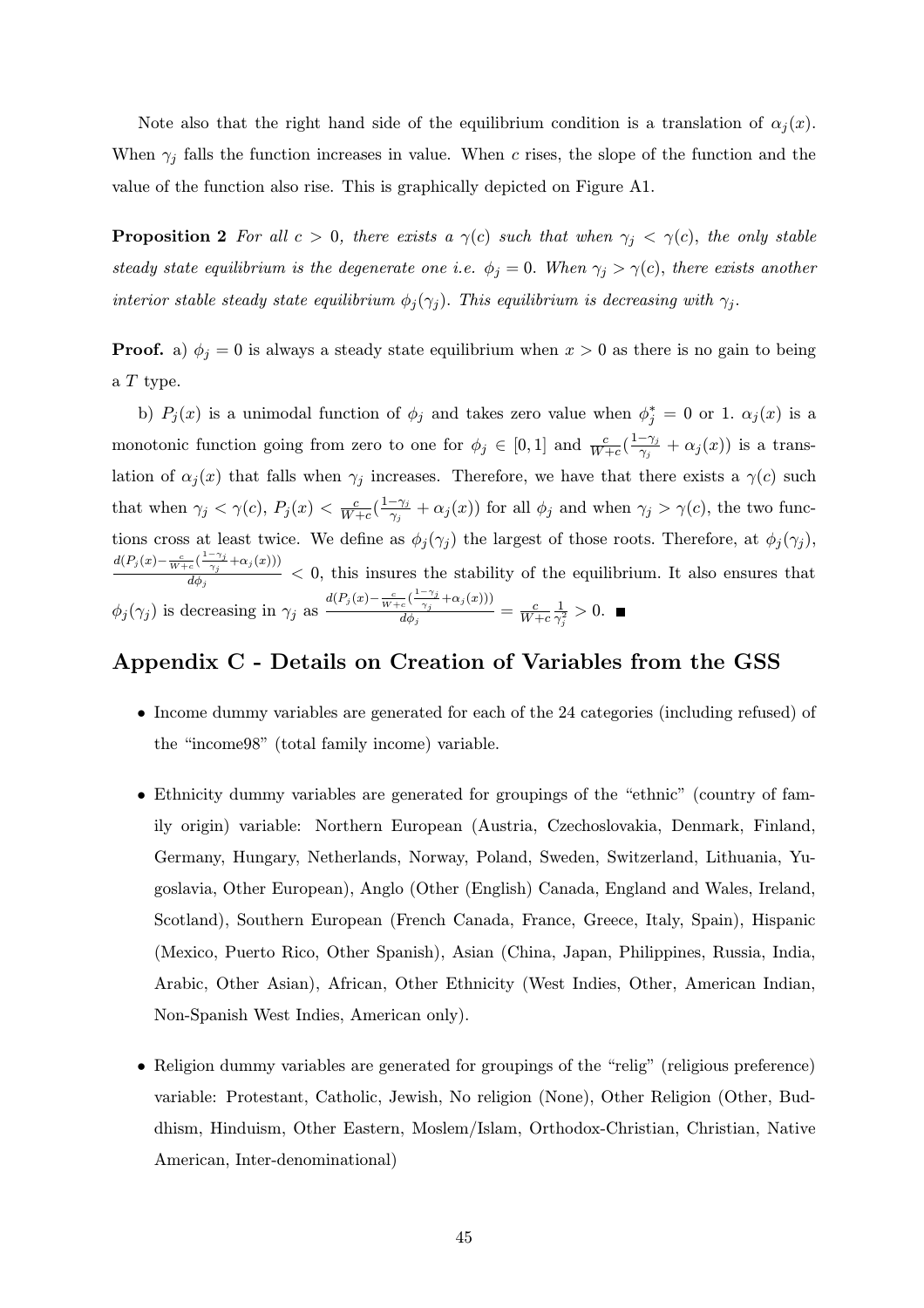- Occupation dummy variables are generated for groupings of the "occ80" (census occupation code (1980)" variable. Dummy variables are assigned to each occupation range i.e.: Professional, Technical and Kindred Workers 33% (Occupation codes 001-196), Managers and Administrators Except Farm 14% (Occupation codes 201-296), Clerical and Kindred Workers 12% (Occupation codes 301-396), Craftsmen and Kindred Workers 21% (Occupation codes 401-590a), Operatives Except Transport 2% (Occupation codes 601-696), Transport Equipment Operatives 5% (Occupation codes 701- 796), Farmers, Farm Managers, Farm Laborers and Farm Foreman 6% (Occupation codes 801-846), Other Service Workers  $6\%$  (Occupation codes  $900+$ ).
- The binary measure of trust equals one for respondents who answered "usually trusted" and zero for respondents who answered "usually not trusted" to the question "Generally speaking, would you say that people can be trusted or that you can't be too careful in dealing with people?". The union dummy variable equals one for respondents who indicated that they belong to a union in response to the question "Do you belong to a labor union?"
- Dummies related to the workplace variables are constructed by collapsing responses into two categories. For the following variables, responses of "often" and "sometimes" are assigned one and responses of "rarely" and "never" are assigned zero. Heated arguments occur in workplace (hotargus), People at work can be relied on (reliedon), How often respondent finds work stressful (wkstress), Some people hold standards in workplace that others don't (difstand), People feel free to report problems in workplace (rptprobs), Other people take credit for respondents work or ideas (othcredt), People at work treat respondent in a manner that puts respondent down (putdown), People at work fail to give respondent necessary information (lackinfo), People at work get in respondent's personal space to intimidate (perspace), Respondent has been threatened with physical harm at work (physharm), People at work throw things when upset with respondent (actupset), People at work shout at respondent in hostile manner (shout), How often respondent stayed at home or left work early (skipwork).
- For the following variables, responses of "strongly agree" and "agree" are assigned one and responses of "disagree" and "strongly disagree" are assigned zero: People are treated with respect (treatres), People look the other way when others are threatened (lookaway), On the whole I am satisfied with myself (satself), I am always optimistic about my future (optimist), I expect more good things to happen to me than bad (moregood).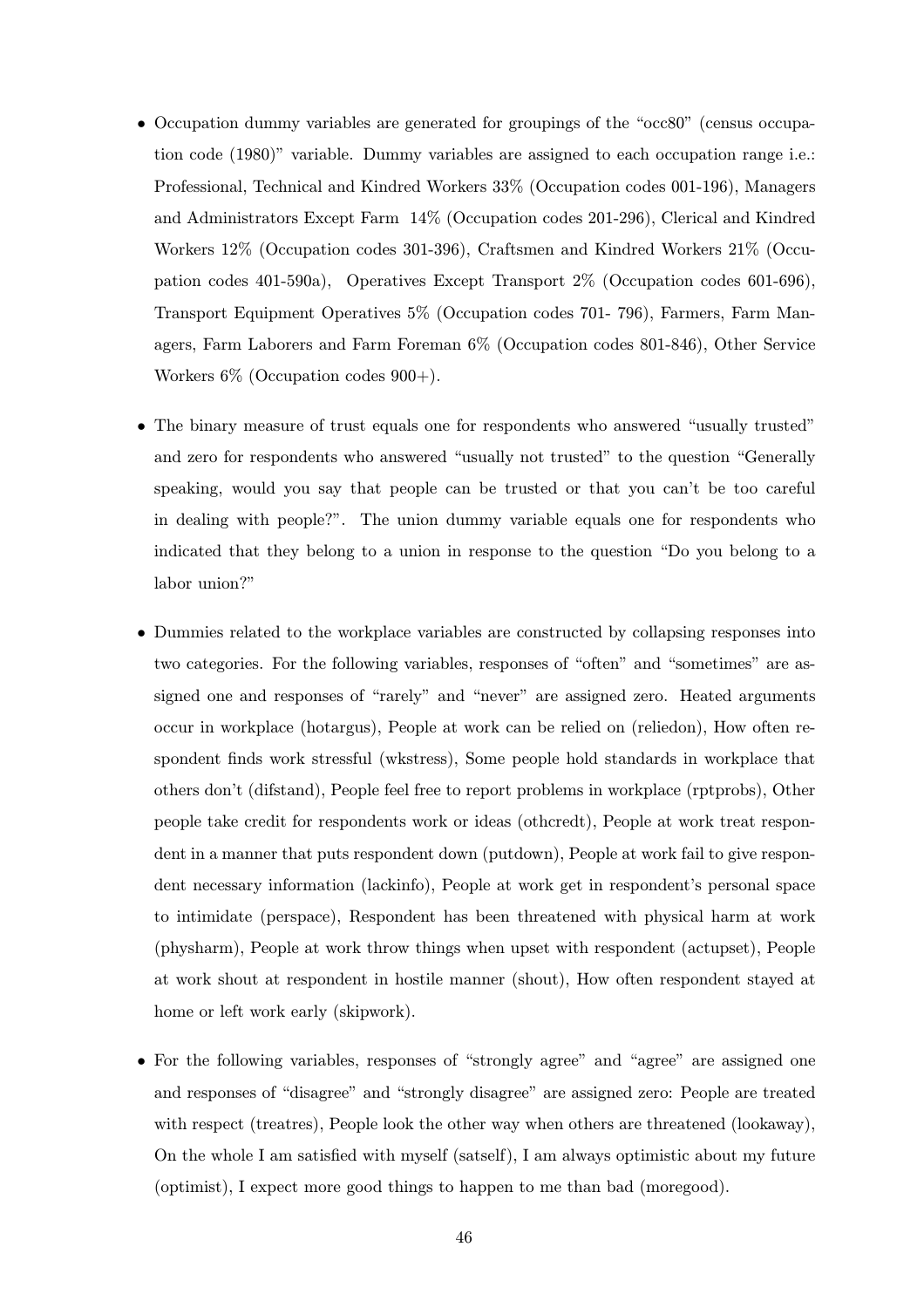- For the job security (gdjobsec) variable, responses of "very true" and "somewhat true" are assigned one and responses of "not too true" and "not at all true" are assigned zero.
- Dummy variables for size of workplace are generated for each of the seven categories of the "localnum" (number of employees at respondents' work site) variable.
- The supervision dummy variable equals one for respondents who answered "yes" to the question "Do you or your spouse have a supervisor to whom you are directly responsible? (Note: references to spouses are asked only "if applicable". That is, these apply only if answering questions relating to the spouse's occupation. Since our data uses Respondent's who are employed and uses respondent's industry and occupation codes, the relevant individual is the respondent and not the spouse.)
- There are three dummy categories for Race, White (79%), Black (13%) and Other (8%).

# Appendix D - Descriptive Statistics

Table A1 provides the dates of both type of deregulation for the 40 states included in the sample. Descriptive statistics are provided on Table A2.

Table A3 presents the summary statistics for the variables in the sample, while Table A4 provide the values of Comp50 by 1-digit industries and its (kernel) density function. Table A5 outlines descriptive statistics for the extended workplace variables.

# Appendix E - Additional Tables and Robustness to Different Competition Measure (Comp4)

Tables A6 and A7, respectively, report regression results similar to the ones on Tables 3 and 4 of the main text. The only difference is that the measure of competition used in the main text (Comp50) is substituted by a different one, Comp4, which is obtained from subtracting the share of sales of the four largest firms in a sector (more details in the main text).

The magnitude of the results using Comp4 are very similar to the ones using Comp50, showing the robustness of the results to the use of different competition measures. The only noteworthy difference is that the former results are usually significant only at the 10% level, while the former are at the 5% and 1%. Table A8 show that, much like in the case with Comp50, the effect of competition on trust is observed mainly in more experienced workers, as the interaction of Comp4 and experience is significant, while the coefficient on the non-interacted variable is not. As in the case of Comp50, the results are robust to the inclusion of several controls.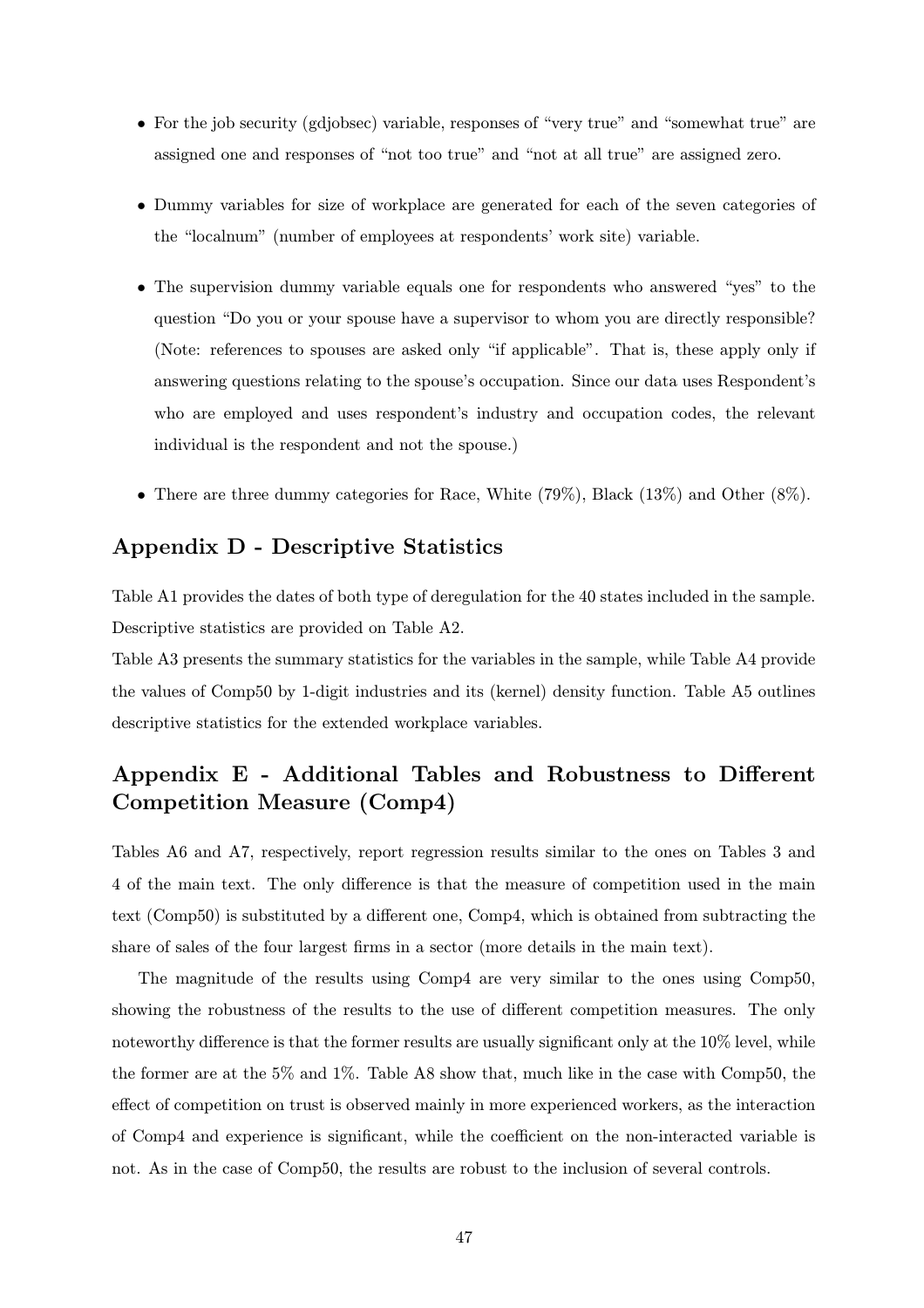# Appendix F - Examining the Threshold Prediction

Pushing the model futher, it should be the case that, in addition to Comp50 being a positive determinant of trust, there is a threshold in the relationship between competition and trust in the cross-section. Specifically, for low levels of competition, there should be essentially no relationship, only at higher levels of competition should we expect the positive correlation. We explore the possibly non-linear (and non-smooth) shape of the relationship between trust and competition in three ways.

Firstly, we re-estimate equation (6) substituting the comp50 for a set of 16 dummies indicating the category of values that the variable can take (e.g., between 0-6.25, 6.25-12.5, ..., 93.75-100).<sup>39</sup> Results are reported graphically in Figure A2, where each dot represent the coefficient of a category of comp50 values. Note that this is the same as plotting local averages of the trust variable, or estimating a Nadaraya-Watson non-parametric regression with uniform (non-weighted) kernel once the covariates (Z) are partialled out.

Figure A2 also plots the fit from a regression of trust on a flexible (6th-order) polynomial of Comp50, after also controlling for all covariates. Both exercises indicate that the crosssectional relationship between trust and competition is relatively flat (but oscillating) for values of Comp50 below 0.4, and above that point the relationship shows an upward trend. In other words, the results are consistent with the existence of a threshold as predicted in the model. Moreover, this result is obtained using methods that impose different degrees of smoothness over the data.

Thirdly, Figure A2 plots the fit from a linear spline version of equation (6) that allows the coefficient of Comp50 to change for values above/below 0.4, the level indicated by both the local averages and flexible polynomial as the likely threshold (and where a vertical line is placed). One can clearly see that the slope is relatively flat below the threshold and substantially steeper after it.<sup>40</sup>

The first column of Table A8 presents the formal estimates of the spline regression plotted in Figure A2. It shows that the effect of Comp50 on trust in industries with low levels of competition are close to zero and statistically insignificant. However, the effect on industries with Comp50 above 40 is on the order of 0.28 and significant, consistent with the threshold prediction. Column (2) also reports results for interactions with experience and the pattern that emerges is one where the impact of competition on trust is only positive on experienced workers in sectors above the competition threshold.

 $39$ We decided to use 16 categories since that is the largest number of equal-sized categories in which the comp50 measure can be divided without leading to no "empty" category (without any observations).

 $^{40}$ Varying the threshold slightly (e.g., to 0.35 or 0.45) does not affect any the results in a significant manner.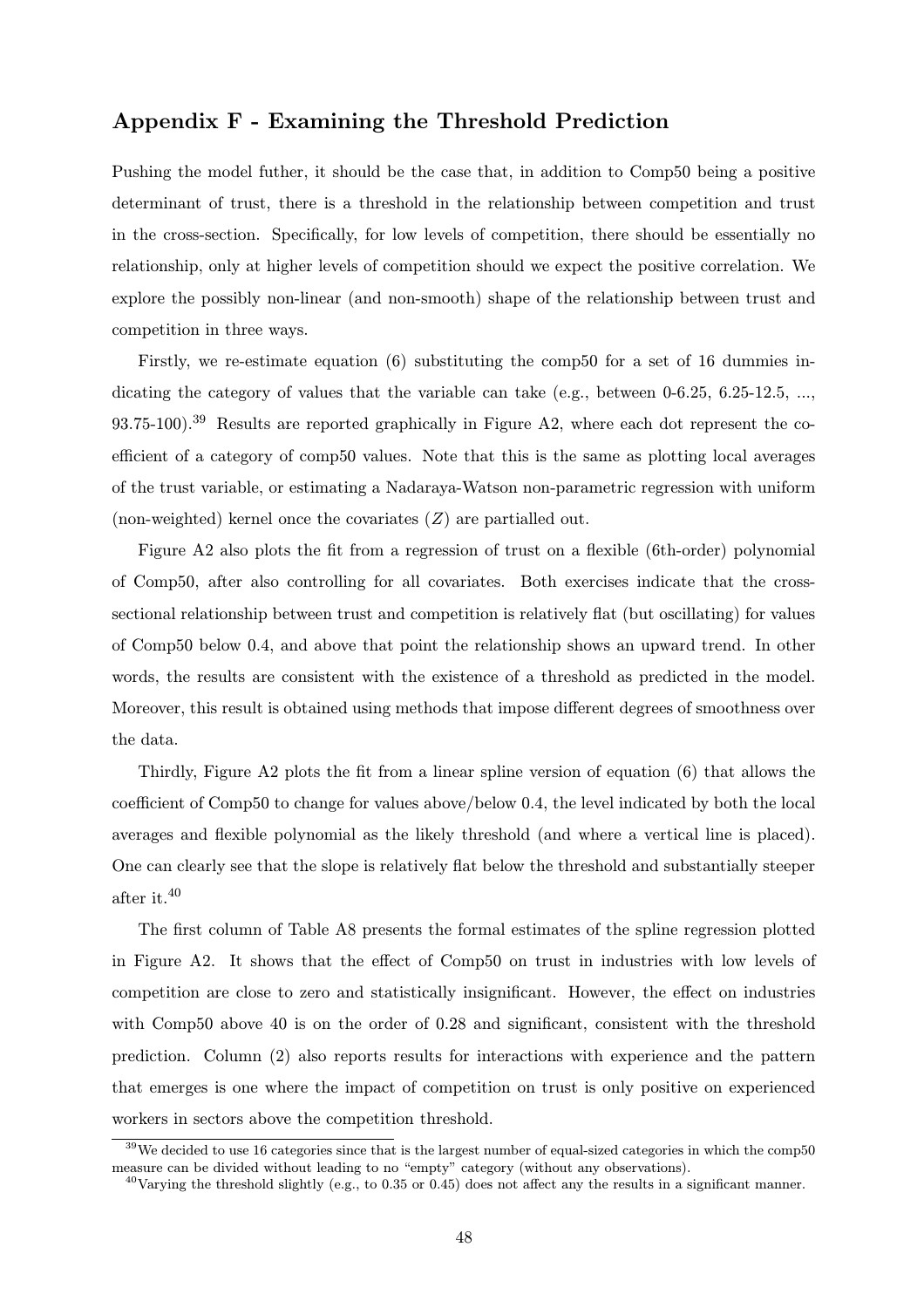It must be noticed that about 75% of the sample are in sectors above the 40%-threshold, and consequently most of the results reported in Tables 4 and 5 are mainly driven by the "abovethreshold" sectors. Hence, due to space considerations, we do not report the robustness of the results of Table A8 to the inclusion of the several different control variables studied in the section above as they are unchanged.

# Appendix Tables

| State                | Date | State          | Date |
|----------------------|------|----------------|------|
| Alabama              | 1981 | Montana        | 1990 |
| Alaska               | 1960 | New Hampshire  | 1987 |
| Arizona              | 1960 | New Jersey     | 1977 |
| Arkansas             | 1994 | New York       | 1976 |
| California           | 1960 | North Carolina | 1960 |
| Colorado             | 1991 | North Dakota   | 1987 |
| Connecticut          | 1980 | Ohio           | 1979 |
| District Of Columbia | 1960 | Oklahoma       | 1988 |
| Florida              | 1988 | Oregon         | 1985 |
| Georgia              | 1983 | Pennsylvania   | 1982 |
| Illinois             | 1988 | Rhode Island   | 1960 |
| Indiana              | 1989 | South Carolina | 1960 |
| Iowa                 | 1999 | Tennessee      | 1985 |
| Kansas               | 1987 | Texas          | 1988 |
| Kentucky             | 1990 | Utah           | 1981 |
| Louisiana            | 1988 | Vermont        | 1970 |
| Maryland             | 1960 | Virginia       | 1978 |
| Massachusetts        | 1984 | Washington     | 1985 |
| Michigan             | 1987 | West Virginia  | 1987 |
| Minnesota            | 1993 | Wisconsin      | 1990 |
| Mississippi          | 1986 | Wyoming        | 1988 |
| Missouri             | 1990 |                |      |

Table A1: Dates of Branching Deregulation

Sources: Krozsner and Strahan (1999), Levine et al. (2009), Kerr and Nanda (2009).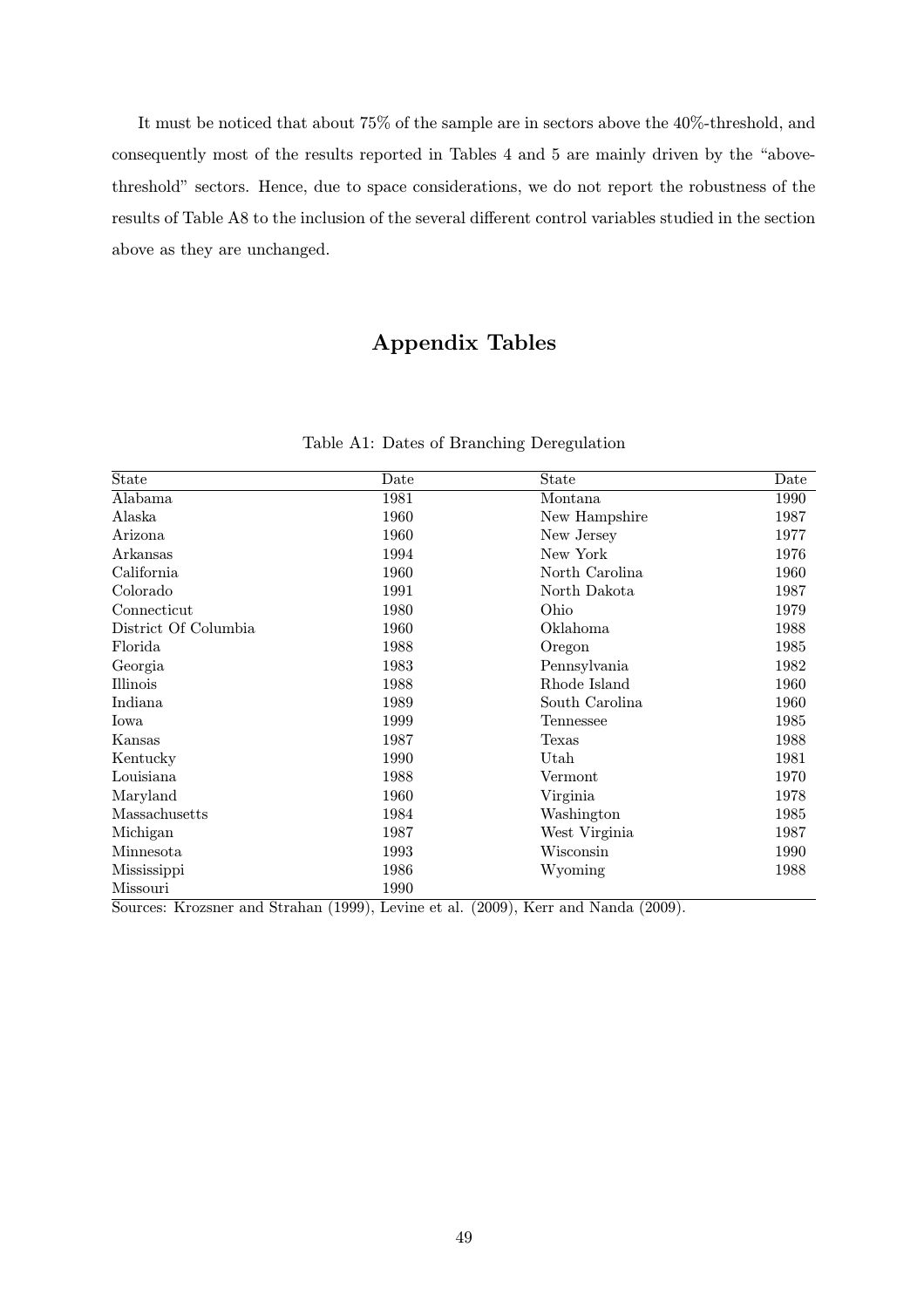|                                          | Mean   | Std. Dev. | Min.  | Max.    |
|------------------------------------------|--------|-----------|-------|---------|
| <i>Individual-level Variables:</i>       |        |           |       |         |
| Can Trust $(\times 100)$                 | 39.57  | 48.90     | 0.00  | 100.00  |
| Age                                      | 45.19  | 17.60     | 18.00 | 88.00   |
| City Size (in thousands)                 | 369.47 | 1229.79   | 0.00  | 7895.00 |
| Employed                                 | 0.57   | 0.49      | 0.00  | 1.00    |
| Income (in 1986 US\$ thou.)*             | 13.13  | 17.95     | 0.00  | 139.30  |
| Female                                   | 0.57   | 0.50      | 0.00  | 1.00    |
| Highest Degree: High School              | 0.54   | 0.50      | 0.00  | 1.00    |
| Highest Degree: College or Higher        | 0.19   | 0.40      | 0.00  | 1.00    |
| White                                    | 0.84   | 0.36      | 0.00  | 1.00    |
| Black                                    | 0.13   | 0.34      | 0.00  | 1.00    |
| Married                                  | 0.57   | 0.49      | 0.00  | 1.00    |
| Jewish                                   | 0.02   | 0.14      | 0.00  | 1.00    |
| Catholic                                 | 0.25   | 0.43      | 0.00  | 1.00    |
| <i>State-level Variables:</i>            |        |           |       |         |
| New Incorporations (per 100,000 people)  | 233.78 | 115.27    | 85.08 | 721.65  |
| Gini Index (Income)                      | 0.33   | 0.03      | 0.26  | 0.45    |
| Mean Income (per capita 1982 US\$ thou.) | 27.36  | 34.16     | 17.50 | 40.79   |

Table A2: Summary Statistics: State-Level Data

\*The income variable is calculated by the GSS based on imputations from categorical variables across years. See GSS Methodological Report n. 64 for details.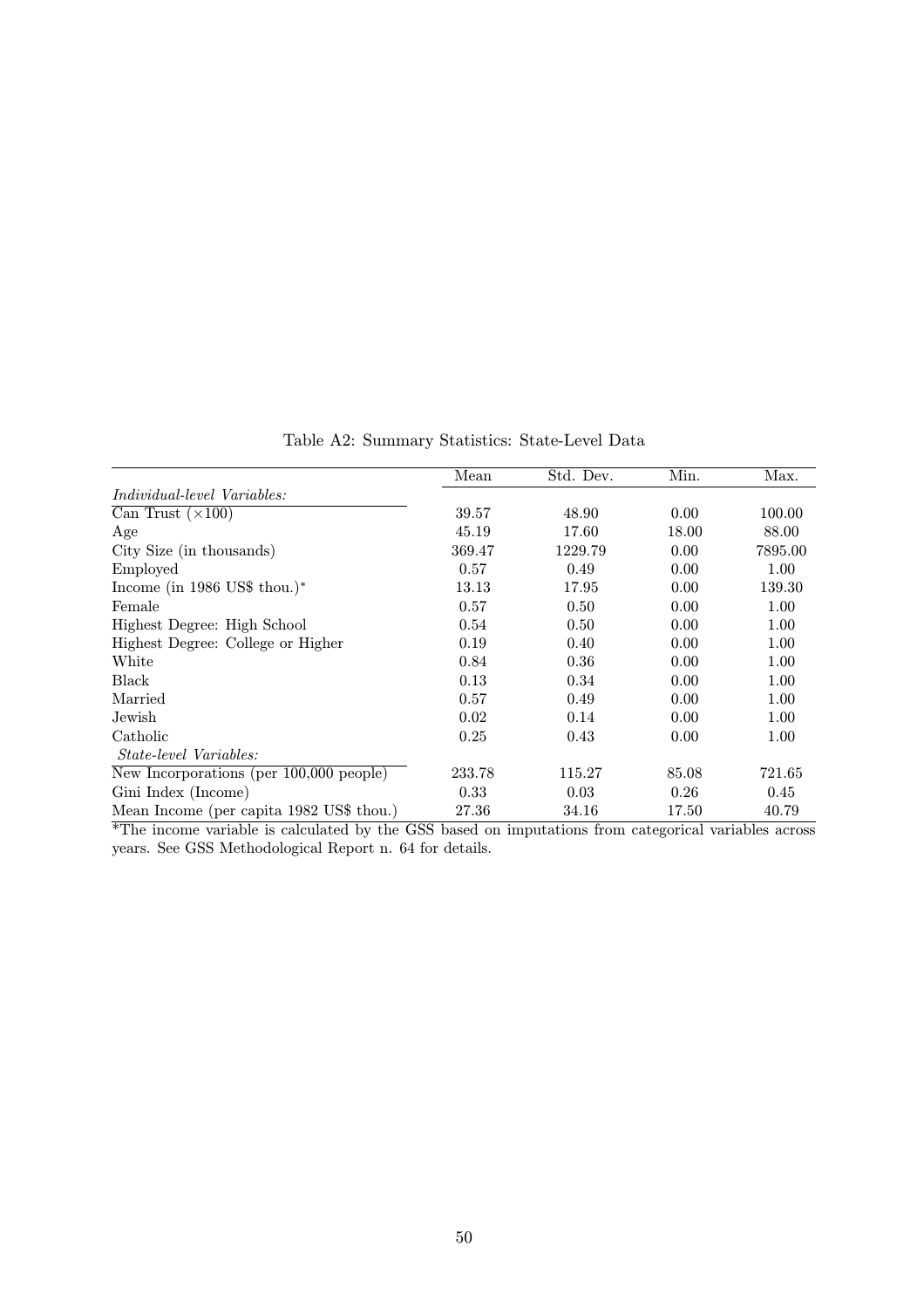# Appendix Tables

| Variable     | Mean | Std. Dev. | Variable         | Mean   | Std. Dev. |
|--------------|------|-----------|------------------|--------|-----------|
| Can Trust    | 0.50 | 0.50      | Education        | 13.54  | 2.87      |
| Female       | 0.60 | 0.49      | Age              | 46.02  | 16.43     |
| Anglo        | 0.21 | 0.40      | North Europe     | 0.22   | 0.41      |
| South Europe | 0.08 | 0.27      | Africa           | 0.09   | 0.28      |
| Asia         | 0.06 | 0.24      | Black            | 0.13   | 0.34      |
| White        | 0.81 | 0.40      | City Size        | 290.96 | 1041.76   |
| Married      | 0.52 | 0.50      | Widowed/Divorced | 0.27   | 0.45      |
| Protestant   | 0.54 | 0.50      | Catholic         | 0.22   | 0.42      |
| Jewish       | 0.03 | 0.16      | No Religion      | 0.13   | 0.33      |
| Comp50       | 0.61 | 0.25      | Comp4            | 0.83   | 0.16      |

## Table A3: Summary Statistics: Cross-Sectional Data

Table A4: Sectoral Averages for Competition Measure (Comp50)

| Public Administration                                                | $76.52\%$ |
|----------------------------------------------------------------------|-----------|
| Information, Finance and Insurance, Real Estate                      | 48.17\%   |
| Agriculture, Mining and Utilities                                    | 22.20\%   |
| Manufacturing, Wholesale Trade, Transportation and Warehousing       | 34.36%    |
| Arts, Entertainment, and Recreation, Accommodation and Food Services | 84.11%    |
| Other Services                                                       | 80.32\%   |
| <b>Education Services</b>                                            | 80.03%    |
| Professional, Scientific and Technical Services                      | 70.28\%   |
| Health Care and Social Assistance                                    | 70.39%    |
| Retail Trade                                                         | 50.78%    |

| Variable                | Response Categories                                         | Mean $(SD)$ |
|-------------------------|-------------------------------------------------------------|-------------|
| Others Credit           | 1. Often, 2. Sometimes, 3. Rarely, 4. Never                 | 3.10(0.96)  |
| Put Down                | 1. Often, 2. Sometimes, 3. Rarely, 4. Never                 | 3.43(0.92)  |
| <b>Heated Arguments</b> | 1. Often, 2. Sometimes, 3. Rarely, 4. Never                 | 3.21(0.89)  |
| Lack Information        | 1. Often, 2. Sometimes, 3. Rarely, 4. Never                 | 2.93(0.97)  |
| Helpful                 | 1. V. True, 2. Somewhat T. 3. Not too True, 4. Not at all   | 1.46(0.66)  |
| Treat Respect           | 1. Strong Agree, 2. Agree, 3. Disagree, 4. S. Disagree      | 1.70(0.66)  |
| Act Upset               | 1. Often, 2. Sometimes, 3. Rarely, 4. Never                 | 3.76(0.62)  |
| Shout                   | 1. Often, 2. Sometimes, 3. Rarely, 4. Never                 | 3.68(0.68)  |
| Look Away               | 1. Strong Agree, 2. Agree, 3. Disagree, 4. S. Disagree      | 3.18(0.78)  |
| Work Stressful          | 1. Always, 2. Often, 3. Sometimes, 4. Hardly Ever, 5. Never | 2.74(1.00)  |
| Skip Work               | 1. Often, 2. Sometimes, 3. Rarely, 4. Never                 | 3.75(0.57)  |
| Personal Space          | 1. Often, 2. Sometimes, 3. Rarely, 4. Never                 | 3.57(0.75)  |
| Standards               | 1. Often, 2. Sometimes, 3. Rarely, 4. Never                 | 2.38(1.10)  |
| Report Probs            | 1. Often, 2. Sometimes, 3. Rarely, 4. Never                 | 1.74(0.94)  |
| Harm Threat             | 1. Often, 2. Sometimes, 3. Rarely, 4. Never                 | 3.88(0.43)  |
| Job Secure              | 1. V. True, 2. Somewhat T. 3. Not too True, 4. Not at all   | 1.64(0.82)  |
| Work Size               | 7 categories $(1-9, 10-49, 50-99, \ldots, 2000+)$           | 2.92(1.82)  |
| Union Member            | 1. Yes, 2. No                                               | 1.90(0.29)  |

Table A5: Descriptive Statistics for Extended Workplace Variables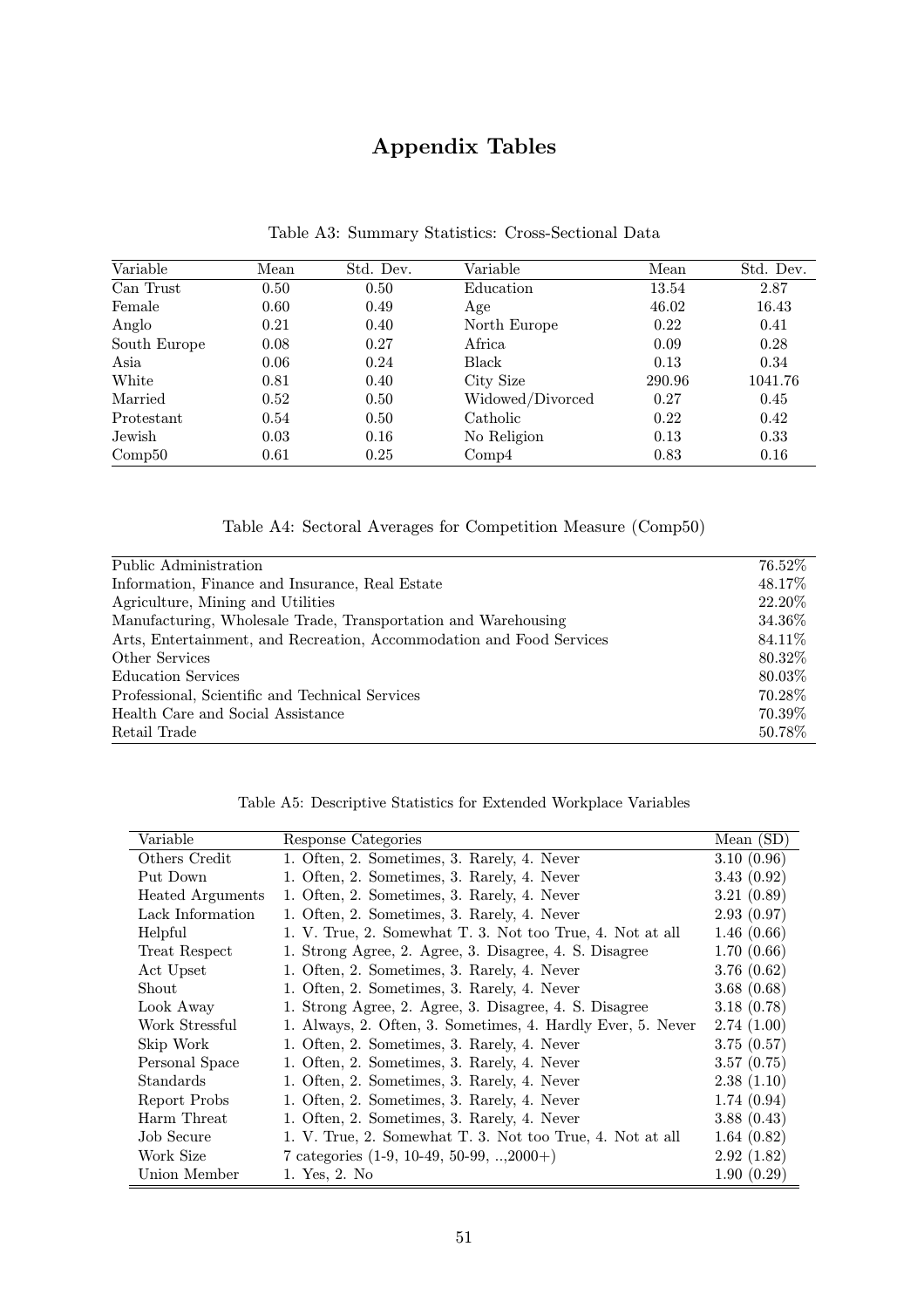# Appendix Tables

|                               |                        |                        |                        | Dependent Variable: Trust Indicator |                         |                          |                          |
|-------------------------------|------------------------|------------------------|------------------------|-------------------------------------|-------------------------|--------------------------|--------------------------|
|                               | $\left( 1\right)$      | $\overline{(2)}$       | $\overline{(3)}$       | $\left( 4\right)$                   | $\overline{(5)}$        | $\overline{(6)}$         | $\overline{(7)}$         |
| Comp4                         | 0.175<br>$(0.106)^*$   | 0.175<br>(0.106)       | 0.203<br>$(0.110)*$    | 0.213<br>$(0.111)^*$                | 0.185<br>$(0.105)^*$    | 0.160<br>(0.110)         | 0.222<br>$(0.119)^*$     |
| Education                     | 0.026<br>$(0.008)$ *** | 0.026<br>$(0.008)$ *** | 0.026<br>$(0.008)$ *** | 0.026<br>$(0.008)$ ***              | 0.026<br>$(0.007)$ ***  | 0.022<br>$(0.009)$ **    | 0.021<br>$(0.01)$ **     |
| Age                           | $-0.0100$<br>(0.007)   | $-0.010$<br>(0.007)    | $-0.011$<br>(0.007)    | $-0.011$<br>(0.007)                 | $-0.012$<br>$(0.007)^*$ | $-0.015$<br>$(0.007)$ ** | $-0.017$<br>$(0.007)$ ** |
| Age Squared $/100$            | 0.013<br>$(0.007)^*$   | 0.013<br>$(0.007)^*$   | 0.014<br>$(0.007)^*$   | 0.014<br>$(0.007)$ **               | 0.016<br>$(0.007)$ **   | 0.019<br>$(0.007)$ ***   | 0.020<br>$(0.006)$ ***   |
| <b>Job Security</b>           |                        | $-0.001$<br>(0.042)    |                        | $-0.028$<br>(0.052)                 |                         |                          | $-0.052$<br>(0.062)      |
| Union                         |                        |                        |                        | $-0.107$<br>(0.108)                 |                         |                          | $-0.101$<br>(0.111)      |
| Arguments                     |                        |                        |                        | $-0.180$<br>$(0.077)$ **            |                         |                          | $-0.136$<br>$(0.079)^*$  |
| Skip Work                     |                        |                        |                        | 0.237<br>$(0.134)^*$                |                         |                          | 0.152<br>(0.13)          |
| Supervisor                    |                        |                        |                        |                                     | $-0.044$<br>(0.075)     |                          | $-0.088$<br>(0.077)      |
| More Good                     |                        |                        |                        |                                     |                         | $-0.062$<br>(0.061)      | $-0.083$<br>(0.063)      |
| Optimism                      |                        |                        |                        |                                     |                         | 0.005<br>(0.059)         | 0.024<br>(0.052)         |
| Workplace Size Dummies        |                        |                        | Yes                    | Yes                                 |                         |                          | Yes                      |
| Other Workplace<br>Covariates |                        |                        |                        | Yes                                 |                         |                          | Yes                      |
| Observations                  | 612                    | 612                    | 612                    | 612                                 | 612                     | 530                      | 530                      |
| R2                            | 0.198                  | 0.198                  | 0.202                  | 0.232                               | 0.203                   | 0.223                    | 0.267                    |

Table A6: Sectoral Concentration (Comp4) and Trust

\*\*\* -Significant  $(1\% \text{ level});$  \*\*-Significant  $(5\% \text{ level});$  \*-Significant  $(10\% \text{ level}).$ 

Robust standard errors clustered at the industry level in parenthesis. The dependent variable is a dummy indicator if the respondent can trust. All specifications include income, gender, race, ethnicity, marital status, and religion dummies as well as city size (see text for details).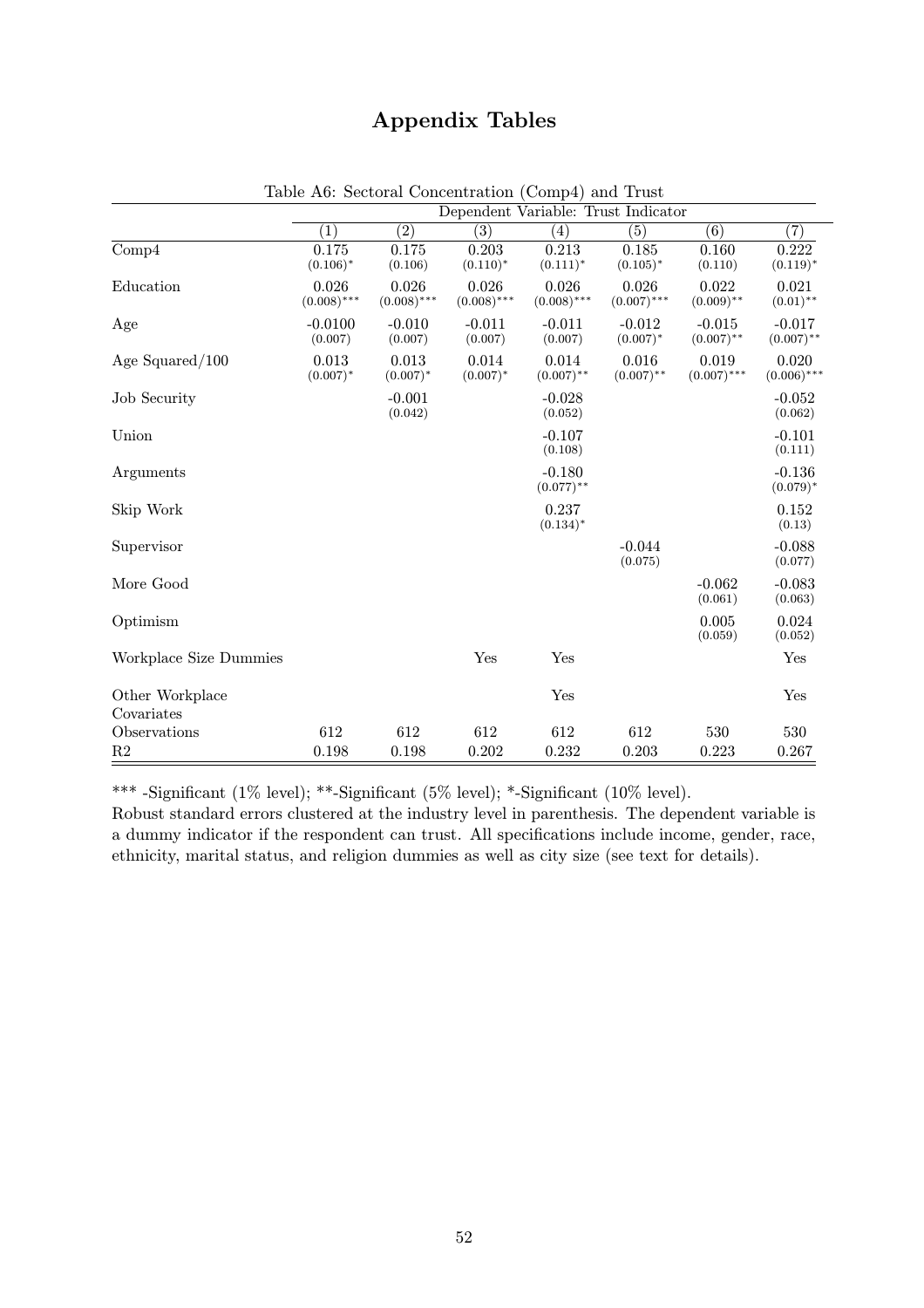# Appendix Tables

|                            | Dependent Variable: Trust Indicator |                          |                          |                          |                          |                          |                          |  |
|----------------------------|-------------------------------------|--------------------------|--------------------------|--------------------------|--------------------------|--------------------------|--------------------------|--|
|                            | $\left( 1\right)$                   | $\overline{(2)}$         | $\overline{(3)}$         | $\left( 4\right)$        | (5)                      | $\overline{(6)}$         | $\overline{(7)}$         |  |
| $\overline{\text{Comp4}}$  | $-0.182$<br>(0.252)                 | $-0.185$<br>(0.252)      | $-0.169$<br>(0.245)      | $-0.154$<br>(0.241)      | $-0.184$<br>(0.254)      | $-0.135$<br>(0.238)      | $-0.111$<br>(0.22)       |  |
| $Comp4*Experience$         | 0.014<br>$(0.008)^*$                | 0.014<br>$(0.008)*$      | 0.015<br>$(0.008)*$      | 0.014<br>$(0.008)*$      | 0.014<br>$(0.008)*$      | 0.012<br>(0.008)         | 0.013<br>$(0.008)*$      |  |
| Education                  | 0.037<br>$(0.011)$ ***              | 0.037<br>$(0.011)$ ***   | 0.039<br>$(0.01)$ ***    | 0.038<br>$(0.011)$ ***   | 0.038<br>$(0.01)$ ***    | 0.032<br>$(0.011)$ ***   | 0.032<br>$(0.012)$ ***   |  |
| Age                        | $-0.025$<br>$(0.011)$ **            | $-0.025$<br>$(0.011)$ ** | $-0.026$<br>$(0.011)$ ** | $-0.026$<br>$(0.01)$ **  | $-0.027$<br>$(0.011)$ ** | $-0.028$<br>$(0.011)$ ** | $-0.030$<br>$(0.01)$ *** |  |
| Age Squared/100            | 0.016<br>$(0.007)$ **               | 0.016<br>$(0.007)$ **    | 0.017<br>$(0.007)$ **    | 0.017<br>$(0.007)$ **    | 0.018<br>$(0.007)$ ***   | 0.022<br>$(0.007)$ ***   | 0.023<br>$(0.007)$ ***   |  |
| <b>Job Security</b>        |                                     | 0.01<br>(0.042)          |                          | $-0.020$<br>(0.053)      |                          |                          | $-0.050$<br>(0.063)      |  |
| Union                      |                                     |                          |                          | $-0.105$<br>(0.108)      |                          |                          | $-0.111$<br>(0.112)      |  |
| Arguments                  |                                     |                          |                          | $-0.170$<br>$(0.074)$ ** |                          |                          | $-0.128$<br>(0.078)      |  |
| Skip Work                  |                                     |                          |                          | 0.231<br>$(0.133)^*$     |                          |                          | 0.153<br>(0.13)          |  |
| Supervisor                 |                                     |                          |                          |                          | $-0.048$<br>(0.074)      |                          |                          |  |
| More Good                  |                                     |                          |                          |                          |                          | $-0.065$<br>(0.063)      | $-0.086$<br>(0.062)      |  |
| Optimism                   |                                     |                          |                          |                          |                          | 0.005<br>(0.058)         | 0.023<br>(0.051)         |  |
| Workplace Size Dummies     |                                     |                          | Yes                      | Yes                      |                          |                          | Yes                      |  |
| Other Workplace Covariates |                                     |                          |                          | Yes                      |                          |                          | Yes                      |  |
| Observations               | 612                                 | 612                      | 612                      | 612                      | 612                      | 530                      | 530                      |  |
| R2                         | 0.208                               | 0.208                    | 0.213                    | 0.242                    | 0.214                    | 0.233                    | 0.27                     |  |

Table A7: Sectoral Concentration (Comp4) and Trust

\*\*\* -Significant (1% level); \*\*-Significant (5% level); \*-Significant (10% level).

Robust standard errors clustered at the industry level in parenthesis. The dependent variable is a dummy indicator if the respondent can trust. All specifications include income, gender, race, ethnicity, marital status, and religion dummies as well as city size (see text for details).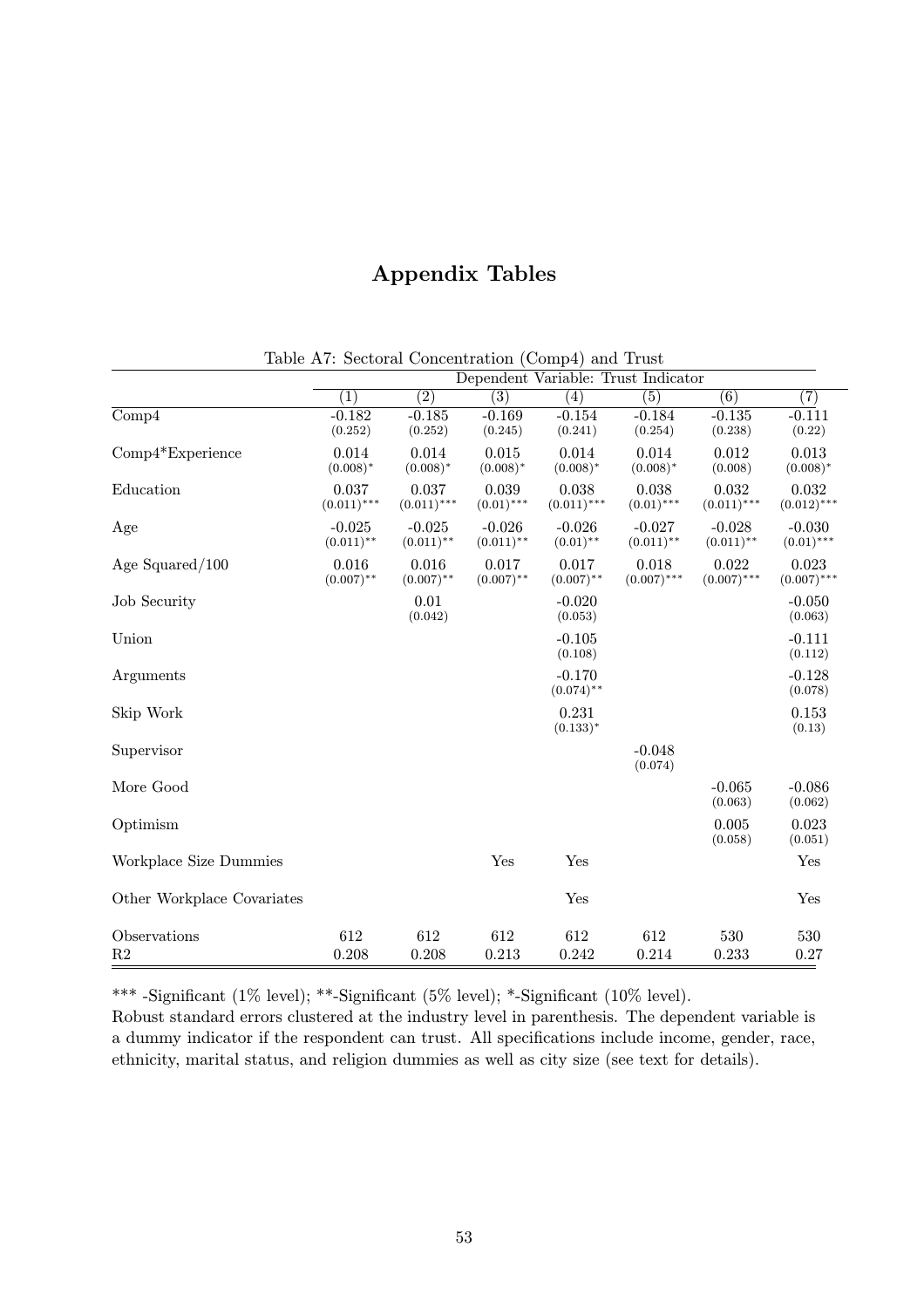|                                                           | Dependent Variable: Trust Indicator |                         |  |
|-----------------------------------------------------------|-------------------------------------|-------------------------|--|
|                                                           | (1)                                 | $\left( 2\right)$       |  |
| $\overline{\text{Comp}50}$                                | $-0.032$<br>(0.202)                 | $-0.199$<br>(0.494)     |  |
| Comp $50^*$ (Indicator if Comp $50 > 0.4$ )               | 0.284<br>$(0.109)$ ***              | $-0.037$<br>(0.217)     |  |
| $Comp50*Experience$                                       |                                     | 0.004<br>(0.015)        |  |
| Comp $50^*$ (Indicator if Comp $50>0.4$ )*<br>*Experience |                                     | 0.012<br>$(0.007)^*$    |  |
| Education                                                 | 0.025<br>$(0.008)$ ***              | 0.028<br>$(0.007)$ ***  |  |
| Age                                                       | $-0.009$<br>(0.007)                 | $-0.015$<br>$(0.008)^*$ |  |
| Age Squared $/100$                                        | 0.013<br>$(0.007)^*$                | 0.016<br>$(0.007)$ **   |  |
| Observations                                              | 612                                 | 612                     |  |
| R2                                                        | 0.20                                | 0.223                   |  |

## Table A8: Examining the Threshold Prediction

\*\*\* -Significant (1% level); \*\*-Significant (5% level); \*-Significant (10% level).

Robust standard errors clustered at the industry level in parenthesis. The dependent variable is a dummy indicator if the respondent can trust. All specifications include income, gender, race, ethnicity, marital status, and religion dummies as well as city size (see text for details). There are 147 observations with Comp50<0.4.